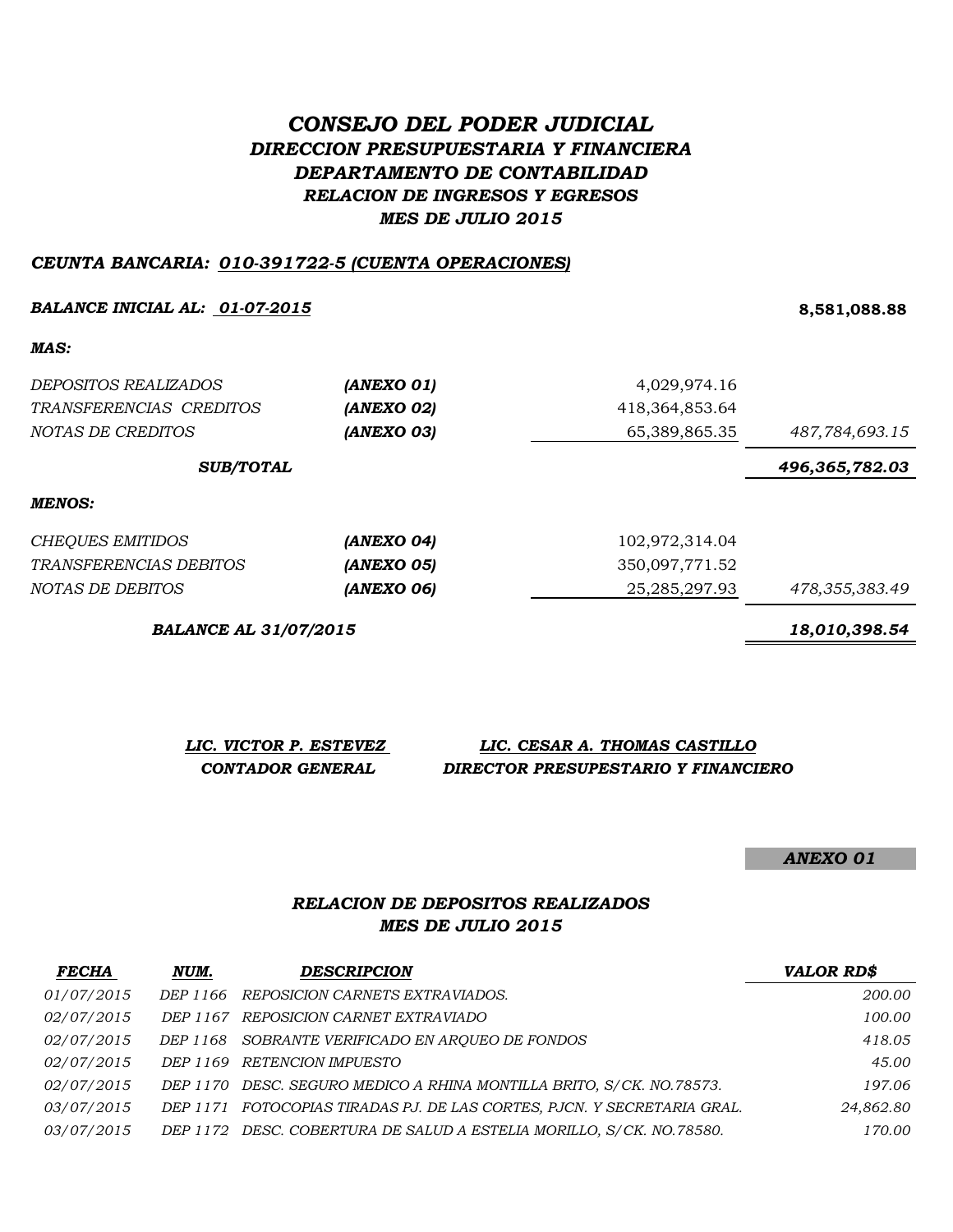| 03/07/2015 |                 | DEP 1173 DEPOSITO NO.148002235, D/F 03/07/2015, FOTOCOPIAS JUR. CIVIL PR  | 12,576.00    |
|------------|-----------------|---------------------------------------------------------------------------|--------------|
| 06/07/2015 |                 | DEP 1174 REPOSICION CARNETS EXTRAVIADOS                                   | 200.00       |
| 06/07/2015 |                 | DEP 1175 DEPOSITO NO.142761887, D/F 01/07/2015 FOTOCOPIAS PJ. DE BARAH    | 9,479.00     |
| 06/07/2015 |                 | DEP 1176 DEPOSITO NO.158801755, D/F 02/07/2015 FOTOCOPIAS PJCN.           | 444.00       |
| 07/07/2015 |                 | DEP 1177 FOTOCOPIAS C/PENAL C/APEL. D.N.                                  | 580.00       |
| 07/07/2015 | DEP 1178        | SOBRANTE ARQUEO FONDO CAJA CHICA                                          | 39.00        |
| 07/07/2015 | DEP 1179        | LIQUIDACION CHEQUE NO.41753                                               | 12,783.17    |
| 07/07/2015 | DEP 1180        | <b>RETENCION IMPUESTO</b>                                                 | 1,967.50     |
| 08/07/2015 |                 | DEP 1181 LIQUIDACION DEL AUTOMOVIL TOYOTA CAMRY 2009, PLACA NO.A57823     | 920,700.00   |
| 08/07/2015 |                 | DEP 1182 LIQUIDACION CK. NO.41226, D/F 15/05/2015                         | 2,242.40     |
| 08/07/2015 |                 | DEP 1183 LIQUIDACION CK. NO.37562, D/F 29/12/2014                         | 154.66       |
| 08/07/2015 |                 | DEP 1184 RETENCION IMPUESTO                                               | 36,965.00    |
| 08/07/2015 |                 | DEP 1185 MONTOS EJECUTADOS DE CHEQUES SUJETOS A LIQUIDACION NO DEPC       | 1,318.94     |
| 08/07/2015 | DEP 1186        | COMPROBANTE NO.158648525, D/F 02/07/2015, FOTOCOPIAS PJ. DE S             | 86,366.00    |
| 08/07/2015 |                 | DEP 1187 DEPOSITO NO.158539986, D/F 07/07/2015, FOTOCOPIAS PJCN.          | 2,636.00     |
| 08/07/2015 | DEP 1188        | COMPROBANTE NO.157231192, D/F 08/07/2015, POR SOBRANTE VERL               | 468.00       |
| 09/07/2015 |                 | DEP 1189 LIQUIDACION CHEQUE NO.39108                                      | 15.53        |
| 09/07/2015 |                 | DEP 1190 LIQUIDACION CHEQUE NO.39728                                      | 51.06        |
| 09/07/2015 | DEP 1191        | SOBRANTE ARQUEO FONDO CAJA CHICA JDO. DE 1RA. INST. DE CONST.             | 10.74        |
| 09/07/2015 |                 | DEP 1192 RETENCION IMPUESTOS                                              | 20,883.00    |
| 10/07/2015 |                 | DEP 1193 RETENCION IMPUESTOS                                              | 20,056.99    |
| 10/07/2015 | DEP 1194        | COMPROBANTE NO.158794763, D/F 09/07/2015, FOTOCOPIAS PJCN.                | 1,056.00     |
| 13/07/2015 |                 | DEP 1195 REPOSICION CARNET EXTRAVIADOS, FACT NOS. 2709 Y 2710.            | 200.00       |
| 13/07/2015 |                 | DEP 1196 DESC. SEGURO MEDICO CORRESP. A JUNIO-JULIO 2015, CK NO. 8786, F. | 2,851.20     |
| 14/07/2015 |                 | DEP 1197 REPOSICION CARNET EXTRAVIADO, FACT NO. 2718.                     | 100.00       |
| 14/07/2015 | DEP 1198        | VALORES PENDIENTES POR INSTALACION DE ACCESORIOS Y EQUIPOS I              | 10,945.57    |
| 14/07/2015 | DEP 1199        | APORTE PARA EL PAGO DE LA ENERGIA ELECTRICA DE LA JI, CORRESPI            | 2,500,000.00 |
| 14/07/2015 | <i>DEP 1200</i> | RETENCION IMPUESTOS POR TRABAJOS REALIZADOS EN ESTA INSTITUO              | 1,160.00     |
| 14/07/2015 |                 | DEP 1201 FOTOCOPIAS REPRODUCIDAS EN LA SECRETARIA GENERAL DE LA SCJ       | 4,971.00     |
| 14/07/2015 | DEP 1202        | REPOSICION DE CARNET EXTRAVIADO, FACT NO. 2711.                           | 100.00       |
| 15/07/2015 |                 | DEP 1203 DEPOSITO NO. 158289838, D/F 13/07/2015, POR OFICIALES DE LA JUS  | 300.00       |
| 15/07/2015 |                 | DEP 1204 REPOSICION CARNET EXTRAVIADOS, FACT NOS. 2720 Y 2721.            | 200.00       |
| 15/07/2015 | DEP 1205        | RETENCION IMPUESTOS POR TRABAJOS REALIZADOS A ESTA INSTITUCI              | 175.00       |
| 15/07/2015 | <i>DEP 1206</i> | DEPOSITO NO. 158537608, D/F 15/07/2015, POR FOTOCOPIAS REPROL             | 672.00       |
| 16/07/2015 |                 | DEP 1207 DEPOSITO NO. 159196341, D/F 16/07/2015, POR FOTOCOPIAS REPROL    | 12,679.00    |
| 17/07/2015 | DEP 1208        | REPOSICION CARNET EXTRAVIADOS, FACT NOS. 2728 Y 2730.                     | 200.00       |
| 17/07/2015 | DEP 1209        | DEVOLUCION POR VIAJE NO REALIZADO A AZUA, EL DIA 10/07/2015, V.           | 600.00       |
| 17/07/2015 | DEP 1210        | DESC. GASTOS ALIMENTICIOS EX-EMPLS DE ESTA INST, FACT NO. 2731,           | 18,787.25    |
| 20/07/2015 | DEP 1211        | FOTOCOPIAS REPRODUCIDAS EN EL PALACIO DE JUSTICIA DE CIUDAD N             | 962.00       |
| 20/07/2015 | DEP 1212        | RETENCION 5% IMPUESTOS POR TRABAJOS REALIZADOS A ESTA INSTIT              | 265.00       |
| 20/07/2015 | DEP 1213        | FOTOCOPIAS REPRODUCIDAS EN LA CAMARA PENAL DE LA CORTE DE A               | 400.00       |
| 20/07/2015 | DEP 1214        | COMPROBANTE NO. 158803477, D/F 20/07/2015, POR CONCEPTO DE F              | 940.00       |
| 21/07/2015 | DEP 1215        | RETENCION 5% IMPUESTOS POR TRABAJOS REALIZADOS A ESTA INSTIT              | 230.00       |
| 21/07/2015 |                 | DEP 1216 REEMBOLSO LIQ. CK NO. 40038, POR CONST. DEL BAÑO EN LA OFICINA   | 53.13        |
| 22/07/2015 |                 | DEP 1217 DESCUENTO A VARIOS EX EMPLS DE ESTA INSTITUION, CKS NOS. 42990   | 9,609.40     |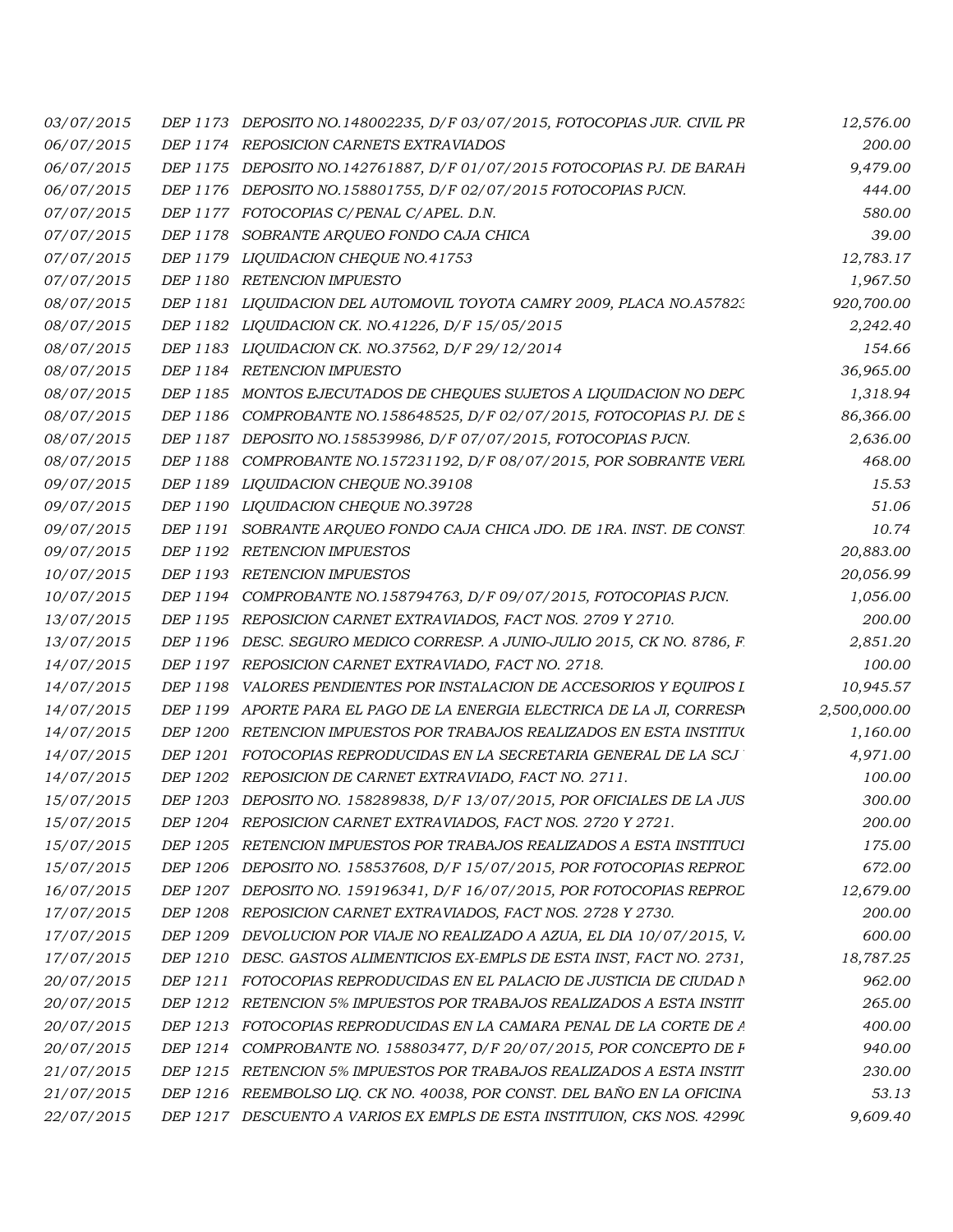|            |                 | TOTAL RD\$                                                               | 4,029,974.16 |
|------------|-----------------|--------------------------------------------------------------------------|--------------|
| 31/07/2015 |                 | DEP 1244 COMPROBANTE NO. 160421399, D/F 31/07/2015, POR FOTOCOPIAS RE    | 408.00       |
| 30/07/2015 | DEP 1243        | COMPROBANTE NO. 160588364, D/F 30/07/2015, POR FOTOCOPIAS RE             | 7,260.00     |
| 30/07/2015 | DEP 1242        | COMPROBANTE NO. 160421067, D/F 29/07/2015, POR FOTOCOPIAS RE             | 1,316.00     |
| 30/07/2015 | DEP 1241        | IMPRESIONES REPRODUCIDAS EN LA BIBLIOTECA DE LA SCJ-CPJ, DELL            | 2,102.00     |
| 30/07/2015 | DEP 1240        | REPOSICION CARNET EXTRAVIADOS, FACT NOS. 2788 Y 2791.                    | 200.00       |
| 30/07/2015 | DEP 1239        | RETENCION IMPUESTOS POR TRABAJOS REALIZADOS EN ESTA INSTITUO             | 625.00       |
| 29/07/2015 | DEP 1238        | DESC. 2% SEGURO MEDICO A RHINA MONTILLA BRITO, CK NO. 79780, F.          | 197.06       |
| 29/07/2015 | DEP 1237        | RETENCION IMPUESTOS POR TRABAJOS REALIZADOS A ESTA INSTITUCI             | 705.00       |
| 29/07/2015 | DEP 1236        | DEVOLUCION DE DINERO POR VIAJE NO REALIZADO EL DIA 24/07/2015            | 1,250.00     |
| 28/07/2015 | DEP 1235        | DEDUCCION SEGURO MEDICO A EMPLS DE ESTA INST, CKS NOS. 79767,            | 117,243.20   |
| 28/07/2015 |                 | DEP 1234 FOTOCOPIAS REPRODUCIDAS EN LA CAMARA PENAL DE LA CORTE DE A     | 663.00       |
| 27/07/2015 | DEP 1233        | COMPROBANTE NO. 161154368, D/F 27/07/2015, POR FOTOCOPIAS RE             | 15,180.00    |
| 27/07/2015 | DEP 1232        | REPOSICION CARNET EXTRAVIADO, FACT NO. 2761.                             | 100.00       |
| 27/07/2015 | DEP 1231        | LIQUIDACION CK NO. 41289, D/F $21/07/2015$ , POR CONSTRUCCION AN'.       | 4,960.93     |
| 27/07/2015 | <i>DEP 1230</i> | RETENCION 5% IMPUESTOS POR TRABAJOS REALIZADOS A ESTA INSTIT             | 4,275.60     |
| 24/07/2015 | DEP 1229        | COMPROBANTE NO. 158536195, D/F 14/07/2015, POR FOTOCOPIAS RE             | 2,432.00     |
| 24/07/2015 | DEP 1228        | REPOSICION CARNET EXTRAVIADO, FACT NO. 2758.                             | 100.00       |
| 24/07/2015 | DEP 1227        | FOTOCOPIAS REPRODUCIDAS EN LA SECRETARIA GENERAL DE LA SCJ.              | 8,136.00     |
| 23/07/2015 | DEP 1226        | DEPOSITO PAGO 1GB ADICIONAL AL SERVICIO DE DATOS EN LINEA DE F           | 768.00       |
| 23/07/2015 | DEP 1225        | COMPROBANTE NO. 158802284, D/F 22/07/2015, POR FOTOCOPIAS RE             | 3,030.00     |
| 23/07/2015 | DEP 1224        | DESCUENTO SEGURO MEDICO A PERSONAS DEL PAGO DE AYUDA CK NO               | 1,629.60     |
| 22/07/2015 | DEP 1223        | COMPROBANTE NO. 158688809, D/F 22/07/2015, POR USO DE AUDITO.            | 2,500.00     |
| 22/07/2015 | DEP 1222        | PAGO DE SERVICIO DE ROAMING EN EL MES DE JUNIO, CONSUMIDO POI            | 22,741.32    |
| 22/07/2015 | DEP 1221        | RETENCION 5% IMPUESTOS POR TRABAJOS REALIZADOS EN ESTA INSTI             | 185.00       |
| 22/07/2015 | <i>DEP 1220</i> | FOTOCOPIAS REPRODUCIDAS EN EL PALACIO DE JUSTICIA DE SAN CRIS            | 11,580.00    |
| 22/07/2015 |                 | DEP 1219 ALQUILER CAFETERIA P.J DE MONTECRISTI Y JURISDICCION INMOBILIAI | 76,000.00    |
| 22/07/2015 |                 | DEP 1218 DEVOLUCION DEPOSITO DE ALOUILER DEL LOCAL DONDE FUNCIONABA      | 21,000.00    |

*ANEXO 02*

# *MES DE JULIO 2015 RELACION DE TRANSFERENCIAS CREDITOS*

| <b>FECHA</b> | NUM. | <b>DESCRIPCION</b>                                       | <b>VALOR RD\$</b> |
|--------------|------|----------------------------------------------------------|-------------------|
| 02/07/2015   | 158  | PAGO APORTE SUMIN. ELECTR. TRIB. Z/NORTE Y SUR ENE/2014  | 905,202.79        |
| 02/07/2015   | 159  | PAGO APORTE SUMIN. ELECTR. TRIB. Z/NORTE Y SUR FEB/2014  | 964,889.87        |
| 08/07/2015   | 160  | PAGO APORTE SUMIN. ELECTR. TRIB. Z/NORTE Y SUR MAR/2014  | 1,122,852.72      |
| 09/07/2015   | 161  | PAGO REEMBOLSO DIETAS Y GASTOS ALIMENTICIOS JUNIO 2015   | 17,750.00         |
| 13/07/2015   | 162  | TRANSF. DE FONDO DE LA CTA. PUBLICACIONES                | 500.00            |
| 15/07/2015   | 163  | TRANSF. DE FONDO CORRESP. A LA ASIGN. PRESUP. JULIO/2015 | 408,886,958.00    |
| 16/07/2015   | 164  | PAGO ALOUILER LOCAL COOPNASEJU CORRESP. A JUNIO 2015     | 16,307.50         |
| 29/07/2015   | 165  | PAGO APORTE 20% FACTUR. ELEC Z/SUR CORRESP. A JULIO 2013 | 88,749.59         |
| 30/07/2015   | 166  | PAGO APORTE ALQ. P.J. PROV STO DGO CORRESP. A JULIO 2015 | 50,000.00         |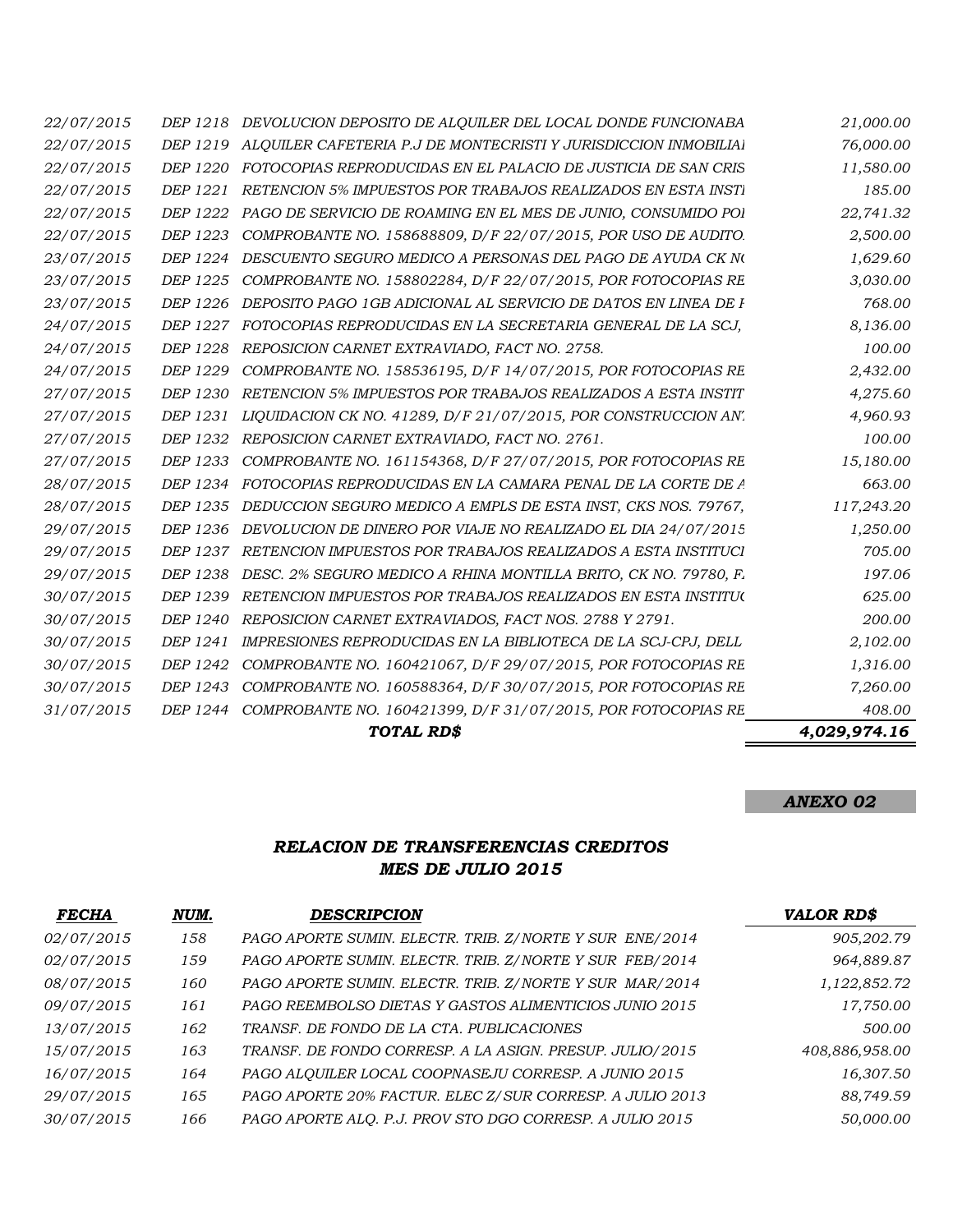|                   |     | TOTAL RD\$                                              | 418,364,853.64 |
|-------------------|-----|---------------------------------------------------------|----------------|
| <i>30/07/2015</i> | 170 | TRANSF. DE FONDO DE LA CTA. SUELDOS                     | 6,107,788.17   |
| <i>30/07/2015</i> | 169 | PAGO APORTE SERV. SEG. P. J. STGO CORRESP. A JULIO 2015 | 49,795.00      |
| <i>30/07/2015</i> | 168 | PAGO APORTE SERV. SEGURIDAD EDIF SCJ-PGR JULIO 2015     | 100,000.00     |
| <i>30/07/2015</i> | 167 | PAGO APORTE ALO. TRIB. SUP. ADMIN. JULIO 2015           | 54,060.00      |

*ANEXO 03*

### *RELACION NOTAS DE CREDITOS MES DE JULIO 2015*

| <b>FECHA</b> | NUM. | <b>DESCRIPCION</b>                                  | <b>VALOR RD\$</b> |
|--------------|------|-----------------------------------------------------|-------------------|
| 31/07/2015   | 723  | AVISO DE CREDITO #10531922 MAS COMISION DEL 0.15 %  | 7,010.50          |
| 31/07/2015   | 724  | CANCELACION DE CERTIFICADO FINANCIERO #796353       | 57,043,708.94     |
| 31/07/2015   | 725  | EMPLEADOS EXCLUIDOS DE LA NIMINA GASTO ALIMENTICIOS | 38,500.00         |
| 31/07/2015   | 726  | EMPLEADO EXCLUIDO NOMINA BENEFICIOS FUNC. Y EMPL.   | 1,500.00          |
| 31/07/2015   | 732  | FOTOCOPIAS CENTRO FOTOCOPIADO P. J. PERAVIA         | 10,000.00         |
| 31/07/2015   | 733  | FOTOCOPIAS CENTRO FOTOCOPIADO P. J. MONSEÑOR NOUEL  | 22,488.00         |
| 31/07/2015   | 734  | FOTOCOPIAS CENTRO FOTOCOPIADO P. J. CIUDAD NUEVA    | 676.00            |
| 31/07/2015   | 737  | EMPLEADOS EXCLUIDO EN EL BONO ESCOLAR JULIO 2015    | 10,000.00         |
| 01/07/2015   | 691  | REINTEGRO CHQ37533                                  | 187,614.85        |
| 01/07/2015   | 707  | REINTEGRO CHQ41925                                  | 2,327.50          |
| 01/07/2015   | 692  | REINTEGRO CHQ37571                                  | 20,487.04         |
| 01/07/2015   | 693  | REINTEGRO CHQ37730                                  | 3,200,000.00      |
| 01/07/2015   | 694  | REINTEGRO CHQ37655                                  | 149,504.24        |
| 01/07/2015   | 695  | REINTEGRO CHQ37681                                  | 25,425.00         |
| 01/07/2015   | 696  | REINTEGRO CHQ37731                                  | 4,000,000.00      |
| 06/07/2015   | 708  | REINTEGRO CHQ37727                                  | 22,487.00         |
| 13/07/2015   | 710  | REINTEGRO CHQ42069                                  | 102,546.06        |
| 17/07/2015   | 709  | REINTEGRO CHQ42768                                  | 40,000.00         |
| 20/07/2015   | 727  | REINTEGRO CHQ37763                                  | 6,370.00          |
| 20/07/2015   | 728  | REINTEGRO CHQ39261                                  | 1,680.00          |
| 20/07/2015   | 729  | REINTEGRO CHQ40707                                  | 1,890.00          |
| 20/07/2015   | 730  | REINTEGRO CHQ41295                                  | 16,717.00         |
| 20/07/2015   | 731  | REINTEGRO CHQ42651                                  | 9,038.40          |
| 29/07/2015   | 711  | REINTEGRO CHQ39731                                  | 34,234.71         |
| 30/07/2015   | 712  | REINTEGRO CHQ37981                                  | 1,000.00          |
| 30/07/2015   | 713  | REINTEGRO CHQ38048                                  | 227,155.55        |
| 30/07/2015   | 714  | REINTEGRO CHQ38064                                  | 2,735.59          |
| 30/07/2015   | 715  | REINTEGRO CHQ38073                                  | 3,647.46          |
| 30/07/2015   | 716  | REINTEGRO CHQ38076                                  | 19,039.72         |
| 30/07/2015   | 717  | REINTEGRO CHQ38274                                  | 79,688.31         |
| 30/07/2015   | 718  | REINTEGRO CHQ38275                                  | 9,728.73          |
| 30/07/2015   | 719  | REINTEGRO CHQ38295                                  | 16,921.75         |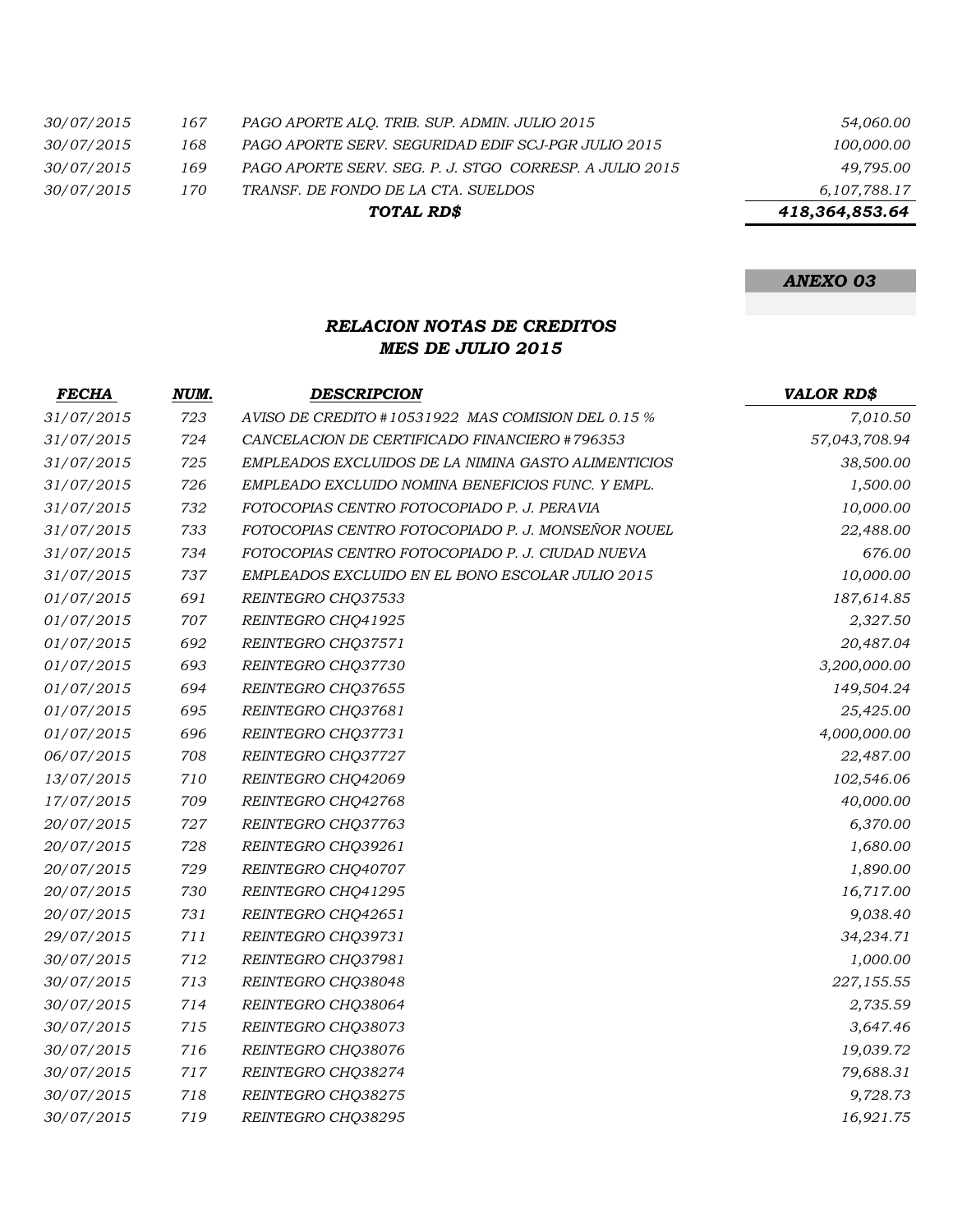|            |     | TOTAL RD\$                               | 65,389,865.35 |
|------------|-----|------------------------------------------|---------------|
| 31/07/2015 | 744 | CARGO REINTEGRADO POR CADUCIDAD CHQ38453 | 560.00        |
| 31/07/2015 | 743 | CARGO REINTEGRADO POR CADUCIDAD CHO38371 | 350.00        |
| 31/07/2015 | 742 | CARGO REINTEGRADO POR CADUCIDAD CHQ38141 | 250.00        |
| 31/07/2015 | 741 | CARGO REINTEGRADO POR CADUCIDAD CHQ38016 | 5,530.00      |
| 31/07/2015 | 740 | CARGO REINTEGRADO POR CADUCIDAD CHO37771 | 12,040.00     |
| 31/07/2015 | 736 | CARGO REINTEGRADO POR CADUCIDAD CHO37240 | 4,690.00      |
| 31/07/2015 | 735 | CARGO REINTEGRADO POR CADUCIDAD CHO37122 | 5,400.00      |
| 30/07/2015 | 722 | REINTEGRO CHQ43166                       | 3,500.00      |
| 30/07/2015 | 721 | REINTEGRO CHQ42975                       | 1,500.00      |
| 30/07/2015 | 720 | REINTEGRO CHQ38401                       | 41,923.00     |

# *RELACION DE CHEQUES EMITIDOS MES DE JULIO 2015*

| <b>FECHA</b> | NUM.  | <b>BENEFICIARIO</b>                                   | <b>VALOR RD\$</b> |
|--------------|-------|-------------------------------------------------------|-------------------|
| 07/07/2015   | 42708 | CONSEJO DEL PODER JUDICIAL                            | 1,318.94          |
| 07/07/2015   | 42709 | MERCEDES ALT. PASCAL SUERO                            | 8,000.00          |
| 07/07/2015   | 42710 | HERNAN MIRANDA GUZMAN                                 | 108,972.60        |
| 07/07/2015   | 42711 | ROSMERY RODRIGUEZ TAVERAS                             | 46,312.45         |
| 07/07/2015   | 42712 | AMADA NADIA DEVARES SANCHEZ                           | 332,677.35        |
| 07/07/2015   | 42713 | AMADA NADIA DEVARES SANCHEZ                           | 338,443.78        |
| 08/07/2015   | 42714 | EMPRESA DISTRIBUIDORA DE ELECTRICIDAD DEL ESTE, S. A. | 281.30            |
| 09/07/2015   | 42715 | SOLUCIONES COMERCIALES E INDUSTRIALES GRUPO SCI SRL   | 0.00              |
| 09/07/2015   | 42716 | COMBUSTIBLE Y DERIVADOS DEL NORTE SRL                 | 7,410.00          |
| 09/07/2015   | 42717 | <b>MARALEX TRADING, SRL</b>                           | 8,362.00          |
| 09/07/2015   | 42718 | SANTA MARTHA VILLAR BAEZ                              | 1,670.71          |
| 09/07/2015   | 42719 | SANTA MARTHA VILLAR BAEZ                              | 2,850.03          |
| 09/07/2015   | 42720 | HERNAN MIRANDA GUZMAN                                 | 45,315.00         |
| 09/07/2015   | 42721 | D MAGGIE, SRL                                         | 25,281.36         |
| 09/07/2015   | 42722 | LEONARDO CAMILO CAMILO                                | 13,585.00         |
| 09/07/2015   | 42723 | SITIO GOURMET SRL                                     | 163,850.00        |
| 09/07/2015   | 42724 | ROSMERY RODRIGUEZ TAVERAS                             | 36,393.23         |
| 09/07/2015   | 42725 | ROSA E. GUZMAN JOSE                                   | 15,895.96         |
| 09/07/2015   | 42726 | SOLUCIONES COMERCIALES E INDUST. GRUPO SCI SRL        | 87,972.33         |
| 10/07/2015   | 42727 | GUARDIANES SAN MIGUEL, S R L                          | 155,610.00        |
| 10/07/2015   | 42728 | ABIT, S.R.L.                                          | 3,968.56          |
| 10/07/2015   | 42729 | UNIDAD TECNOLOGICA DOMINICANA, SRL                    | 1,146,842.40      |
| 10/07/2015   | 42730 | FERRETERIA AMERICANA, SAS                             | 4,017.53          |
| 10/07/2015   | 42731 | UNIDAD TECNOLOGICA DOMINICANA, SRL                    | 19,991.17         |
| 10/07/2015   | 42732 | ESTACION ISLA ESTADIO, SRL                            | 273.56            |
| 10/07/2015   | 42733 | ESTACION ISLA ESTADIO, SRL                            | 19,499.12         |
| 10/07/2015   | 42734 | ESTACION ISLA ESTADIO, SRL                            | 273.56            |
| 10/07/2015   | 42735 | ESTACION ISLA ESTADIO, SRL                            | 13,530.27         |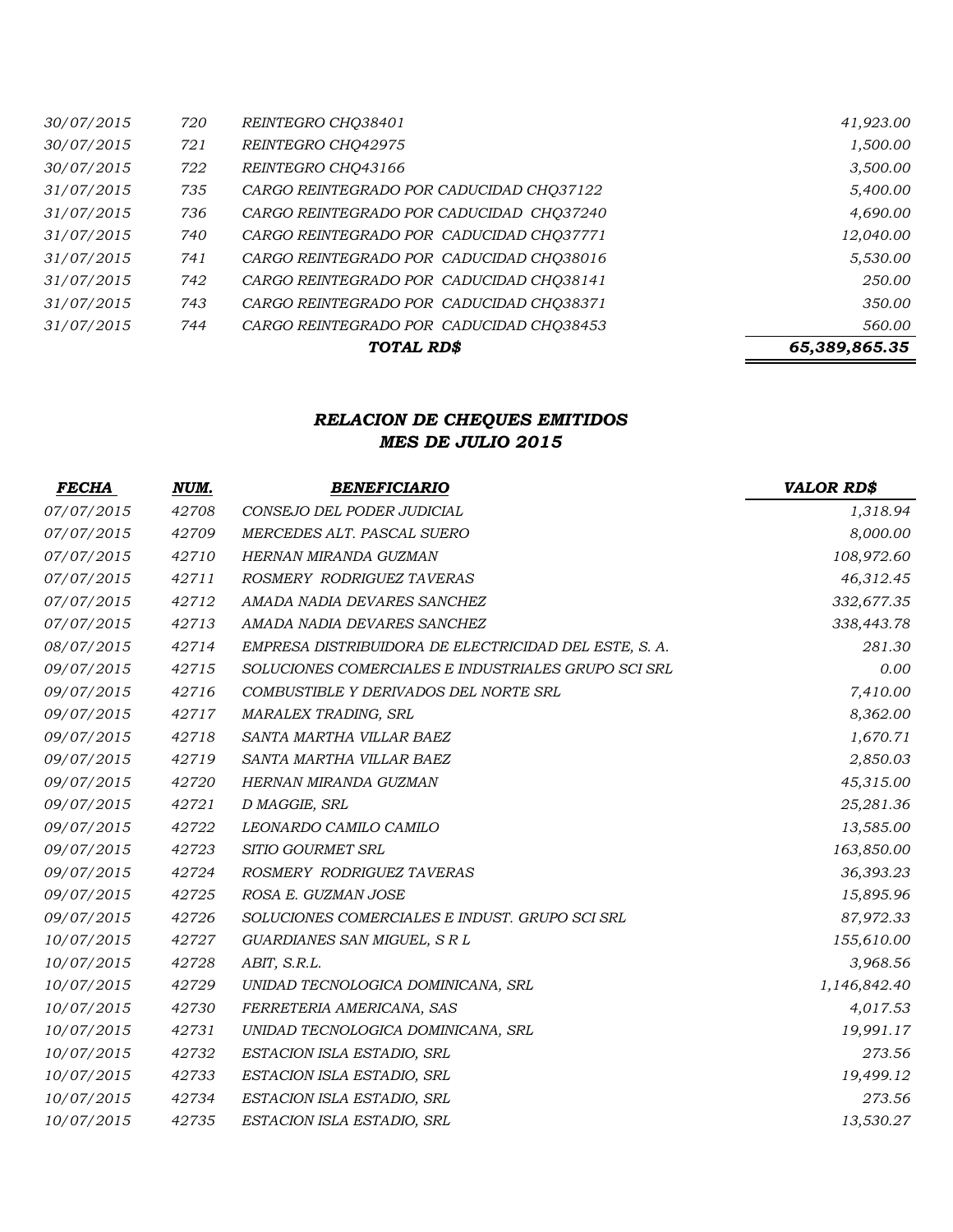| 10/07/2015 | 42736 | ALBAS NIRIS FELIZ FELIZ                              | 15,960.00  |
|------------|-------|------------------------------------------------------|------------|
| 10/07/2015 | 42737 | ALBAS NIRIS FELIZ FELIZ                              | 15,200.00  |
| 10/07/2015 | 42738 | LEONARDO CAMILO CAMILO                               | 14,345.76  |
| 10/07/2015 | 42739 | LEONARDO CAMILO CAMILO                               | 7,824.96   |
| 10/07/2015 | 42740 | ESTACION PRIMAVERA LA VEGA, SRL                      | 4,476.70   |
| 10/07/2015 | 42741 | SUPER ESTACION DE SERVICIOS ESSO LA 1RA DEL SUR, SRL | 6,897.00   |
| 10/07/2015 | 42742 | DANNY ANTONIO RAMOS BELLO                            | 6,080.00   |
| 10/07/2015 | 42743 | ESTACION DE SERVICIOS LAS MERCEDES EIRL              | 8,265.00   |
| 10/07/2015 | 42744 | W J SERVICE CENTER SRL                               | 17,389.12  |
| 10/07/2015 | 42745 | RESTAURANT EL PATIO FAMILIAR ZAPATA, SRL             | 37,629.00  |
| 10/07/2015 | 42746 | CLARIBEL GONZALEZ FERNANDEZ                          | 15,200.00  |
| 10/07/2015 | 42747 | ROBERTO VILLAR MEJIA                                 | 7,346.40   |
| 10/07/2015 | 42748 | MARIA DEL CARMEN DE LOS SANTOS                       | 68,186.25  |
| 10/07/2015 | 42749 | POLLOS SANDIE RESTAURANT SRL                         | 31,003.18  |
| 10/07/2015 | 42750 | UNIVERSIDAD AUTONOMA DE SANTO DOMINGO                | 40,000.00  |
| 10/07/2015 | 42751 | CLARIS R. POLANCO ROQUE                              | 19,073.70  |
| 10/07/2015 | 42752 | CLARIS R. POLANCO ROQUE                              | 8,855.00   |
| 10/07/2015 | 42753 | YISEIDY DEL C. CRUZ SILVESTRE                        | 24,866.19  |
| 10/07/2015 | 42754 | YESSIRY F. VICTORIANO JOA                            | 9,500.00   |
| 10/07/2015 | 42755 | RAMONA VALLEJO PAYANO                                | 22,240.40  |
| 10/07/2015 | 42756 | CARLOS A. MONTERO ESPINOSA                           | 7,059.39   |
| 10/07/2015 | 42757 | MARYBEL MEJIA ESPINAL                                | 10,000.00  |
| 10/07/2015 | 42758 | LISADEIDY RIVERA OLIVO                               | 2,164.00   |
| 10/07/2015 | 42759 | JOSEFINA BURGOS FAJARDO                              | 5,493.12   |
| 10/07/2015 | 42760 | JOSEFINA ALT. POLANCO ROSADO                         | 4,636.44   |
| 10/07/2015 | 42761 | JUANA FCA. PAYANO ROSARIO                            | 5,463.03   |
| 10/07/2015 | 42762 | DELGISA ALT. ESPINO ABUD                             | 1,575.00   |
| 10/07/2015 | 42763 | GLENY C. SCHEWERER SANCHEZ                           | 3,336.90   |
| 10/07/2015 | 42764 | JOSEIDY J. ROSARIO REYNOSO                           | 11,200.00  |
| 10/07/2015 | 42765 | IRONELYS AGRAMONTE JIMENEZ                           | 13,114.78  |
| 10/07/2015 | 42766 | MARIA E. CABRERA ALBERTO                             | 4,423.00   |
| 10/07/2015 | 42767 | SANTA MARTHA VILLAR BAEZ                             | 8,943.18   |
| 10/07/2015 | 42768 | AGUEDA DEL CARMEN GARCIA C.                          | 40,000.00  |
| 10/07/2015 | 42769 | CAROL S. MODESTO SANCHEZ                             | 4,157.18   |
| 10/07/2015 | 42770 | EDWARD SOTO SOTO                                     | 26,850.00  |
| 10/07/2015 | 42771 | AMADA NADIA DEVARES SANCHEZ                          | 301,517.16 |
| 13/07/2015 | 42772 | <b>MARTIN REYES VICENTE</b>                          | 49,700.00  |
| 13/07/2015 | 42773 | FERRETERIA POPULAR, SRL                              | 2,237.40   |
| 13/07/2015 | 42774 | ESTACION PRIMAVERA LA VEGA, SRL                      | 6,963.69   |
| 13/07/2015 | 42775 | ALTICE HISPANIOLA S A                                | 1,261.29   |
| 13/07/2015 | 42776 | POLLOS SANDIE RESTAURANT SRL                         | 33,516.95  |
| 13/07/2015 | 42777 | RESTAURANT EL PATIO FAMILIAR ZAPATA, SRL             | 36,499.00  |
| 13/07/2015 | 42778 | RAELVIS O. ARIAS GOMEZ                               | 1,089.79   |
| 13/07/2015 | 42779 | DAMARIS A. VILLALONA GUZMAN                          | 2,700.00   |
| 13/07/2015 | 42780 | JOSEFINA NOEMI DIAZ MARTE                            | 1,400.00   |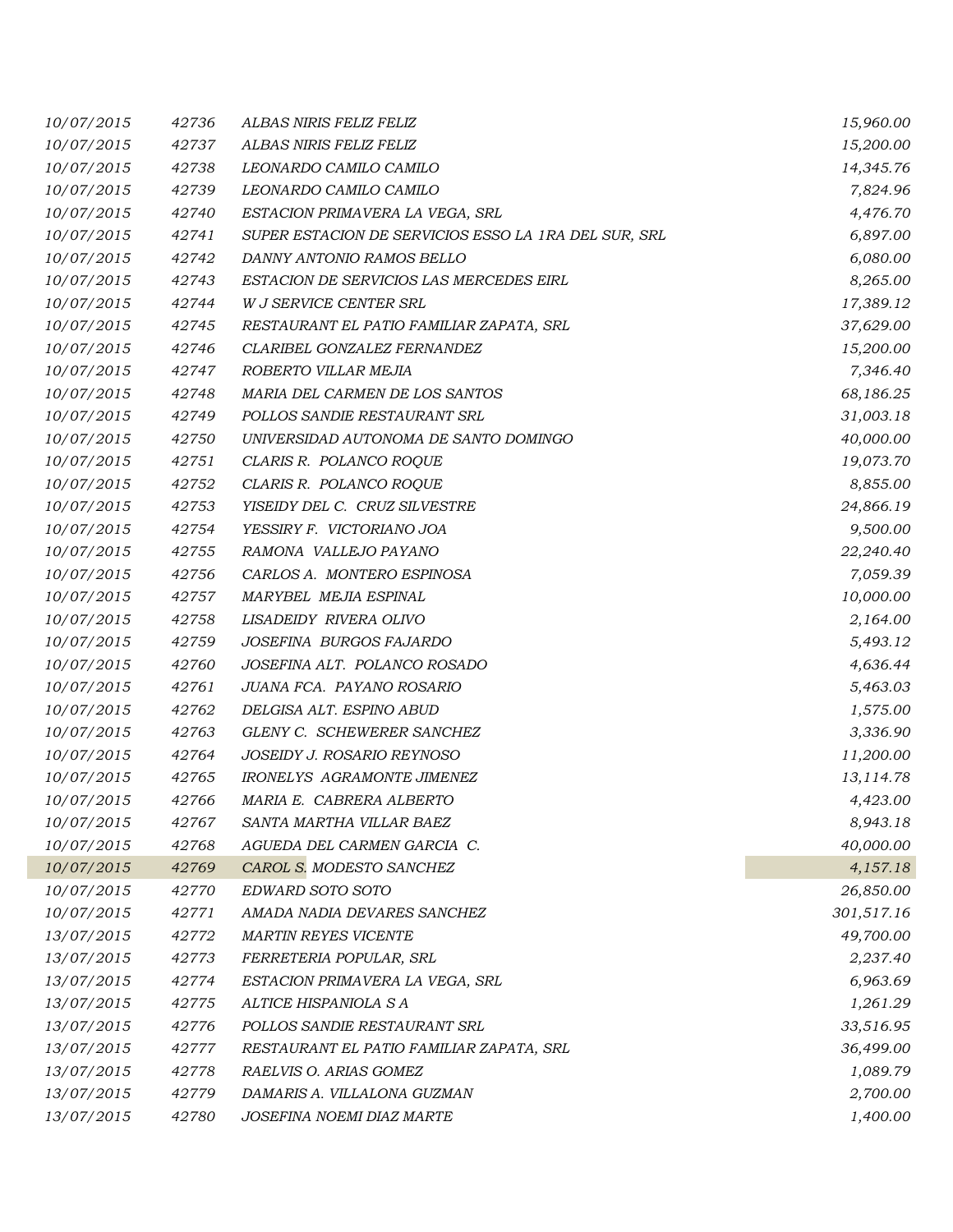| 13/07/2015 | 42781 | RAMONA MILAGROS SANTANA BERMUDEZ                      | 4,535.37     |
|------------|-------|-------------------------------------------------------|--------------|
| 13/07/2015 | 42782 | RAMONA MILAGROS SANTANA BERMUDEZ                      | 4,587.71     |
| 13/07/2015 | 42783 | RAMONA MILAGROS SANTANA BERMUDEZ                      | 2,296.60     |
| 13/07/2015 | 42784 | RAMONA MILAGROS SANTANA BERMUDEZ                      | 3,336.10     |
| 13/07/2015 | 42785 | YISEIDY DEL C. CRUZ SILVESTRE                         | 17,229.39    |
| 13/07/2015 | 42786 | MIRTHA J. BREWER ESPINAL                              | 18,275.00    |
| 13/07/2015 | 42787 | MARYBEL MEJIA ESPINAL                                 | 22,750.00    |
| 13/07/2015 | 42788 | HECTOR A. DENO FIGUEREO                               | 14,329.68    |
| 13/07/2015 | 42789 | DILENIS FABIAN CHIVILLI                               | 3,620.00     |
| 13/07/2015 | 42790 | RUHT ESTHER ORTIZ ACOSTA                              | 36,322.83    |
| 14/07/2015 | 42791 | IMPLEMENTACIONES TECNOLOGICAS IMPLETEK SRL            | 26,924.63    |
| 14/07/2015 | 42792 | GUARDIANES SAN MIGUEL, S R L                          | 160,797.00   |
| 14/07/2015 | 42793 | EDITORA CORRIPIO, SAS                                 | 1,188,567.90 |
| 14/07/2015 | 42794 | <b>SERMAD EIRL</b>                                    | 39,543.22    |
| 14/07/2015 | 42795 | ROSANNA MARGARITA REYES ALCANTARA                     | 7,220.00     |
| 14/07/2015 | 42796 | ROSANNA MARGARITA REYES ALCANTARA                     | 6,935.00     |
| 14/07/2015 | 42797 | ISLA DOMINICANA DE PETROLEO CORP                      | 7,866.00     |
| 14/07/2015 | 42798 | LEONARDO CAMILO CAMILO                                | 1,086.80     |
| 14/07/2015 | 42799 | ESTACION ISLA ESTADIO, SRL                            | 842.71       |
| 14/07/2015 | 42800 | MATOS & COMPANIA, SRL                                 | 36,523.96    |
| 14/07/2015 | 42801 | MATOS & COMPANIA, SRL                                 | 3,022.12     |
| 14/07/2015 | 42802 | MAXIMO WINNAR PERALTA MELENDEZ                        | 6,650.00     |
| 14/07/2015 | 42803 | SANTA MARTHA VILLAR BAEZ                              | 25,355.39    |
| 14/07/2015 | 42804 | SANTA MARTHA VILLAR BAEZ                              | 6,093.16     |
| 14/07/2015 | 42805 | SANTA MARTHA VILLAR BAEZ                              | 2,653.47     |
| 14/07/2015 | 42806 | TRICOM S A                                            | 12,032.60    |
| 14/07/2015 | 42807 | TRICOM S A                                            | 1,529.74     |
| 14/07/2015 | 42808 | D MAGGIE, SRL                                         | 23,078.81    |
| 14/07/2015 | 42809 | RAMONA MILAGROS SANTANA BERMUDEZ                      | 2,211.32     |
| 14/07/2015 | 42810 | CARMINIA CAMINERO SOSA                                | 1,100.00     |
| 14/07/2015 | 42811 | <b>JAZMIN VARELA ASTACIO</b>                          | 4,451.77     |
| 14/07/2015 | 42812 | <b>COLECTOR DE IMPUESTOS INTERNOS</b>                 | 6,751.36     |
| 14/07/2015 | 42813 | SANTA MARTHA VILLAR BAEZ                              | 3,243.13     |
| 14/07/2015 | 42814 | JOANNY ALT. TEJADA GOMEZ                              | 215,000.00   |
| 14/07/2015 | 42815 | ARALISE SANTANA DIAZ                                  | 5,918.73     |
| 14/07/2015 | 42816 | LICETTE ALT. VELOZ PERALLON                           | 14,828.27    |
| 15/07/2015 | 42817 | EMPRESA DISTRIBUIDORA DE ELECTRICIDAD DEL ESTE, S. A. | 3,014,458.42 |
| 15/07/2015 | 42818 | <b>GR GROUP SERVICE SRL</b>                           | 0.00         |
| 15/07/2015 | 42819 | GR GROUP SERVICE SRL                                  | 0.00         |
| 15/07/2015 | 42820 | HECTOR A. DENO FIGUEREO                               | 15,744.74    |
| 15/07/2015 | 42821 | ALMACENES GURABO SRL                                  | 19,691.88    |
| 15/07/2015 | 42822 | COMPU-OFFICE DOMINICANA SRL                           | 1,055.41     |
| 15/07/2015 | 42823 | EVERPRINT TECHNOLOGIES DOMINICANA SRL                 | 1,047.64     |
| 15/07/2015 | 42824 | CENTRO CUESTA NACIONAL, SAS                           | 3,155.38     |
| 15/07/2015 | 42825 | EVERPRINT TECHNOLOGIES DOMINICANA SRL                 | 7,426.25     |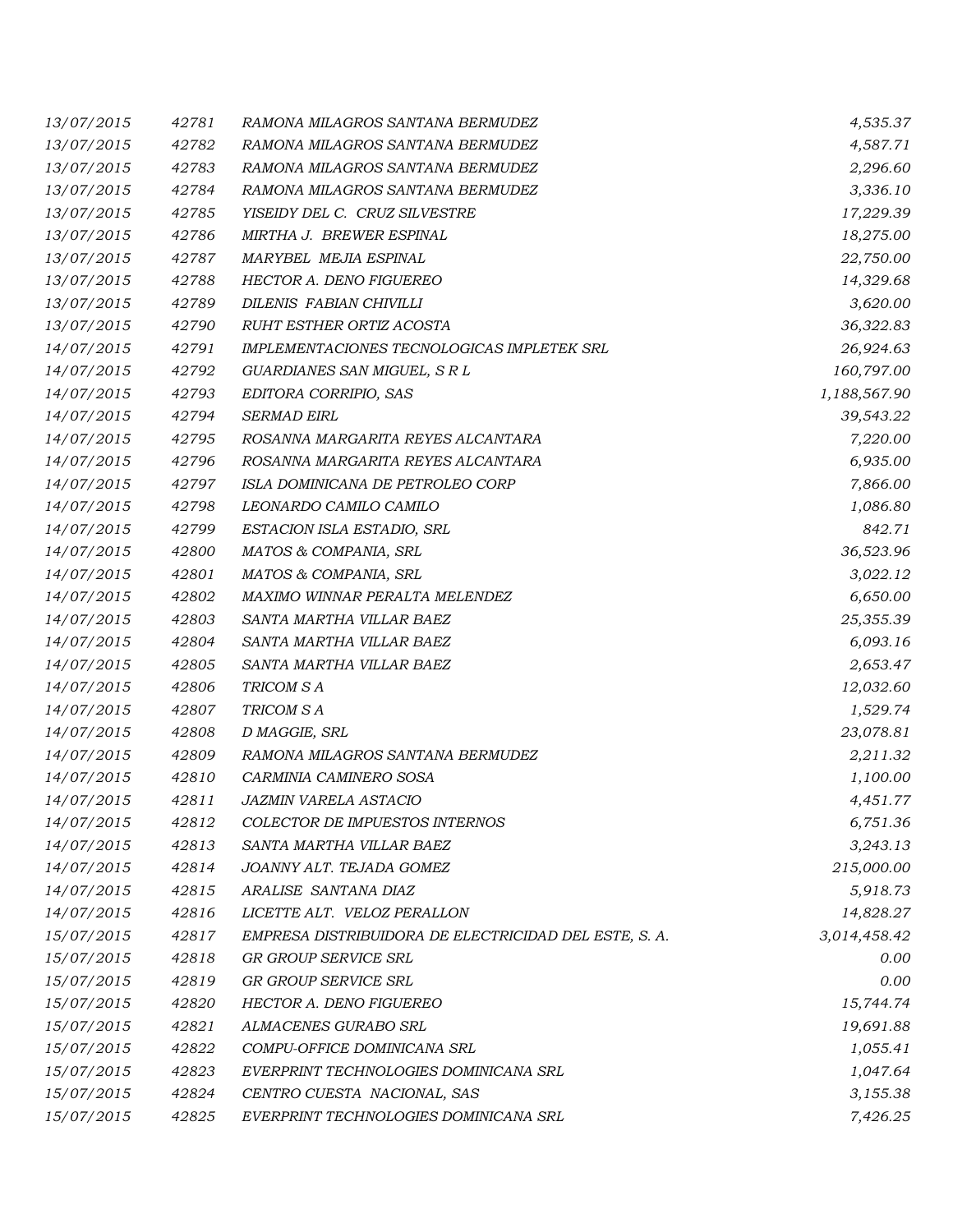| 15/07/2015 | 42826 | FRANCISCO ANT. DEL ROSARIO SANTIAGO                       | 1,000.00     |
|------------|-------|-----------------------------------------------------------|--------------|
| 15/07/2015 | 42827 | DANIELA CEDANO MERAN                                      | 4,348.50     |
| 15/07/2015 | 42828 | MANUEL URBAEZ VALENTIN                                    | 19,050.00    |
| 15/07/2015 | 42829 | ANGELA E. GARCIA ALBERTO                                  | 7,799.92     |
| 15/07/2015 | 42830 | GR GROUP SERVICES SRL                                     | 37,552.40    |
| 15/07/2015 | 42831 | GR GROUP SERVICES SRL                                     | 16,862.08    |
| 17/07/2015 | 42832 | MARIANO GERMAN MEJIA                                      | 116,789.65   |
| 17/07/2015 | 42833 | VICTOR J. CASTELLANOS ESTRELLA                            | 91,000.00    |
| 17/07/2015 | 42834 | JOSE A. CRUCETA ALMANZAR                                  | 91,000.00    |
| 17/07/2015 | 42835 | FRANCISCO ANT. JEREZ MENA                                 | 91,000.00    |
| 17/07/2015 | 42836 | EDGARDO HERNANDEZ MEJIA                                   | 91,000.00    |
| 17/07/2015 | 42837 | SARA I. HENRIQUEZ MARIN                                   | 91,000.00    |
| 17/07/2015 | 42838 | ROBERT C. PLACENCIA ALVAREZ                               | 91,000.00    |
| 17/07/2015 | 42839 | DULCE M. RODRIGUEZ BLANCO                                 | 91,000.00    |
| 17/07/2015 | 42840 | MINERVA A. COCCO SUBERO                                   | 6,000.00     |
| 17/07/2015 | 42841 | FLABIS M. SANCHEZ CARRASCO                                | 10,000.00    |
| 17/07/2015 | 42842 | COR. EDWARD R. SANCHEZ GONZALEZ                           | 13,000.00    |
| 17/07/2015 | 42843 | CAPITAN LUIS MARIÑEZ P.                                   | 1,600.00     |
| 17/07/2015 | 42844 | ANA R. DE LEON GUZMAN                                     | 1,200.00     |
| 17/07/2015 | 42845 | MODESTO R. CAMACHO SANTANA                                | 1,800.00     |
| 17/07/2015 | 42846 | ROSA M. ALMONTE FRANCISCO                                 | 2,400.00     |
| 17/07/2015 | 42847 | RAYSA M. URBAEZ RUBIO                                     | 10,200.00    |
| 17/07/2015 | 42848 | EUDOCIO FERRERAS MEDINA                                   | 7,800.00     |
| 17/07/2015 | 42849 | ISRAEL D. LEDESMA HEREDIA                                 | 4,200.00     |
| 17/07/2015 | 42850 | ANTIGUA MARIA DE LEON                                     | 600.00       |
| 17/07/2015 | 42851 | RAFAEL O. REYES VEGA                                      | 8,400.00     |
| 17/07/2015 | 42852 | JENNY A. MARTINEZ RIVERA                                  | 9,000.00     |
| 17/07/2015 | 42853 | ALMACENES UNIDOS, SAS                                     | 27,378.59    |
| 17/07/2015 | 42854 | DALSAN, S. A.                                             | 15,255.00    |
| 17/07/2015 | 42855 | DOS VENTURA SRL                                           | 5,966.40     |
| 17/07/2015 | 42856 | IMPRENTA AMIGO DEL HOGAR                                  | 23,317.65    |
| 17/07/2015 | 42857 | MATERIALES ELECTRICOS DE CONSTRUCCION Y REFRIGERACION S A | 0.00         |
| 17/07/2015 | 42858 | MOZ AUDIOVISUAL SRL                                       | 76,559.76    |
| 17/07/2015 | 42859 | ROMACA INDUSTRIAL, S. A.                                  | 55,787.29    |
| 17/07/2015 | 42860 | ROMACA INDUSTRIAL, S. A.                                  | 3,811.36     |
| 17/07/2015 | 42861 | SOLUCIONES MULTIPLES XOLUPLESK SRL                        | 15,438.06    |
| 17/07/2015 | 42862 | TRACE INTERNATIONAL, SRL                                  | 138,855.93   |
| 17/07/2015 | 42863 | FELIX MANUEL BAUTISTA CUEVAS                              | 128,528.50   |
| 17/07/2015 | 42864 | YESENIA Y. BAEZ VERAS                                     | 174,000.00   |
| 17/07/2015 | 42865 | LOPEZ YAPOR & ASOCIADOS SRL.                              | 434,462.40   |
| 17/07/2015 | 42866 | LOPEZ YAPOR & ASOCIADOS SRL.                              | 89,835.00    |
| 17/07/2015 | 42867 | LOPEZ YAPOR & ASOCIADOS SRL.                              | 198,936.50   |
| 17/07/2015 | 42868 | LOPEZ YAPOR & ASOCIADOS SRL.                              | 115,214.80   |
| 17/07/2015 | 42869 | SERVICIOS POPULAR DE SEGURIDAD S R L                      | 3,545,870.25 |
| 17/07/2015 | 42870 | MARALEX TRADING, SRL                                      | 178,153.31   |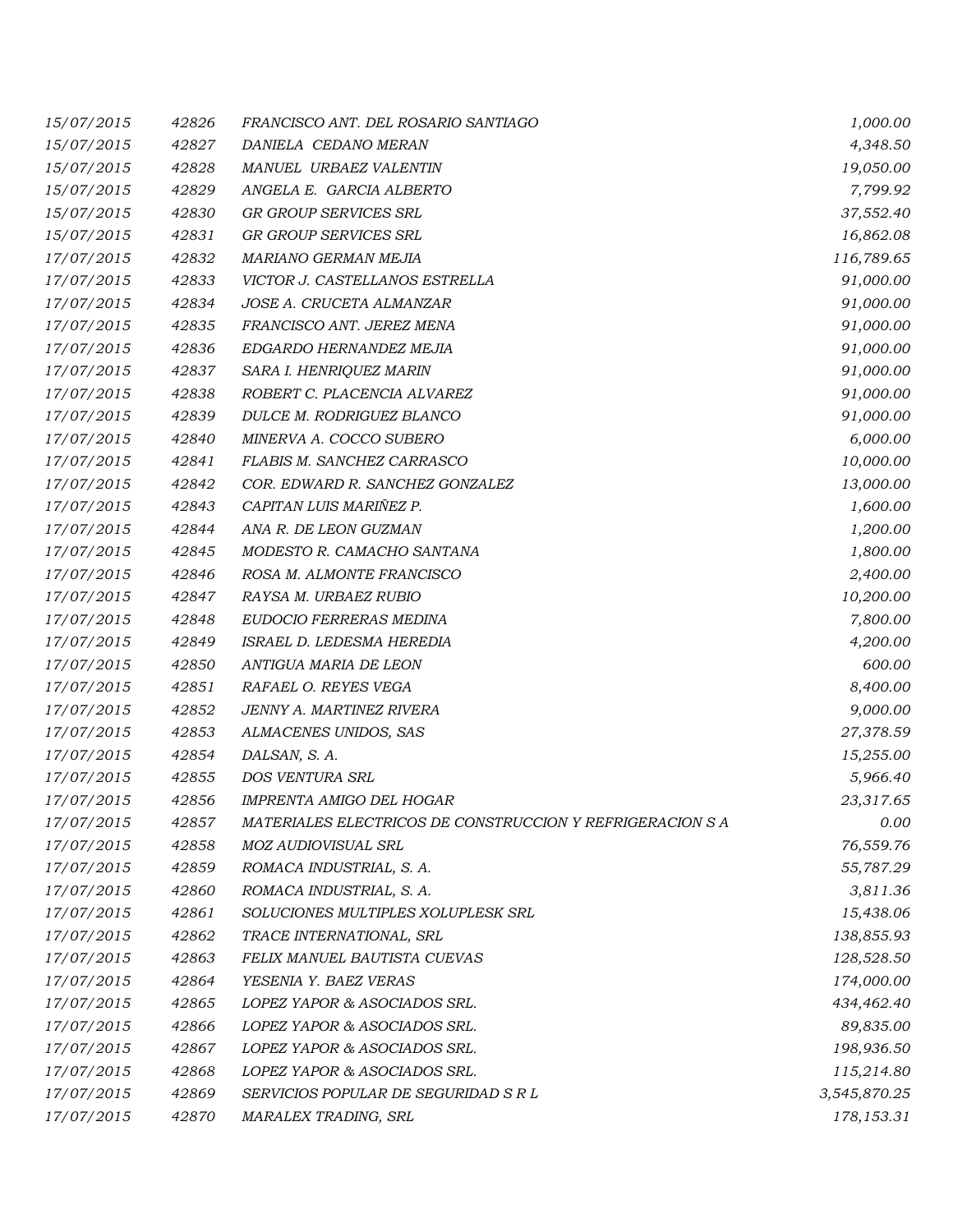| 17/07/2015 | 42871 | LEONARDO CAMILO CAMILO                                    | 42,166.40    |
|------------|-------|-----------------------------------------------------------|--------------|
| 17/07/2015 | 42872 | JUAN I. BATISTA MENDEZ                                    | 302,896.00   |
| 17/07/2015 | 42873 | ESTACION ISLA ESTADIO, SRL                                | 18,510.67    |
| 17/07/2015 | 42874 | AYUNTAMIENTO MUNICIPAL PUERTO PLATA                       | 6,300.00     |
| 17/07/2015 | 42875 | SYNTES S R L                                              | 8,413.51     |
| 17/07/2015 | 42876 | SYNTES S R L                                              | 49,660.75    |
| 17/07/2015 | 42877 | TECNAS EIRL                                               | 32,094.64    |
| 17/07/2015 | 42878 | JARDIN ILUSIONES SRL                                      | 7,065.00     |
| 17/07/2015 | 42879 | FELIZ RUIZ & CO. SRL                                      | 18,240.00    |
| 17/07/2015 | 42880 | ESTACION ISLA ESTADIO, SRL                                | 182.38       |
| 17/07/2015 | 42881 | POLLOS SANDIE RESTAURANT SRL                              | 30,524.36    |
| 17/07/2015 | 42882 | WINDTELECOM, S. A.                                        | 210,600.00   |
| 17/07/2015 | 42883 | COMPANIA DOMINICANA DE TELEFONOS, S.A.                    | 2,773,584.15 |
| 17/07/2015 | 42884 | DOLORES SAGRARIO FELIZ LUCIANO                            | 3,600.00     |
| 17/07/2015 | 42885 | ADMINISTRACION DE ESTACIONES DE SERVICIO SAS              | 712,500.00   |
| 17/07/2015 | 42886 | AGUA CRYSTAL, S. A.                                       | 138,393.85   |
| 17/07/2015 | 42887 | ALTAGRACIA LIBERTAD LEYBA ACOSTA                          | 5,400.00     |
| 17/07/2015 | 42888 | ALTAGRACIA LIBERTAD LEYBA ACOSTA                          | 2,880.00     |
| 17/07/2015 | 42889 | AUTO SUPER FRIO M&S EIRL                                  | 35,916.88    |
| 17/07/2015 | 42890 | AYUNTAMIENTO SANTO DOMINGO ESTE                           | 22,365.00    |
| 17/07/2015 | 42891 | CENTRO AUTOMOTRIZ DURAN SRL                               | 14,628.22    |
| 17/07/2015 | 42892 | CENTRO AUTOMOTRIZ DURAN SRL                               | 59,529.70    |
| 17/07/2015 | 42893 | CENTRO AUTOMOTRIZ DURAN SRL                               | 51,863.20    |
| 17/07/2015 | 42894 | GRISEL PEREZ OZUNA                                        | 3,415.00     |
| 20/07/2015 | 42895 | CENTRO AUTOMOTRIZ DURAN SRL                               | 40,457.60    |
| 20/07/2015 | 42896 | CENTRO AUTOMOTRIZ DURAN SRL                               | 60,716.53    |
| 20/07/2015 | 42897 | CENTRO AUTOMOTRIZ DURAN SRL                               | 45,643.92    |
| 20/07/2015 | 42898 | CONSOLIDOM SRL                                            | 187,004.40   |
| 20/07/2015 | 42899 | <b>CONSOLIDOM SRL</b>                                     | 102,269.05   |
| 20/07/2015 | 42900 | <b>CONSOLIDOM SRL</b>                                     | 94,402.20    |
| 20/07/2015 | 42901 | CORPORACION DE ACUEDUCTO Y ALCANTARILLADO DE PUERTO PLATA | 5,761.00     |
| 20/07/2015 | 42902 | CORPORACION DEL ACUEDUCTO Y ALCANTARILLADO DE SANTO DOMIN | 36,073.00    |
| 20/07/2015 | 42903 | CORPORACION ESTATAL DE RADIO Y TELEVISION                 | 10,998.18    |
| 20/07/2015 | 42904 | DELTA COMERCIAL, S. A.                                    | 4,240.60     |
| 20/07/2015 | 42905 | LUIS GONZALO GUZMAN CONCEPCION                            | 5,225.00     |
| 20/07/2015 | 42906 | FRANCIS JOSEFINA BAEZ SANCHEZ                             | 6,300.00     |
| 20/07/2015 | 42907 | <b>GRUPO R C SRL</b>                                      | 545.85       |
| 20/07/2015 | 42908 | POLLO FELIZ SRL                                           | 5,171.19     |
| 20/07/2015 | 42909 | MATERIALES ELECTS. DE CONSTRUCC. Y REFRIG S A             | 12,486.50    |
| 20/07/2015 | 42910 | <b>GRUAS AVILES SRL</b>                                   | 23,672.00    |
| 20/07/2015 | 42911 | 2P TECHNOLOGY, SRL                                        | 13,379.20    |
| 20/07/2015 | 42912 | 2P TECHNOLOGY, SRL                                        | 62,150.00    |
| 20/07/2015 | 42913 | AMANA COMERCIAL, SRL                                      | 54,149.60    |
| 20/07/2015 | 42914 | AMANA COMERCIAL, SRL                                      | 18,727.49    |
| 20/07/2015 | 42915 | AMANA COMERCIAL, SRL                                      | 14,129.24    |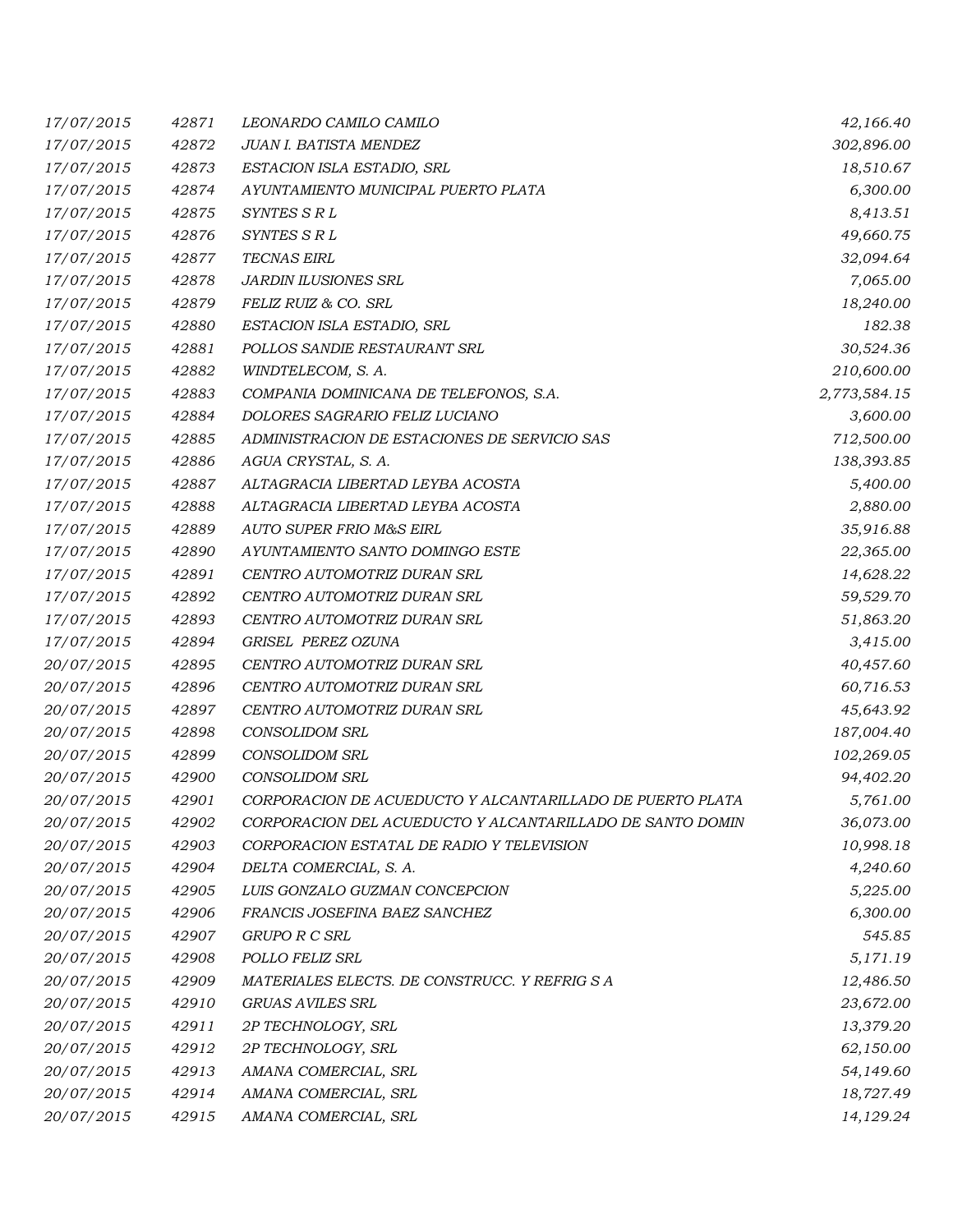| 20/07/2015 | 42916 | AMANA COMERCIAL, SRL                          | 6,316.70   |
|------------|-------|-----------------------------------------------|------------|
| 20/07/2015 | 42917 | B & H MOBILIARIO, SRL                         | 100,615.20 |
| 20/07/2015 | 42918 | BLUE COMERCIAL, SRL                           | 8,220.75   |
| 20/07/2015 | 42919 | <b>CEDUCOMPP SRL</b>                          | 34,452.30  |
| 20/07/2015 | 42920 | <b>CEDUCOMPP SRL</b>                          | 21,993.91  |
| 20/07/2015 | 42921 | CENTRO CUESTA NACIONAL, SAS                   | 4,523.83   |
| 20/07/2015 | 42922 | BANCO DE RESERVAS DE LA REP. DOMINICANA       | 392,863.00 |
| 20/07/2015 | 42923 | CENTRO CUESTA NACIONAL, SAS                   | 67,041.79  |
| 20/07/2015 | 42924 | CENTRO CUESTA NACIONAL, SAS                   | 13,765.46  |
| 20/07/2015 | 42925 | CENTRO CUESTA NACIONAL, SAS                   | 9,307.20   |
| 20/07/2015 | 42926 | CENTRO CUESTA NACIONAL, SAS                   | 14,296.36  |
| 20/07/2015 | 42927 | COMERCIAL SANTANA, SRL.                       | 6,441.00   |
| 20/07/2015 | 42928 | COMERCIAL SANTANA, SRL.                       | 36,160.00  |
| 20/07/2015 | 42929 | COMPU-OFFICE DOMINICANA SRL                   | 152,869.45 |
| 20/07/2015 | 42930 | DISTRIBUIDORA Y SERVICIOS DIVERSOS DISOPE SRL | 33,060.00  |
| 20/07/2015 | 42931 | CLIP INTERNACIONAL SRL                        | 22,849.16  |
| 20/07/2015 | 42932 | CLIP INTERNACIONAL SRL                        | 84,524.00  |
| 20/07/2015 | 42933 | CLIP INTERNACIONAL SRL                        | 2,276.68   |
| 20/07/2015 | 42934 | EXODO SOLUCIONES, SRL.                        | 30,564.87  |
| 20/07/2015 | 42935 | FERRETERIA POPULAR, SRL                       | 41,706.04  |
| 20/07/2015 | 42936 | FL&M COMERCIAL SRL                            | 5,028.50   |
| 20/07/2015 | 42937 | FL&M COMERCIAL SRL                            | 3,000.15   |
| 20/07/2015 | 42938 | FRIOMASTER, S. A.                             | 16,796.78  |
| 20/07/2015 | 42939 | FRIOMASTER, S. A.                             | 74,694.92  |
| 20/07/2015 | 42940 | GLOBAL OFFICE JL. SRL.                        | 2,865.96   |
| 20/07/2015 | 42941 | GRUPO ESPANOL SRL                             | 51,814.63  |
| 20/07/2015 | 42942 | GRUPO EMPRESARIAL VIMONT, SRL                 | 7,747.20   |
| 20/07/2015 | 42943 | <b>MARTIN CID</b>                             | 10,627.12  |
| 20/07/2015 | 42944 | METRO TECNOLOGIA SRL                          | 10,057.00  |
| 20/07/2015 | 42945 | MITOPALO POWER, SRL.                          | 67,594.34  |
| 20/07/2015 | 42946 | MITOPALO POWER, SRL.                          | 27,120.00  |
| 20/07/2015 | 42947 | MIXTLI GRAFIKA EIRL                           | 9,146.00   |
| 20/07/2015 | 42948 | MIXTLI GRAFIKA EIRL                           | 23,672.00  |
| 20/07/2015 | 42949 | MUEBLES OMAR, S. A.                           | 9,889.31   |
| 20/07/2015 | 42950 | MUEBLES OMAR, S. A.                           | 6,979.95   |
| 20/07/2015 | 42951 | MUEBLES OMAR, S. A.                           | 34,919.84  |
| 20/07/2015 | 42952 | MUEBLES OMAR, S. A.                           | 14,484.34  |
| 20/07/2015 | 42953 | MUEBLES OMAR, S. A.                           | 59,020.71  |
| 20/07/2015 | 42954 | PERSEUS COMERCIAL, SRL                        | 10,272.57  |
| 20/07/2015 | 42955 | TONOS & COLORES SRL                           | 24,619.84  |
| 20/07/2015 | 42956 | PRODIMPA, S.R.L.                              | 27,479.11  |
| 20/07/2015 | 42957 | REFRICENTRO LOS PRADOS, SRL.                  | 42,518.64  |
| 20/07/2015 | 42958 | REFRICENTRO LOS PRADOS, SRL.                  | 112,746.23 |
| 20/07/2015 | 42959 | SAN MIGUEL & CIA, S. R. L.                    | 41,857.88  |
| 20/07/2015 | 42960 | CENTRO CUESTA NACIONAL, SAS                   | 7,911.44   |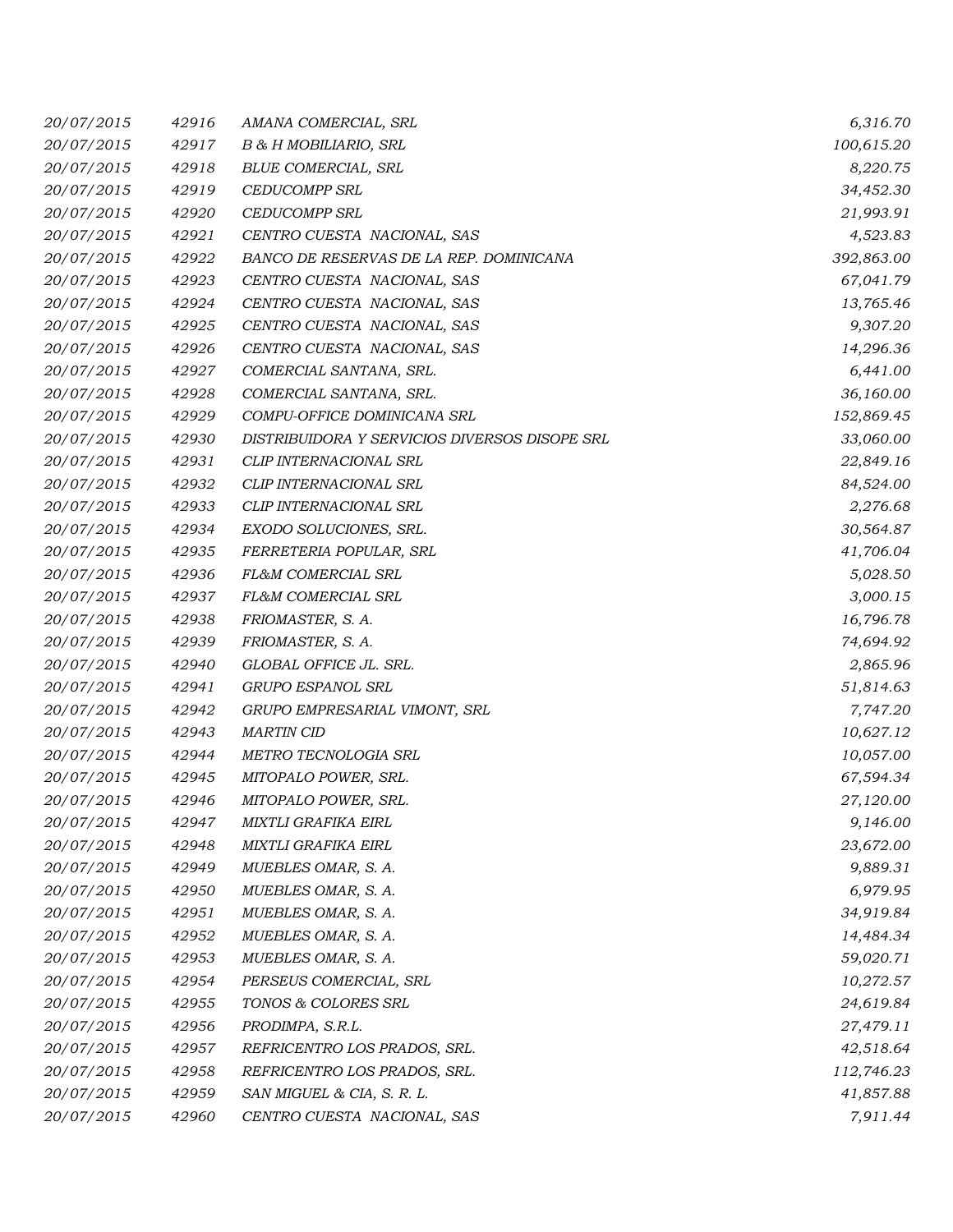| 20/07/2015 | 42961 | COLECTOR DE IMPUESTOS INTERNOS   | 55,653.70 |
|------------|-------|----------------------------------|-----------|
| 20/07/2015 | 42962 | FRANCISCO JOSE GUILLEN BLANDINO  | 10,000.00 |
| 20/07/2015 | 42963 | TEKKNOWLOGIC DOMINICANA, SRL     | 28,194.33 |
| 20/07/2015 | 42964 | <b>JOSE ARTURO URIBE EFRES</b>   | 87,217.32 |
| 20/07/2015 | 42965 | RAELVIS O. ARIAS GOMEZ           | 2,126.14  |
| 20/07/2015 | 42966 | RAFELINA RUIZ RODRIGUEZ          | 20,300.00 |
| 20/07/2015 | 42967 | MARIELA CARRION DOMINGUEZ        | 1,000.00  |
| 20/07/2015 | 42968 | FRANSHESCA O. CORCINO E.         | 1,000.00  |
| 20/07/2015 | 42969 | <b>LEONCIO MORALES</b>           | 850.00    |
| 20/07/2015 | 42970 | <b>ANTONIO MARTINEZ</b>          | 3,500.00  |
| 20/07/2015 | 42971 | JOSE I. DONE CORDERO             | 2,200.00  |
| 20/07/2015 | 42972 | LUIS FERNANDO VASQUEZ            | 2,400.00  |
| 20/07/2015 | 42973 | MANUEL A. SANCHEZ MARTE          | 3,000.00  |
| 20/07/2015 | 42974 | LUIS ALB. MOSCAT MARTINEZ        | 3,000.00  |
| 20/07/2015 | 42975 | CARMEN DE JESUS DE JS. DE BERNAL | 1,500.00  |
| 20/07/2015 | 42976 | FIOL D. CABREJA                  | 4,355.56  |
| 20/07/2015 | 42977 | CANDIDA U. GOMEZ CUEVAS          | 2,940.00  |
| 20/07/2015 | 42978 | PETRONILA ALMONTE                | 15,537.15 |
| 20/07/2015 | 42979 | YRIA F. PENA VDA. READ           | 23,781.34 |
| 20/07/2015 | 42980 | NORMA ALT. JIMENEZ               | 2,184.00  |
| 20/07/2015 | 42981 | ANA ANTONIA SANTO                | 2,184.00  |
| 20/07/2015 | 42982 | LILIANA CRUZ MOLINA VARGAS       | 14,700.00 |
| 20/07/2015 | 42983 | OCTAVIA REYES BATISTA            | 10,418.49 |
| 20/07/2015 | 42984 | ASIA N. DEYANIRA HUERTAS         | 36,089.38 |
| 20/07/2015 | 42985 | JUANA PAULINO NUNEZ              | 5,117.50  |
| 20/07/2015 | 42986 | MARIA MAGDALENA SIERRA PEREZ     | 8,933.86  |
| 20/07/2015 | 42987 | BEATRIZ C. SILFA HERNADEZ        | 20,000.00 |
| 20/07/2015 | 42988 | JORGELINA RODRIGUEZ              | 5,444.45  |
| 20/07/2015 | 42989 | SUMERGIDA ALVAREZ LAGARES        | 6,563.65  |
| 20/07/2015 | 42990 | CONSEJO DEL PODER JUDICIAL       | 859.40    |
| 20/07/2015 | 42991 | ANGELA TAVERAS MARTE CAPELLAN    | 3,000.00  |
| 20/07/2015 | 42992 | ARIDIO ANT. MERCEDES SONE        | 3,000.00  |
| 20/07/2015 | 42993 | <b>BENJAMIN PEREZ FELIZ</b>      | 5,000.00  |
| 20/07/2015 | 42994 | CLAUDIA ALMONTE                  | 3,000.00  |
| 20/07/2015 | 42995 | MARIA DIVINA GOMEZ TAVERAS       | 3,000.00  |
| 20/07/2015 | 42996 | JOSEFINA DEL P. PINEDA K.        | 6,000.00  |
| 20/07/2015 | 42997 | EDUARDO MEJIA JIMENEZ            | 3,000.00  |
| 20/07/2015 | 42998 | EDUVIGES MA. ACOSTA VARGAS       | 3,000.00  |
| 20/07/2015 | 42999 | ENMANUELA ARIAS MARTINEZ         | 3,000.00  |
| 20/07/2015 | 43000 | FRANCISCO A. LIZARDO GOMEZ       | 3,000.00  |
| 20/07/2015 | 43001 | FRANCISCO LENDOR SANABIA         | 3,000.00  |
| 20/07/2015 | 43002 | GERTRUDIS FIGUEROA CRISOSTOMO    | 3,000.00  |
| 20/07/2015 | 43003 | GIL JOSUE AQUINO                 | 3,000.00  |
| 20/07/2015 | 43004 | GUILLERMO ESQUEA LARA            | 3,000.00  |
| 20/07/2015 | 43005 | MARIA ALT. PAULINO DE LOS S.     | 3,000.00  |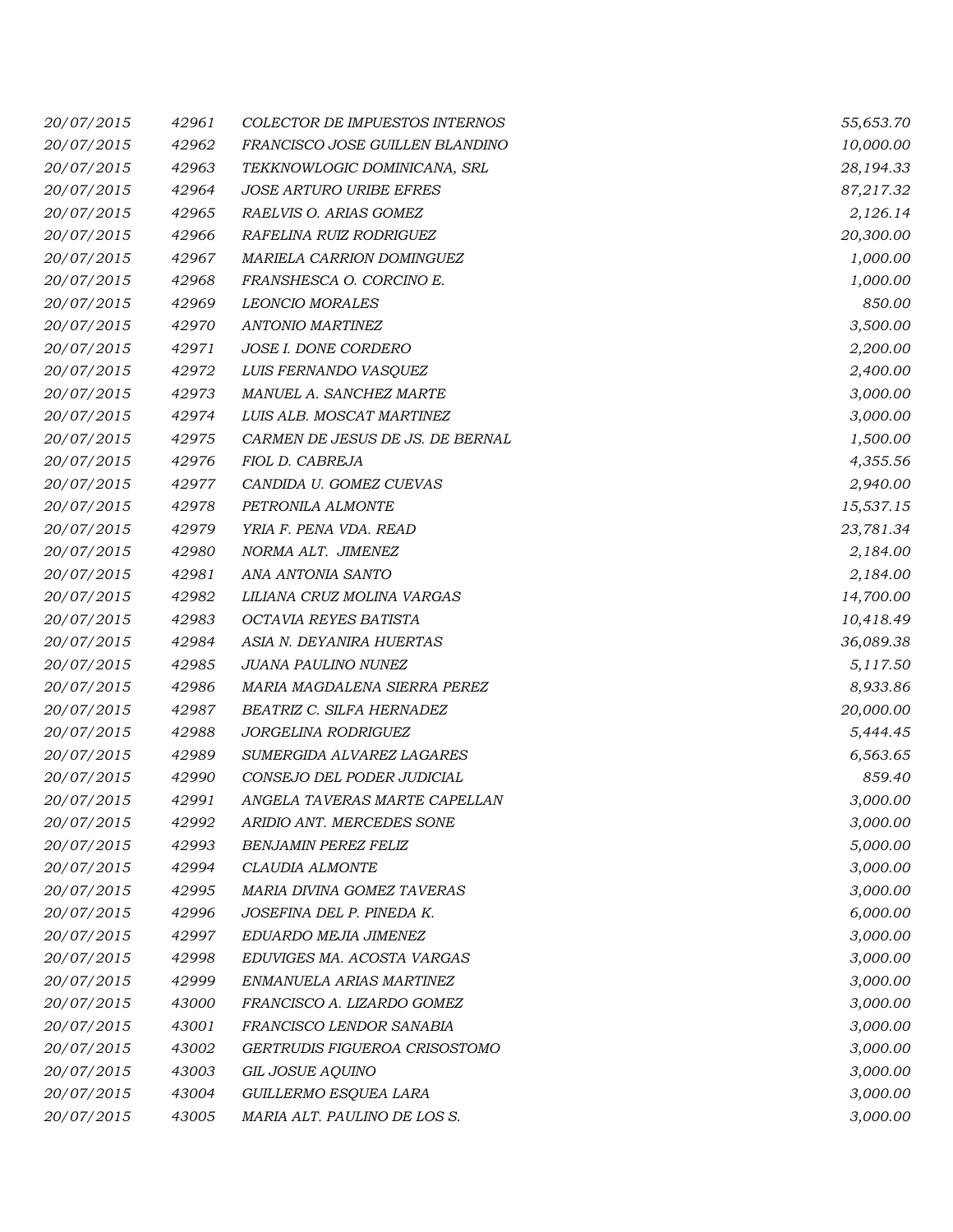| 20/07/2015 | 43006 | MODESTO ACOSTA VARGAS              | 3,000.00  |
|------------|-------|------------------------------------|-----------|
| 20/07/2015 | 43007 | NEOLFIS WALKIRA FAMILIA MORA       | 3,000.00  |
| 20/07/2015 | 43008 | RHINA MEDINA GOMEZ                 | 3,000.00  |
| 20/07/2015 | 43009 | <b>WENDY MONTILLA REYES</b>        | 3,000.00  |
| 20/07/2015 | 43010 | YUDERKYS RODRIGUEZ N.              | 3,000.00  |
| 20/07/2015 | 43011 | DIANA ALT. RODRIGUEZ MARTINEZ      | 6,000.00  |
| 20/07/2015 | 43012 | MARTHA L. ROMAN CORCINO            | 3,000.00  |
| 20/07/2015 | 43013 | <b>IDELIZA GARCIA MARTINEZ</b>     | 3,000.00  |
| 20/07/2015 | 43014 | CIVELYS S. MENCIA ROSARIO          | 3,000.00  |
| 21/07/2015 | 43015 | FEDERICO LEBRON BELTRE             | 1,330.00  |
| 21/07/2015 | 43016 | DAVID E. PEREZ SUAREZ              | 1,396.50  |
| 21/07/2015 | 43017 | LIRIA POZO LORENZO                 | 399.00    |
| 21/07/2015 | 43018 | FREMIO M. ROJAS SAVINON            | 2,460.50  |
| 21/07/2015 | 43019 | EUSEBIO DISLA FLORENTINO           | 1,197.00  |
| 21/07/2015 | 43020 | YANGEL G. ROSA PAREDES             | 2,992.50  |
| 21/07/2015 | 43021 | <b>JULIO ALFONSO JORGE MORALES</b> | 24,605.00 |
| 21/07/2015 | 43022 | CESAR F. FRIAS RIVERA              | 5,785.50  |
| 21/07/2015 | 43023 | EUSEBIO DISLA FLORENTINO           | 1,662.50  |
| 21/07/2015 | 43024 | DIGNO A. BALBI PUJOLS              | 3,125.50  |
| 21/07/2015 | 43025 | JOSE L. GALAN BATISTA              | 2,061.50  |
| 21/07/2015 | 43026 | JUAN R. CUSTODIO SORIANO           | 5,652.50  |
| 21/07/2015 | 43027 | JEIFRY L. ESTEVEZ BURET            | 3,125.50  |
| 21/07/2015 | 43028 | MANUEL DE LA CRUZ CALDERON         | 1,862.00  |
| 21/07/2015 | 43029 | ALFREDO FLORIAN BENZAN             | 1,529.50  |
| 21/07/2015 | 43030 | LUIS ML. BRITO GARCIA              | 532.00    |
| 21/07/2015 | 43031 | YEAN C. J. GOMEZ SANCHEZ           | 1,729.00  |
| 21/07/2015 | 43032 | JOSE ANT. MINAYA JASPE             | 1,795.50  |
| 21/07/2015 | 43033 | FEDERICO ANT. BAEZ TOLEDO          | 532.00    |
| 21/07/2015 | 43034 | <b>FEDERICO LEBRON BELTRE</b>      | 1,596.00  |
| 21/07/2015 | 43035 | FERMIN E. ROMERO PICHARDO          | 2,128.00  |
| 21/07/2015 | 43036 | <b>IVAN MARTE GUZMAN</b>           | 2,859.50  |
| 21/07/2015 | 43037 | JONATHAN GOMEZ RIVAS               | 1,662.50  |
| 21/07/2015 | 43038 | JUAN E. MARTINEZ BRUJAN            | 332.50    |
| 21/07/2015 | 43039 | ANULFO LUCIANO VALENZUELA          | 731.50    |
| 21/07/2015 | 43040 | DENYS N. MATOS DE JESUS            | 1,263.50  |
| 21/07/2015 | 43041 | ALEXIS MARTINEZ VALDEZ             | 2,327.50  |
| 21/07/2015 | 43042 | ERASMO NARCISO BELISAIRE           | 1,197.00  |
| 21/07/2015 | 43043 | MANUEL J. CARBUCCIA CAMINERO       | 1,064.00  |
| 21/07/2015 | 43044 | VICTOR R. BARETT CASTILLO          | 997.50    |
| 21/07/2015 | 43045 | VICTOR ZAPATA SANCHEZ              | 3,591.00  |
| 21/07/2015 | 43046 | CARLOS D. SENCION MESA             | 997.50    |
| 21/07/2015 | 43047 | ALEXANDER DE JS. ROSARIO PENA      | 1,862.00  |
| 21/07/2015 | 43048 | SEBASTIAN I. FLORES MICHEL         | 2,992.50  |
| 21/07/2015 | 43049 | AQUILES JHONABEL PUJOLS M.         | 2,261.00  |
| 21/07/2015 | 43050 | JORGE G. CASTILLO MARTINEZ         | 3,990.00  |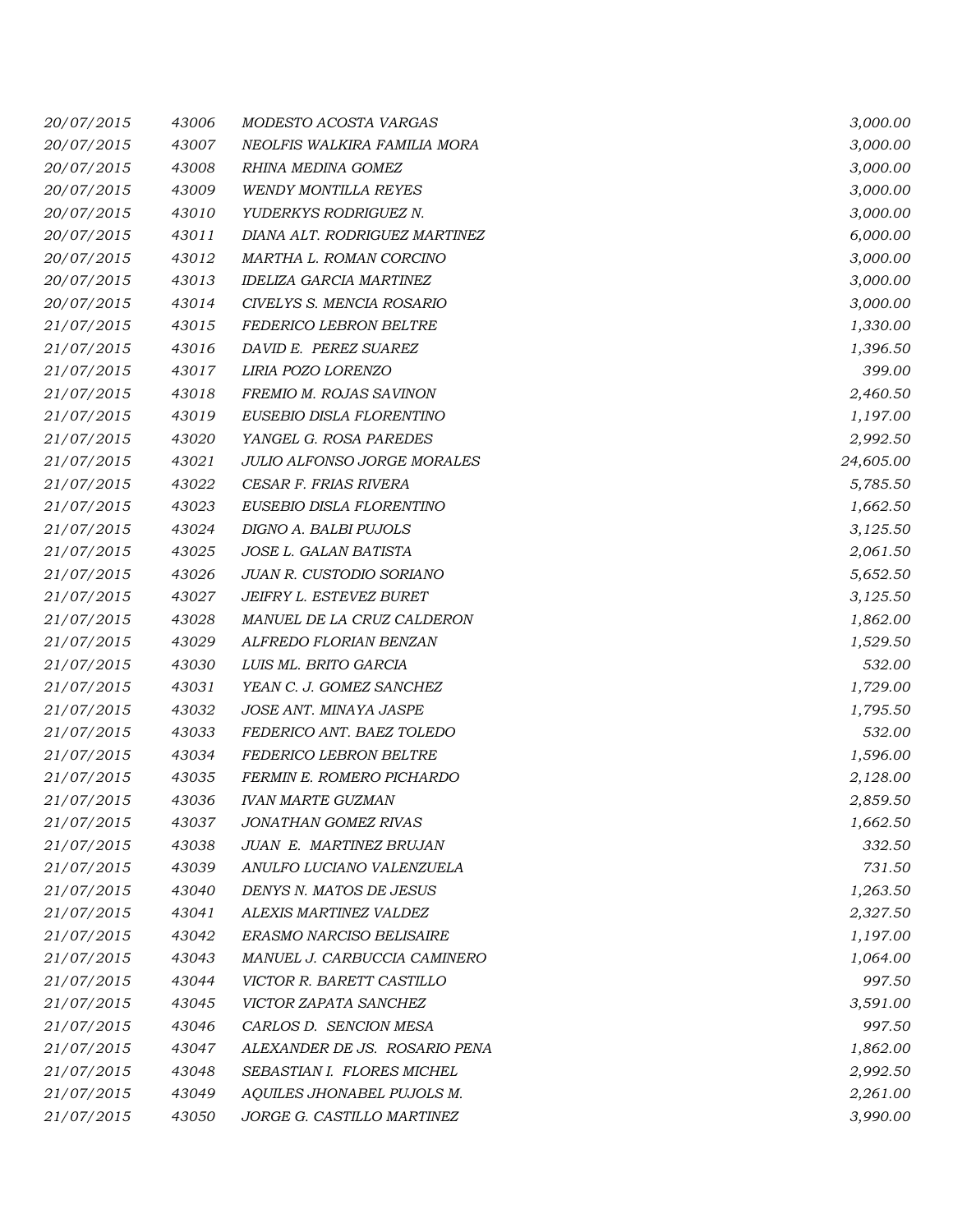| 21/07/2015 | 43051 | YERMANA G. OZUNA ROSSO         | 731.50       |
|------------|-------|--------------------------------|--------------|
| 21/07/2015 | 43052 | EDESUR DOMINICANA, S. A.       | 6,985,327.67 |
| 21/07/2015 | 43053 | DELTA COMERCIAL, S. A.         | 30,769.08    |
| 21/07/2015 | 43054 | DELTA COMERCIAL, S. A.         | 14,520.86    |
| 21/07/2015 | 43055 | CENTRO AUTOMOTRIZ DURAN SRL    | 45,697.72    |
| 21/07/2015 | 43056 | CENTRO AUTOMOTRIZ DURAN SRL    | 60,202.20    |
| 21/07/2015 | 43057 | CENTRO AUTOMOTRIZ DURAN SRL    | 48,151.00    |
| 21/07/2015 | 43058 | GBM DOMINICANA S A             | 874,595.63   |
| 21/07/2015 | 43059 | JOSE MIGUEL MERCEDES ARIAS     | 1,870,957.71 |
| 21/07/2015 | 43060 | PRODIMPA, S.R.L.               | 42,043.67    |
| 21/07/2015 | 43061 | AMANA COMERCIAL, SRL           | 791.00       |
| 21/07/2015 | 43062 | CENTRO AUTOMOTRIZ DURAN SRL    | 45,810.70    |
| 21/07/2015 | 43063 | LIMCOBA, SRL                   | 11,997.21    |
| 21/07/2015 | 43064 | 2P TECHNOLOGY, SRL             | 173,020.28   |
| 21/07/2015 | 43065 | EFR COMERCIAL SRL              | 27,798.00    |
| 21/07/2015 | 43066 | HILDA Y. MARTE GUZMAN          | 18,900.00    |
| 21/07/2015 | 43067 | NANCY A. NINA CASTILLO         | 15,951.68    |
| 21/07/2015 | 43068 | JOSE ML. NOVAS ESPINAL         | 3,560.00     |
| 21/07/2015 | 43069 | ISAMAR ESPINOSA URBAEZ         | 31,001.57    |
| 21/07/2015 | 43070 | MANUEL E. VICENTE RAMIREZ      | 3,657.50     |
| 21/07/2015 | 43071 | JOSE ISRAEL VASQUEZ NUNEZ      | 11,970.00    |
| 21/07/2015 | 43072 | RICHARD JOSE MARTINEZ CRUZ     | 64,837.50    |
| 21/07/2015 | 43073 | WILLY ROSARIO PAULINO          | 12,768.00    |
| 21/07/2015 | 43074 | <b>KELVIN PIMENTEL</b>         | 17,955.00    |
| 21/07/2015 | 43075 | ISMAEL CUEVAS FERRERAS         | 1,396.50     |
| 21/07/2015 | 43076 | GREGORY D. DE LA CRUZ RAMIREZ  | 997.50       |
| 21/07/2015 | 43077 | ESMELIN D. MEDINA VILLAR       | 1,330.00     |
| 21/07/2015 | 43078 | CESAR S. BATISTA CORNIELLE     | 2,194.50     |
| 21/07/2015 | 43079 | YAURYS V. ALCANTARA BURGOS     | 39,833.50    |
| 21/07/2015 | 43080 | JULIO ROSA VARELA              | 7,381.50     |
| 21/07/2015 | 43081 | RAMON S. MARMOL PAULINO        | 2,128.00     |
| 21/07/2015 | 43082 | MIGUEL A. CARABALLO ESPINOSA   | 2,394.00     |
| 21/07/2015 | 43083 | FRANKLYN M. SANCHEZ GUERRERO   | 0.00         |
| 21/07/2015 | 43084 | SATURNINA FRANCO GARCIA        | 2,926.00     |
| 21/07/2015 | 43085 | YONATHAN R. VEGA PALMA         | 2,992.50     |
| 21/07/2015 | 43086 | YERY L. RUIZ GONZALEZ          | 1,729.00     |
| 21/07/2015 | 43087 | PEDRO GERALDO GARCIA           | 2,394.00     |
| 21/07/2015 | 43088 | <b>JUNIOR JIMENEZ FIGUEROA</b> | 1,463.00     |
| 21/07/2015 | 43089 | GREGORY D. DE LA CRUZ          | 1,064.00     |
| 21/07/2015 | 43090 | JAVIER FCO. GARCIA LABOUR      | 731.50       |
| 21/07/2015 | 43091 | MAXIMO S. VELOZ JAVIER         | 465.50       |
| 21/07/2015 | 43092 | STIVERSON EUSEBIO ABAD         | 731.50       |
| 21/07/2015 | 43093 | ESMELIN D. MEDINA VILLAR       | 1,263.50     |
| 21/07/2015 | 43094 | ONIEL MONTERO DE OLEO          | 665.00       |
| 21/07/2015 | 43095 | WILSON ANT. RODRIGUEZ RAMIREZ  | 532.00       |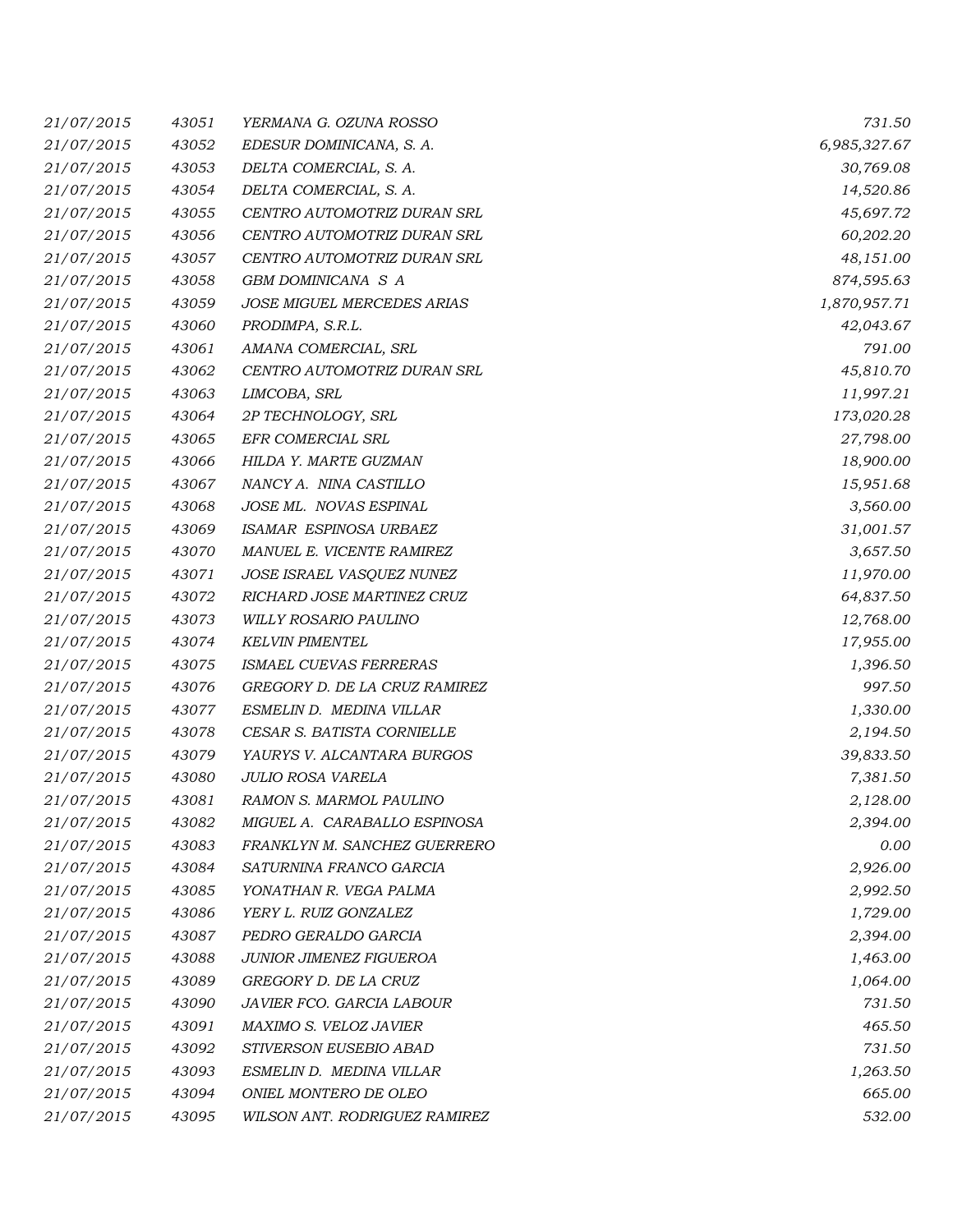| 21/07/2015 | 43096 | VADIG Q. RESTITUYO DIAZ                      | 332.50     |
|------------|-------|----------------------------------------------|------------|
| 21/07/2015 | 43097 | MARTIN F. CESPEDES ACOSTA                    | 798.00     |
| 21/07/2015 | 43098 | KIMBERLY CUSTODIO DEMORA                     | 997.50     |
| 21/07/2015 | 43099 | ISAIAS BAUTISTA SANCHEZ                      | 1,862.00   |
| 21/07/2015 | 43100 | DAVID E. PEREZ SUAREZ                        | 1,995.00   |
| 21/07/2015 | 43101 | JAVIER FCO. GARCIA LABOUR                    | 1,263.50   |
| 21/07/2015 | 43102 | STIVERSON EUSEBIO ABAD                       | 2,527.00   |
| 21/07/2015 | 43103 | ANDERSON TAVARES ANGUSTIA                    | 532.00     |
| 21/07/2015 | 43104 | <b>MIGUEL ALMONTE ABREU</b>                  | 2,726.50   |
| 21/07/2015 | 43105 | YANAIRA VALENZUELA AQUINO                    | 1,330.00   |
| 21/07/2015 | 43106 | CESAR R. ROSARIO R.                          | 1,396.50   |
| 21/07/2015 | 43107 | NELSON R. ENCARNACION PINEDA                 | 4,655.00   |
| 21/07/2015 | 43108 | JORGE A. TAVAREZ R.                          | 1,130.50   |
| 21/07/2015 | 43109 | MANUEL DE LA CRUZ CALDERON                   | 465.50     |
| 21/07/2015 | 43110 | LUIS ML. BRITO GARCIA                        | 1,064.00   |
| 21/07/2015 | 43111 | MIGUEL TEJADA BELTRAN                        | 4,921.00   |
| 21/07/2015 | 43112 | JOSE FCO. PAREDES NICASIO                    | 2,061.50   |
| 21/07/2015 | 43113 | NICOLAS CASTRO URENA                         | 2,327.50   |
| 21/07/2015 | 43114 | KELVIN ROSARIO DEL ROSARIO                   | 864.50     |
| 21/07/2015 | 43115 | GELLER A. POLANCO GUTIERREZ                  | 3,724.00   |
| 21/07/2015 | 43116 | DANY DE LA CRUZ VENTURA                      | 1,396.50   |
| 21/07/2015 | 43117 | MANUEL E. VICENTE RAMIREZ                    | 3,990.00   |
| 21/07/2015 | 43118 | JUNIOR ALVAREZ TRINIDAD                      | 2,394.00   |
| 21/07/2015 | 43119 | KIMBERLY CUSTODIO DEMORA                     | 2,061.50   |
| 21/07/2015 | 43120 | JORGE L. MENDEZ PELAEZ                       | 1,330.00   |
| 21/07/2015 | 43121 | FREMIO M. ROJAS SAVINON                      | 1,463.00   |
| 21/07/2015 | 43122 | ALEXIS MARTINEZ VALDEZ                       | 931.00     |
| 21/07/2015 | 43123 | LUIS E. VALDEZ DE LA ROSA                    | 3,657.50   |
| 21/07/2015 | 43124 | ANGEL MANUEL CRUZ REYES                      | 4,588.50   |
| 21/07/2015 | 43125 | VADIG Q. RESTITUYO DIAZ                      | 465.50     |
| 21/07/2015 | 43126 | LUIS J. GALAN BATISTA                        | 332.50     |
| 21/07/2015 | 43127 | ESMELIN D. MEDINA VILLAR                     | 2,061.50   |
| 21/07/2015 | 43128 | ARNOR D. DOTEL BRITO                         | 3,923.50   |
| 21/07/2015 | 43129 | JORDY HERRERA CASTILLO                       | 2,194.50   |
| 21/07/2015 | 43130 | PEDRO GERALDO GARCIA                         | 5,386.50   |
| 21/07/2015 | 43131 | FRANKLIN M. SANCHEZ GUERRERO                 | 1,064.00   |
| 22/07/2015 | 43132 | ABIT, S.R.L.                                 | 5,032.12   |
| 22/07/2015 | 43133 | PUERTANUEVA INDUSTRIAL, SRL.                 | 26,813.92  |
| 22/07/2015 | 43134 | JULIO SESAR MATEO OGANDO                     | 250,798.86 |
| 22/07/2015 | 43135 | IMPORTADORA DOPEL, SRL.                      | 2,915.40   |
| 22/07/2015 | 43136 | GLOBAL OFFICE JL. SRL.                       | 24,769.37  |
| 22/07/2015 | 43137 | ATHILL & MARTINEZ, S. A.                     | 17,108.20  |
| 22/07/2015 | 43138 | EXODO SOLUCIONES, SRL.                       | 81,360.00  |
| 22/07/2015 | 43139 | SUPLIDORES ELECTRICOS GARCIA SURIEL S. R. L. | 17,394.55  |
| 22/07/2015 | 43140 | POLLO FELIZ SRL                              | 4,711.53   |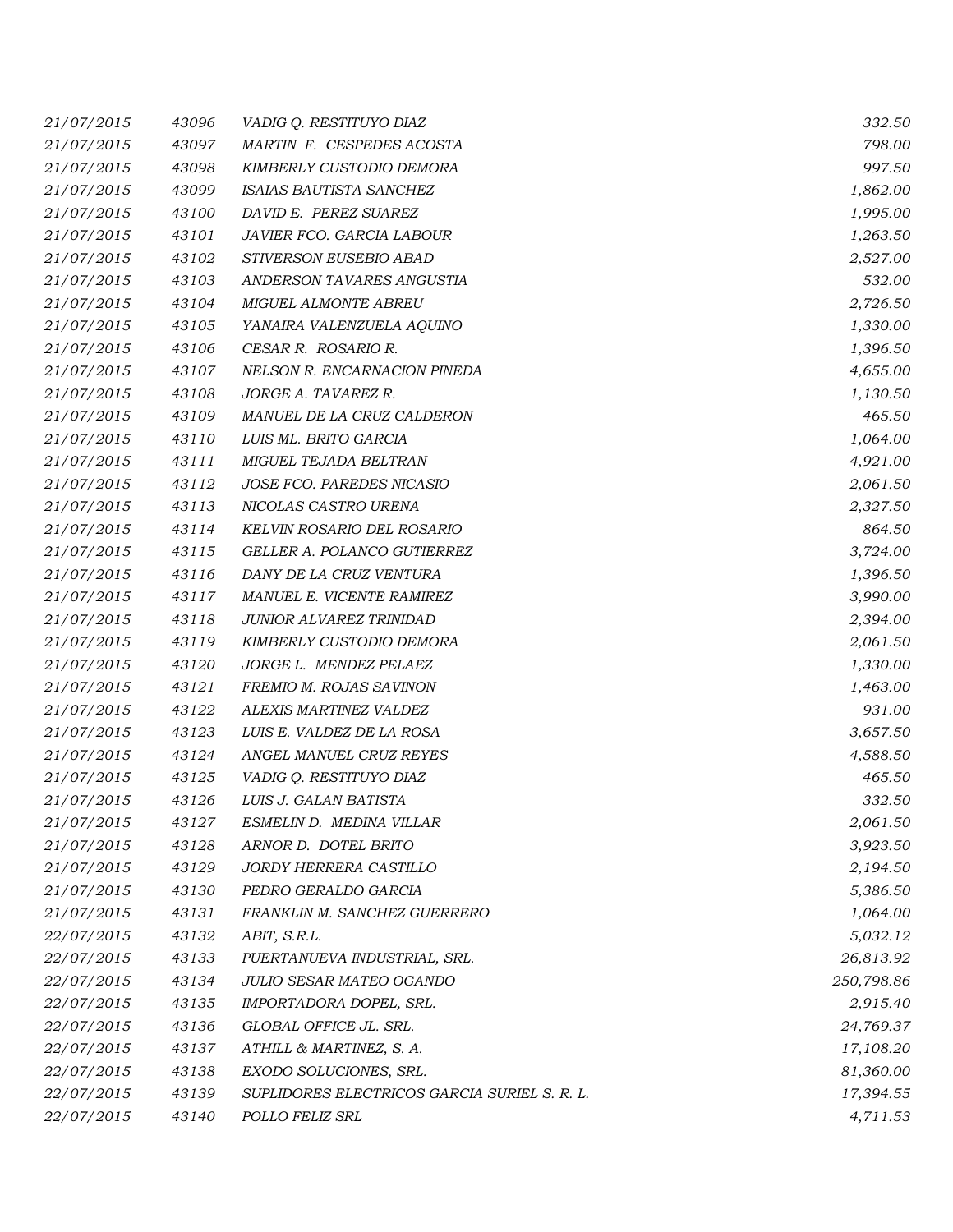| 22/07/2015 | 43141 | POLLO FELIZ SRL                                            | 5,515.93     |
|------------|-------|------------------------------------------------------------|--------------|
| 22/07/2015 | 43142 | CORPORACION DEL ACUEDUCTO Y ALCANTARILLADO DE SANTO DOMIN  | 4,135.00     |
| 22/07/2015 | 43143 | AYUNTAMIENTO SANTO DOMINGO ESTE                            | 22,365.00    |
| 22/07/2015 | 43144 | EDENORTE DOMINICANA, S. A.                                 | 4,300,672.87 |
| 22/07/2015 | 43145 | CORPORACION DE ACUEDUCTO Y ALCANTARILLADO DEL MUNICIPIO DE | 1,350.00     |
| 22/07/2015 | 43146 | CENTRO AUTOMOTRIZ DURAN SRL                                | 60,013.90    |
| 22/07/2015 | 43147 | ADMINISTRACION DE ESTACIONES DE SERVICIO SAS               | 712,500.00   |
| 22/07/2015 | 43148 | PLADENT SRL                                                | 290,700.00   |
| 22/07/2015 | 43149 | JUAN DE DIOS DESCHAMPS FELIX                               | 9,262.50     |
| 22/07/2015 | 43150 | SANTA MARTHA VILLAR BAEZ                                   | 4,127.62     |
| 22/07/2015 | 43151 | SANTA MARTHA VILLAR BAEZ                                   | 4,717.28     |
| 22/07/2015 | 43152 | SEGUROS BANRESERVAS, S. A.                                 | 155,659.68   |
| 22/07/2015 | 43153 | CONSOLIDOM SRL                                             | 153,499.44   |
| 22/07/2015 | 43154 | JAZMIN O. VERAS SABES                                      | 16,690.00    |
| 22/07/2015 | 43155 | ROSMERY RODRIGUEZ TAVERAS                                  | 37,121.10    |
| 22/07/2015 | 43156 | MARLENNY CRUZ GARCIA                                       | 31,500.00    |
| 22/07/2015 | 43157 | CLARIS R. POLANCO ROQUE                                    | 21,210.05    |
| 22/07/2015 | 43158 | CARMEN L. FARINGTHON HIDALGO                               | 38,444.99    |
| 22/07/2015 | 43159 | AMADA NADIA DEVARES SANCHEZ                                | 371,095.51   |
| 22/07/2015 | 43160 | PROVIDENCIA E. MONTAS DE DURAN                             | 9,800.00     |
| 22/07/2015 | 43161 | CARMEN L. CRUZ SANCHEZ                                     | 9,800.00     |
| 22/07/2015 | 43162 | RAFAEL ANT. GARCIA                                         | 41,926.30    |
| 22/07/2015 | 43163 | NORA C. RONE P.                                            | 15,000.00    |
| 22/07/2015 | 43164 | CALIXTO MEDINA CUEVAS                                      | 5,000.00     |
| 22/07/2015 | 43165 | ANA M. RODRIGUEZ SALADO                                    | 8,700.00     |
| 22/07/2015 | 43166 | RAFAEL A. CALERO ROJAS                                     | 3,500.00     |
| 22/07/2015 | 43167 | MARIA NELLY BAEZ A.                                        | 5,000.00     |
| 22/07/2015 | 43168 | TERESA DE LA CRUZ LEONARDO                                 | 6,000.00     |
| 22/07/2015 | 43169 | DIGNA R. ALMONTE FERNANDEZ                                 | 26,000.00    |
| 22/07/2015 | 43170 | CRUZ A. SILVIA TREMOLS                                     | 14,583.34    |
| 22/07/2015 | 43171 | ANTONIA DOLORES CABA                                       | 12,348.00    |
| 22/07/2015 | 43172 | MARIA E. VASQUEZ P.                                        | 15,944.45    |
| 22/07/2015 | 43173 | CELESTE A. OVIEDO O.                                       | 3,000.00     |
| 22/07/2015 | 43174 | PORFIRIO ESTEVEZ CANELA                                    | 21,500.00    |
| 22/07/2015 | 43175 | RAMON E. BAEZ RODRIGUEZ                                    | 7,000.00     |
| 22/07/2015 | 43176 | MIGUEL A. RUIZ BRACHE                                      | 15,000.00    |
| 22/07/2015 | 43177 | MARIA DEL C. GUZMAN GONZALEZ                               | 5,000.00     |
| 22/07/2015 | 43178 | YOLANDE DARDENNE VDA. CRUZ                                 | 8,000.00     |
| 22/07/2015 | 43179 | BALBINA LIRIANO                                            | 11,800.00    |
| 22/07/2015 | 43180 | DIEGO DE LA CRUZ GOMEZ                                     | 8,533.33     |
| 22/07/2015 | 43181 | ANTONIA ABAB Q. VDA. ORTEGA                                | 3,072.00     |
| 22/07/2015 | 43182 | CLARA M. SOSA DE BUENO                                     | 5,975.82     |
| 22/07/2015 | 43183 | MARGARITA HIDALGO                                          | 4,122.20     |
| 22/07/2015 | 43184 | MERCEDES ALT. PASCAL SUERO                                 | 4,000.00     |
| 22/07/2015 | 43185 | RAFAELA A. DEL C. CASIMIRO VERAS                           | 3,072.00     |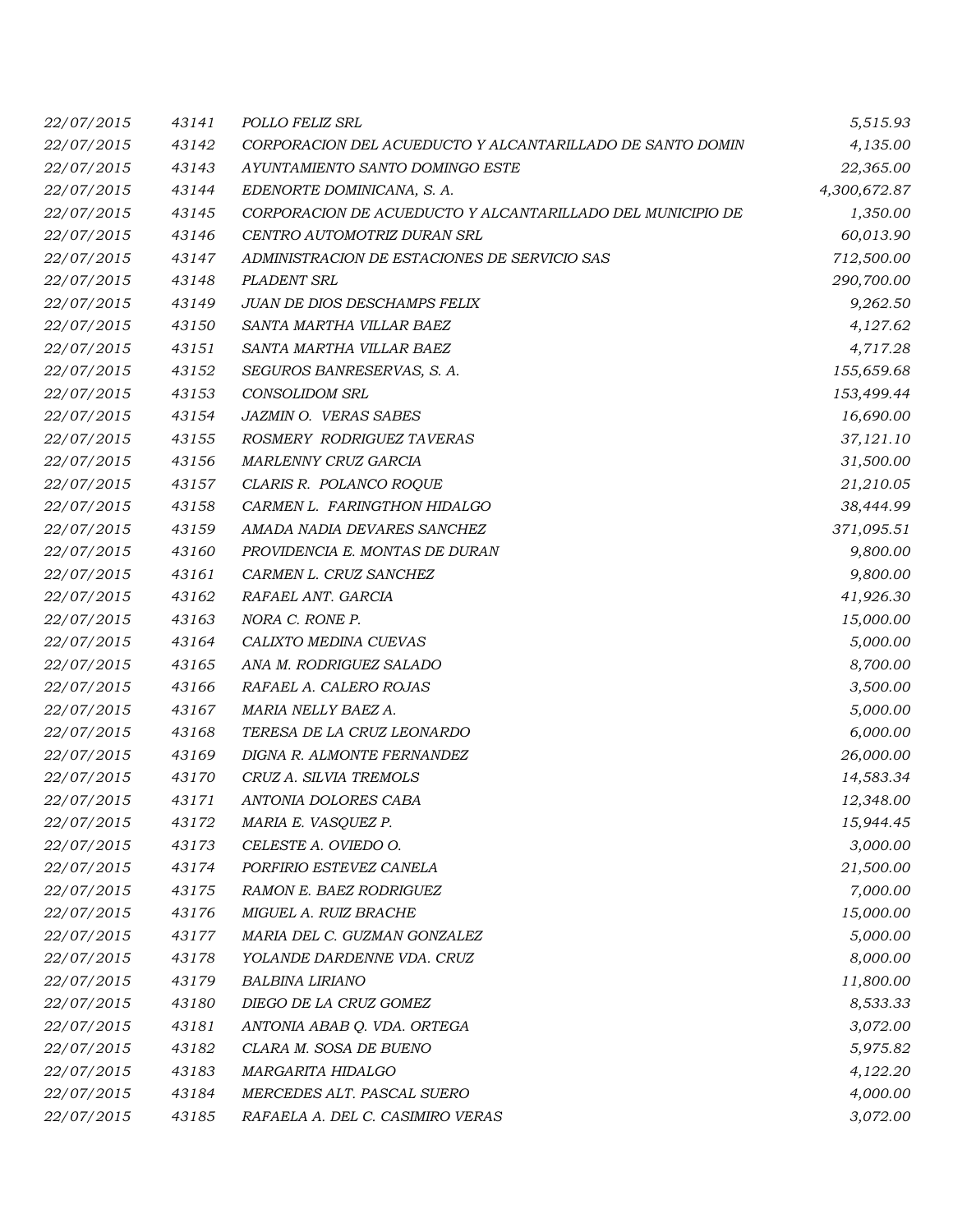| 22/07/2015 | 43186 | NIURKA UREÑA                                       | 3,142.00     |
|------------|-------|----------------------------------------------------|--------------|
| 22/07/2015 | 43187 | RAFAEL E. DE LA PAZ                                | 9,000.00     |
| 22/07/2015 | 43188 | CONSEJO DEL PODER JUDICIAL                         | 1,629.60     |
| 22/07/2015 | 43189 | <b>MADEINSA SRL</b>                                | 227,155.55   |
| 22/07/2015 | 43190 | MADEINSA, SRL                                      | 64,560.00    |
| 22/07/2015 | 43191 | <b>MADEINSA SRL</b>                                | 499,301.11   |
| 22/07/2015 | 43192 | MADEINSA, SRL                                      | 69,294.40    |
| 22/07/2015 | 43193 | MADEINSA, SRL                                      | 516,480.00   |
| 22/07/2015 | 43194 | MADEINSA, SRL                                      | 118,360.00   |
| 22/07/2015 | 43195 | SISTEMA DE INYECCION DIESEL, C. POR A. (SINDIESEL) | 129,787.48   |
| 22/07/2015 | 43196 | G. A. G.                                           | 162,032.54   |
| 22/07/2015 | 43197 | G. A. G.                                           | 167,919.25   |
| 22/07/2015 | 43198 | G. A. G.                                           | 82,067.80    |
| 22/07/2015 | 43199 | SILOSA, C. POR A.                                  | 164,135.59   |
| 22/07/2015 | 43200 | SILOSA, C. POR A.                                  | 89,225.93    |
| 22/07/2015 | 43201 | SILOSA, C. POR A.                                  | 79,076.73    |
| 22/07/2015 | 43202 | <b>LIMPIEZA EXPRESS</b>                            | 73,168.00    |
| 22/07/2015 | 43203 | <b>LIMPIEZA EXPRESS</b>                            | 77,472.00    |
| 22/07/2015 | 43204 | <b>LIMPIEZA EXPRESS</b>                            | 132,220.34   |
| 22/07/2015 | 43205 | ASCENSORES OMEGA DEL CARIBE                        | 2,735.59     |
| 22/07/2015 | 43206 | REFRIMARTE Y/O NELSON R. MARTE D.                  | 19,368.00    |
| 22/07/2015 | 43207 | FRANCISCO MARTINEZ                                 | 9,500.00     |
| 22/07/2015 | 43208 | SIMON DE JESUS PAULINO                             | 9,500.00     |
| 22/07/2015 | 43209 | DIONNIS DEL CARMEN TAVARES ESPINAL                 | 11,020.00    |
| 22/07/2015 | 43210 | ELBIO MIGUEL MOREAUX VERAS                         | 7,600.00     |
| 22/07/2015 | 43211 | TECNAS, C. POR A.                                  | 19,368.00    |
| 22/07/2015 | 43212 | A.B. INDUSTRIAL SUPPLY CORP.                       | 8,206.78     |
| 22/07/2015 | 43213 | INTER-CON SECURITY SYSTEMS, (DR) S.R.L.            | 1,187,897.03 |
| 22/07/2015 | 43214 | ASCENSORES OMEGA DEL CARIBE                        | 3,647.46     |
| 22/07/2015 | 43215 | HORWATH, SOTERO PERALTA & ASOCIADOS                | 43,040.00    |
| 22/07/2015 | 43216 | INST. NAC. DE AGUA POT. Y ALC. INAPA               | 77,000.00    |
| 22/07/2015 | 43217 | SOLUC. INT. DE SERV. DE APOYO A LA SALUD (SISALUD) | 19,039.72    |
| 22/07/2015 | 43218 | GLOBAL IMAGING PRODUCTS SRL                        | 402,424.00   |
| 22/07/2015 | 43219 | SECURITY DEVELOPMENT CORP., SRL, (SEDECORP)        | 3,228.00     |
| 22/07/2015 | 43220 | COOP. DE SERVS. Y PROD. MULT. (COOFALCONDO), INC.  | 6,982.50     |
| 22/07/2015 | 43221 | EDITORA JUDICIAL, SRL                              | 107,947.64   |
| 22/07/2015 | 43222 | RIKLIN NELSON PENA TREMOLS                         | 28,500.00    |
| 22/07/2015 | 43223 | PEDRO FERNANDEZ BATISTA                            | 2,850.00     |
| 22/07/2015 | 43224 | PROMOCIONES RADIALES ARIAS                         | 8,050.85     |
| 22/07/2015 | 43225 | ECHAVARRIA MORROBEL & ASOC. S.R.L.                 | 61,750.00    |
| 22/07/2015 | 43226 | EXODO SOLUCIONES, SRL                              | 12,072.18    |
| 22/07/2015 | 43227 | TECNIPISOS, S. A.                                  | 327,902.13   |
| 22/07/2015 | 43228 | SYNTES, S.R. L.                                    | 13,913.79    |
| 22/07/2015 | 43229 | SYNTES, S. R. L.                                   | 17,108.40    |
| 22/07/2015 | 43230 | TECNIPISOS, S. A.                                  | 244,995.11   |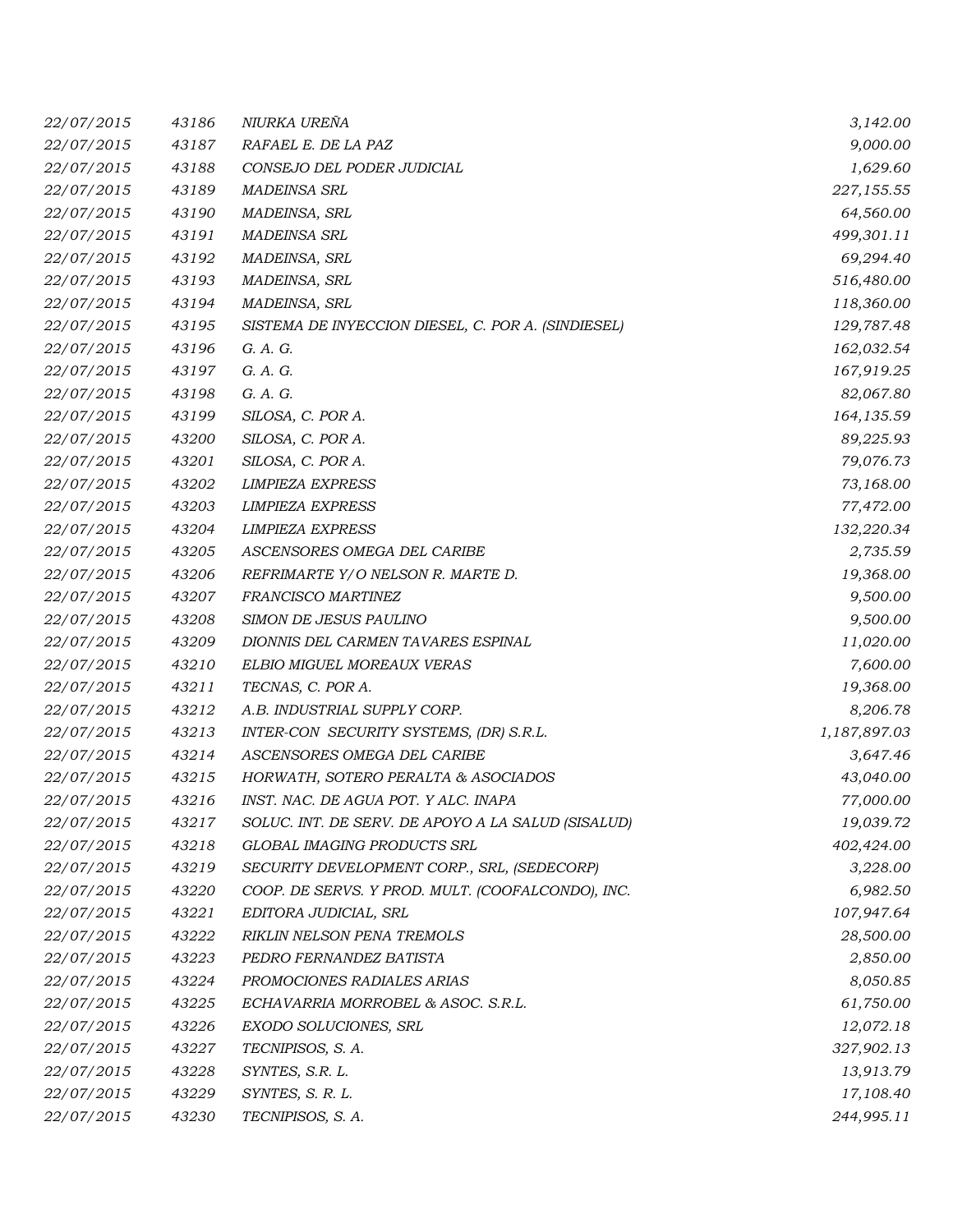| 22/07/2015 | 43231 | TECNIPISOS, S. A.                                    | 30,683.95  |
|------------|-------|------------------------------------------------------|------------|
| 22/07/2015 | 43232 | TECNIPISOS, S. A.                                    | 61,366.65  |
| 22/07/2015 | 43233 | G. A. G.                                             | 47,599.33  |
| 22/07/2015 | 43234 | SILOSA, C. POR A.                                    | 132,180.60 |
| 22/07/2015 | 43235 | VITALIA JARDINERIA, S.R.L.                           | 40,888.00  |
| 22/07/2015 | 43236 | EXODO SOLUCIONES, SRL                                | 343,168.68 |
| 22/07/2015 | 43237 | <b>JUAN ML. GUERRERO DE JESUS</b>                    | 90,000.00  |
| 22/07/2015 | 43238 | MANUEL ULISES BONNELLY                               | 45,000.00  |
| 22/07/2015 | 43239 | RAFAEL A. MORETA CASTILLO                            | 53,389.83  |
| 22/07/2015 | 43240 | ARISTIDES RAMIREZ MUNOZ                              | 76,500.00  |
| 22/07/2015 | 43241 | JULIA VILELA VARCARCEL                               | 20,250.00  |
| 22/07/2015 | 43242 | NIEVES DOLORES PAPPATERRA MENDOZA                    | 16,200.00  |
| 22/07/2015 | 43243 | ELIAS MERAN / ASOC. D/ AYUDA MUT. Y AMIST. DE TAMAYO | 2,111.11   |
| 22/07/2015 | 43244 | NELSON ANT. JEREZ PAULINO                            | 20,000.00  |
| 22/07/2015 | 43245 | TERESA ONDINA HERNANDEZ MARTINEZ                     | 8,100.00   |
| 22/07/2015 | 43246 | <b>JUANA REYES</b>                                   | 4,000.00   |
| 22/07/2015 | 43247 | JULIAN RODRIGUEZ MATEO                               | 4,000.00   |
| 22/07/2015 | 43248 | CRISTOBAL SEGURA MEDINA                              | 5,000.00   |
| 22/07/2015 | 43249 | EVANGELIO SENA                                       | 1,800.00   |
| 22/07/2015 | 43250 | MARIA FRANCISCA ALCANTARA                            | 1,000.00   |
| 22/07/2015 | 43251 | ROSA BAEZ DE FERRERAS                                | 4,000.00   |
| 22/07/2015 | 43252 | DR. PAUL BELLO NAVARRO                               | 12,500.00  |
| 22/07/2015 | 43253 | LEDA MARIA FELIZ                                     | 3,600.00   |
| 22/07/2015 | 43254 | MILADYS MATEO FLORIAN                                | 600.00     |
| 22/07/2015 | 43255 | <b>BOLIVIA MELO SEGURA DE BALLAST</b>                | 1,500.00   |
| 22/07/2015 | 43256 | THELMA ACOSTA BATISTA DE PENA                        | 5,000.00   |
| 22/07/2015 | 43257 | DOMINICHE PEREZ Y P.                                 | 7,920.00   |
| 22/07/2015 | 43258 | ESTEBAN SANCHEZ DIAZ                                 | 13,500.00  |
| 22/07/2015 | 43259 | ROGELIO VINICIO VASQUEZ                              | 6,930.00   |
| 22/07/2015 | 43260 | LUIS D. MENDEZ CUEVAS                                | 3,600.00   |
| 22/07/2015 | 43261 | PEDRO ANTONIO MANCEBO NIN                            | 6,000.00   |
| 22/07/2015 | 43262 | ANDREA VICTORVINA FERNANDEZ ROJAS                    | 15,000.00  |
| 22/07/2015 | 43263 | LIGA DEP. ABORIGEN, INC. O RAFAEL F. SAVINON P.      | 34,000.00  |
| 22/07/2015 | 43264 | CLUB DEP. SOCIAL Y CULTURAL DE VILLA FRANCISCA, INC. | 5,000.00   |
| 22/07/2015 | 43265 | LUIS E. FLORENTINO LORENZO                           | 29,353.50  |
| 22/07/2015 | 43266 | ANDREA BRUNILDA GUTIERREZ BELLO                      | 16,650.00  |
| 22/07/2015 | 43267 | ROSA MILTEA TRIGO GONZALEZ                           | 5,490.00   |
| 22/07/2015 | 43268 | MAYRA HIDELFONZA URENA SANCHEZ                       | 6,300.00   |
| 22/07/2015 | 43269 | KELVIZ JOSE PARRA                                    | 40,500.00  |
| 22/07/2015 | 43270 | ASOC. DOM. PARA EL DESARROLLO DE LA MUJER            | 31,350.00  |
| 22/07/2015 | 43271 | NIDIA ALTAGRACIA BORGES                              | 48,400.00  |
| 22/07/2015 | 43272 | JUANA NUNEZ PLACENCIA                                | 16,706.25  |
| 22/07/2015 | 43273 | COOP. DE SERVS. Y PROD. MULT. (COOFALCONDO, INC.)    | 15,500.00  |
| 22/07/2015 | 43274 | MARCOS CASSO                                         | 30,000.00  |
| 22/07/2015 | 43275 | JOSE S. ALMONTE H. Y/O BELKY SALDIVAR DE LA C.       | 7,500.00   |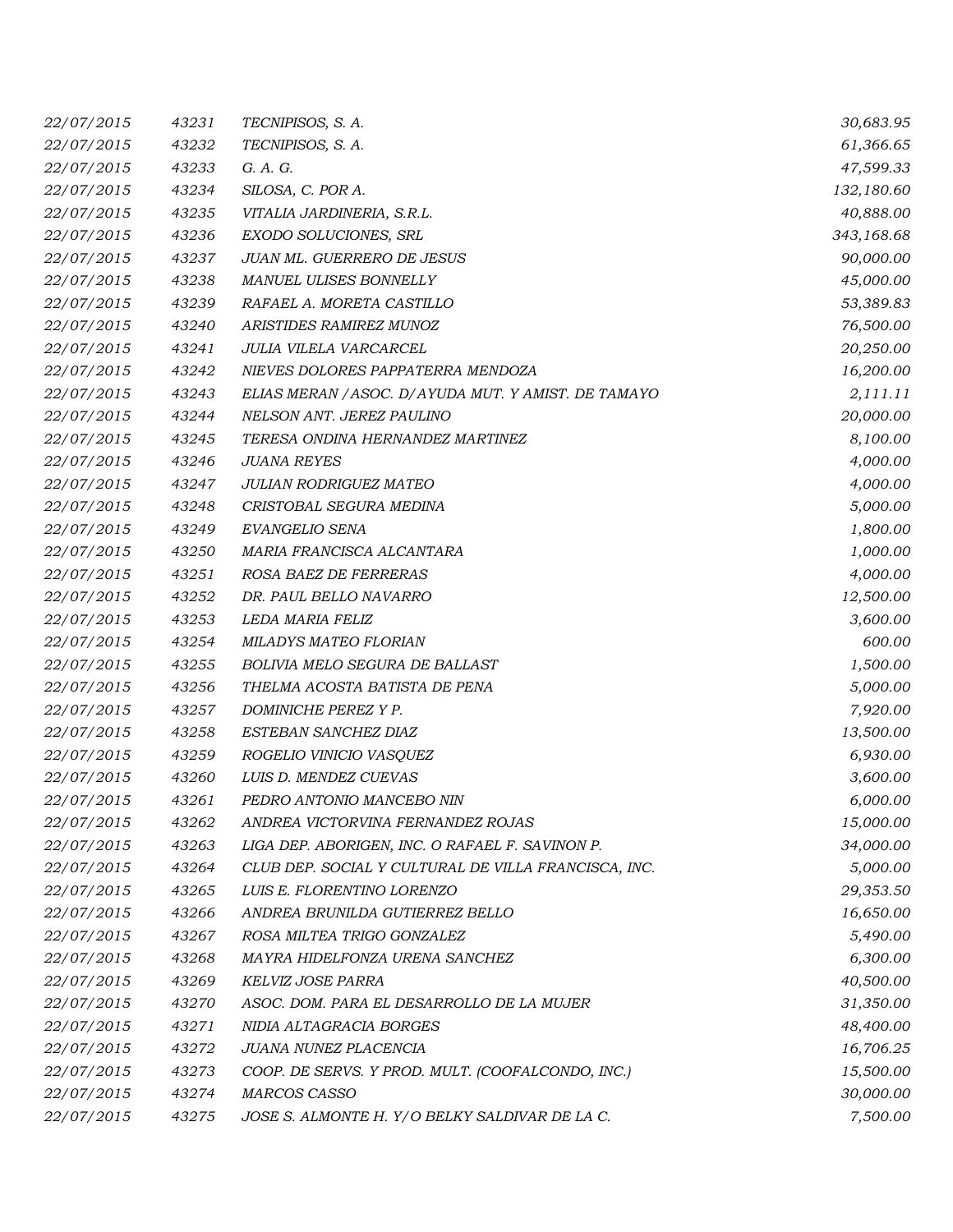| 22/07/2015 | 43276 | VENTURA PEGUERO MARIA                  | 5,445.00   |
|------------|-------|----------------------------------------|------------|
| 22/07/2015 | 43277 | RAMONA MODESTA ROJAS DE DE LOS SANTOS  | 5,850.00   |
| 22/07/2015 | 43278 | LUIS GERMAN ROSARIO GARCIA             | 2,700.00   |
| 22/07/2015 | 43279 | <b>JOSE ANT. HOLGUIN</b>               | 4,500.00   |
| 22/07/2015 | 43280 | <b>OLIMPIA PENA</b>                    | 7,000.00   |
| 22/07/2015 | 43281 | ANTONIO ELAGUITO SERRATA JIMENEZ       | 6,750.00   |
| 22/07/2015 | 43282 | MARIA TEJADA VDA. RODRIGUEZ            | 250.00     |
| 22/07/2015 | 43283 | ANATOLIA TORIBIO ACOSTA DE CABREJA     | 5,400.00   |
| 22/07/2015 | 43284 | BERNARDA POLANCO LAMI                  | 5,998.50   |
| 22/07/2015 | 43285 | MARCOS ANT. VARGAS B.                  | 9,000.00   |
| 22/07/2015 | 43286 | GABRIEL ENMANUEL HURTADO SANTOS        | 20,999.79  |
| 22/07/2015 | 43287 | SANTIAGO SIME                          | 7,999.20   |
| 22/07/2015 | 43288 | DONATILA HERNANDEZ DE MARTINEZ         | 6,000.00   |
| 22/07/2015 | 43289 | <b>ISABEL MILEDYS PEREZ</b>            | 5,400.00   |
| 22/07/2015 | 43290 | AGRIPINA RIVERA L.                     | 1,500.00   |
| 22/07/2015 | 43291 | RAFAEL ANT. SANTANA ALBUEZ             | 11,999.70  |
| 22/07/2015 | 43292 | ADRIANA I. OGANDO LORENZO              | 34,999.20  |
| 22/07/2015 | 43293 | JAVIER CALDERON HERNANDEZ              | 35,399.70  |
| 22/07/2015 | 43294 | JAVIER ERNESTO CALDERON                | 20,059.20  |
| 22/07/2015 | 43295 | INMOBILIARIA CAROLINA, S. A.           | 26,388.62  |
| 22/07/2015 | 43296 | CARLOS SILVERIO NUNEZ                  | 312,558.75 |
| 22/07/2015 | 43297 | JULIO DEL ROSARIO MEJIA                | 6,250.00   |
| 22/07/2015 | 43298 | FELIX SOSA MEJIA                       | 303,068.70 |
| 22/07/2015 | 43299 | RAMON OCTAVIO ALVAREZ                  | 2,000.00   |
| 22/07/2015 | 43300 | ANIBAL CALVO ROMAN                     | 6,000.00   |
| 22/07/2015 | 43301 | <b>CARLOS AMIRO FINKE</b>              | 8,000.00   |
| 22/07/2015 | 43302 | HERMINIA LA PAZ PERALTA                | 8,000.00   |
| 22/07/2015 | 43303 | PASCUAL TEJADA CRUZ                    | 4,000.50   |
| 22/07/2015 | 43304 | AQUINO CUEVAS GONZALEZ                 | 7,200.00   |
| 22/07/2015 | 43305 | <b>JUAN BAUTISTA PEGUERO</b>           | 3,000.00   |
| 22/07/2015 | 43306 | RAMON MARIA VELOZ RAMIREZ              | 6,000.00   |
| 22/07/2015 | 43307 | RAFAELA MONTILLA DE PEREZ              | 6,000.00   |
| 22/07/2015 | 43308 | JUAN CARLOS MARTINEZ CASADO            | 3,500.00   |
| 22/07/2015 | 43309 | PASCUAL CABRAL SANTA                   | 2,100.00   |
| 22/07/2015 | 43310 | LUIS PINA LEBRON                       | 4,995.00   |
| 22/07/2015 | 43311 | <b>FIDEL SANCHEZ</b>                   | 800.00     |
| 22/07/2015 | 43312 | JOSE ALT. BAEZ PIMENTEL                | 3,750.00   |
| 22/07/2015 | 43313 | <b>MAYRA MINLLETY</b>                  | 9,000.00   |
| 22/07/2015 | 43314 | <b>BORIS RAMON TEJEDA LORA</b>         | 6,930.00   |
| 22/07/2015 | 43315 | DR. ALBERTO CHAHIN MUFFDY              | 14,400.00  |
| 22/07/2015 | 43316 | LEONIDAS CARABITOS R. DE SOTO          | 7,000.00   |
| 22/07/2015 | 43317 | ANA FRANCISCA MONTAS DUVERGE DE GARCIA | 15,000.30  |
| 22/07/2015 | 43318 | FULGENCIO MARCELO ABREU                | 10,000.00  |
| 22/07/2015 | 43319 | FRANCISCO ALEIXIS RODRIGUEZ PEREZ      | 8,010.00   |
| 22/07/2015 | 43320 | PAULINO AMILCAR REYES ROSARIO          | 14,287.50  |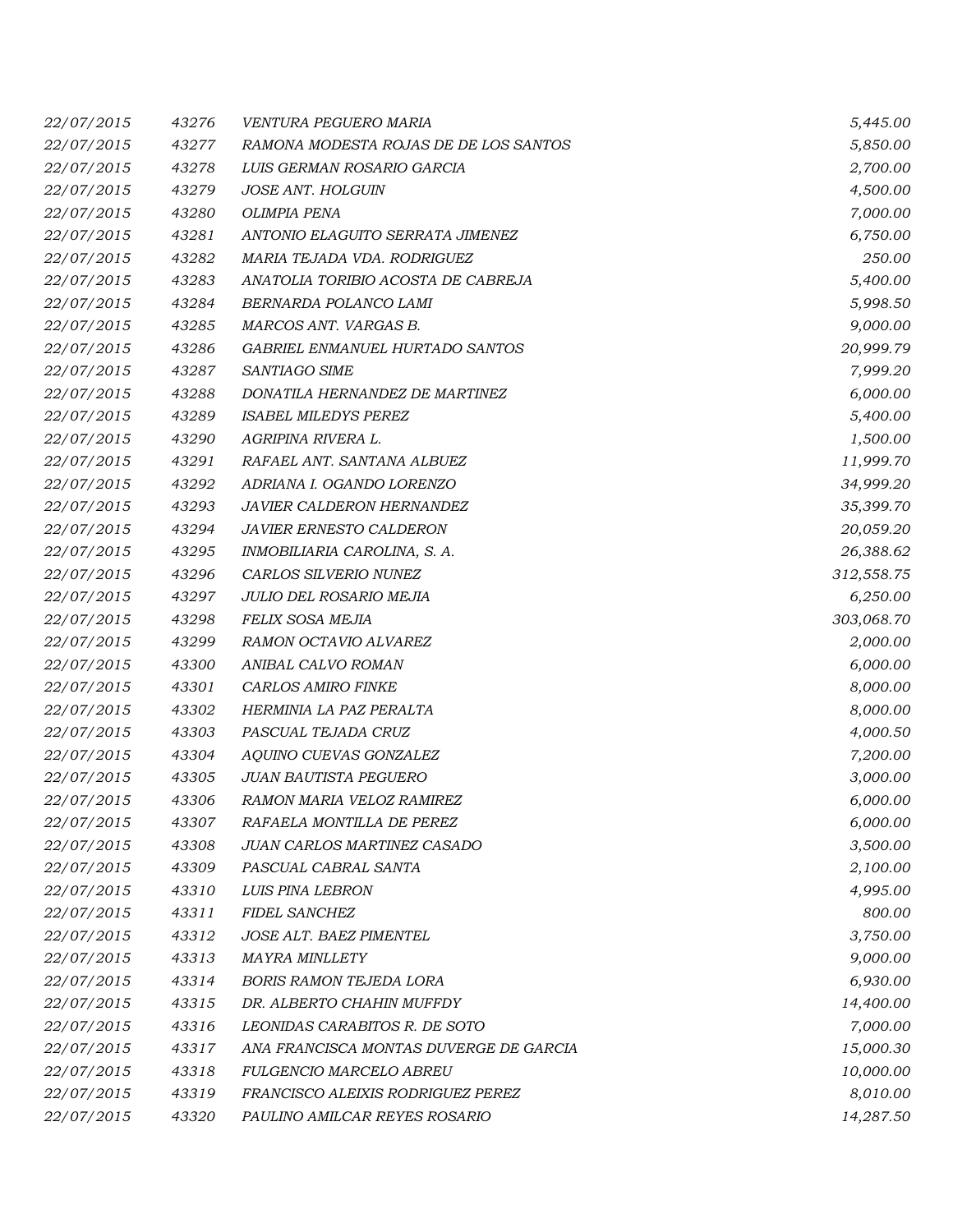| 22/07/2015 | 43321 | URSULA CELIA MEJIA                       | 1,500.00  |
|------------|-------|------------------------------------------|-----------|
| 22/07/2015 | 43322 | <b>LINK POZO REYES</b>                   | 18,000.00 |
| 22/07/2015 | 43323 | SIQUIO NG DE LA ROSA                     | 35,000.00 |
| 22/07/2015 | 43324 | BESTHEDA OLIVO DE R.                     | 6,000.00  |
| 22/07/2015 | 43325 | BESTHEDA OLIVO DE R.                     | 7,000.00  |
| 22/07/2015 | 43326 | CARLOS RAFAEL OVALLE                     | 5,500.00  |
| 22/07/2015 | 43327 | <b>ADRIANO RONDON</b>                    | 6,500.00  |
| 22/07/2015 | 43328 | MARGARITA ROSARIO HERNANDEZ              | 5,548.50  |
| 22/07/2015 | 43329 | FABIA ROQUE HERNANDEZ                    | 10,000.00 |
| 22/07/2015 | 43330 | ABEL GONZALEZ RAPOSO                     | 18,675.00 |
| 22/07/2015 | 43331 | MINERVA ALTAGRACIA PENA                  | 3,501.00  |
| 22/07/2015 | 43332 | JOSE RAMON DE LA CRUZ                    | 19,998.00 |
| 22/07/2015 | 43333 | <b>LUZ U. MERCEDES</b>                   | 6,000.00  |
| 22/07/2015 | 43334 | ADA YILDA FORTUNA REYES                  | 5,000.00  |
| 22/07/2015 | 43335 | YULISA ERCILIA FLORENTINO MATEO          | 7,200.00  |
| 22/07/2015 | 43336 | PLINIO VICENTE MONTERO                   | 7,200.00  |
| 22/07/2015 | 43337 | CLARA JOSEFINA BUTTEN VARONA             | 4,000.00  |
| 22/07/2015 | 43338 | NORBERTO REMIGIO GUERRERO NATERA         | 10,000.00 |
| 22/07/2015 | 43339 | JUAN ANTONIO ORTIZ ZORRILLA              | 6,000.00  |
| 22/07/2015 | 43340 | SERVIO CEDENO PEPEN                      | 19,999.80 |
| 22/07/2015 | 43341 | DIONISIO MARTINEZ DEL RIO                | 10,800.00 |
| 22/07/2015 | 43342 | GUIDO ANTONIO JIMENEZ NUNEZ              | 9,450.00  |
| 22/07/2015 | 43343 | CARMELO CEDENO MEJIA                     | 14,000.00 |
| 22/07/2015 | 43344 | CELESTE A. AYBAR DE VARGAS               | 5,499.90  |
| 22/07/2015 | 43345 | MIGUEL ANGEL REYES PICHARDO              | 54,000.00 |
| 22/07/2015 | 43346 | AYUNTAMIENTO MUNICIPAL DE SABANA IGLESIA | 6,000.00  |
| 22/07/2015 | 43347 | JUAN BAUTISTA NICANOR PINEDA DIAZ        | 36,000.00 |
| 22/07/2015 | 43348 | MANUEL ENRIQUE MARTINEZ ACEVEDO          | 15,000.00 |
| 22/07/2015 | 43349 | PARROQUIA SAN FRANCISCO JAVIER           | 6,000.00  |
| 22/07/2015 | 43350 | RAMONA MILANDA DIAZ PEREZ                | 10,000.00 |
| 22/07/2015 | 43351 | BIENVENIDO CONCEPCION HERNANDEZ          | 40,000.00 |
| 22/07/2015 | 43352 | LUCILA EDILIA ALCANTARA GRULLON          | 12,000.00 |
| 22/07/2015 | 43353 | ALFONSO REYES REYES                      | 22,000.00 |
| 22/07/2015 | 43354 | AYUNTAMIENTO DEL MUNICIPIO DE SANTIAGO   | 37,530.00 |
| 23/07/2015 | 43355 | REPUESTOS DE JESUS, SRL.                 | 9,961.61  |
| 23/07/2015 | 43356 | FERRETERIA SAN RAMON, SRL.               | 29,059.85 |
| 23/07/2015 | 43357 | INTERDECO, SRL.                          | 2,500.36  |
| 23/07/2015 | 43358 | CENTRO CUESTA NACIONAL, SAS              | 29,624.50 |
| 23/07/2015 | 43359 | CARY INDUSTRIAL, S. A.                   | 3,150.44  |
| 23/07/2015 | 43360 | PRODIMPA, S.R.L.                         | 19,880.27 |
| 23/07/2015 | 43361 | EDITORA LISTIN DIARIO S A                | 30,967.65 |
| 23/07/2015 | 43362 | AMANA COMERCIAL, SRL                     | 45,610.75 |
| 23/07/2015 | 43363 | AMANA COMERCIAL, SRL                     | 5,125.68  |
| 23/07/2015 | 43364 | AMANA COMERCIAL, SRL                     | 35,328.32 |
| 23/07/2015 | 43365 | AMANA COMERCIAL, SRL                     | 18,419.00 |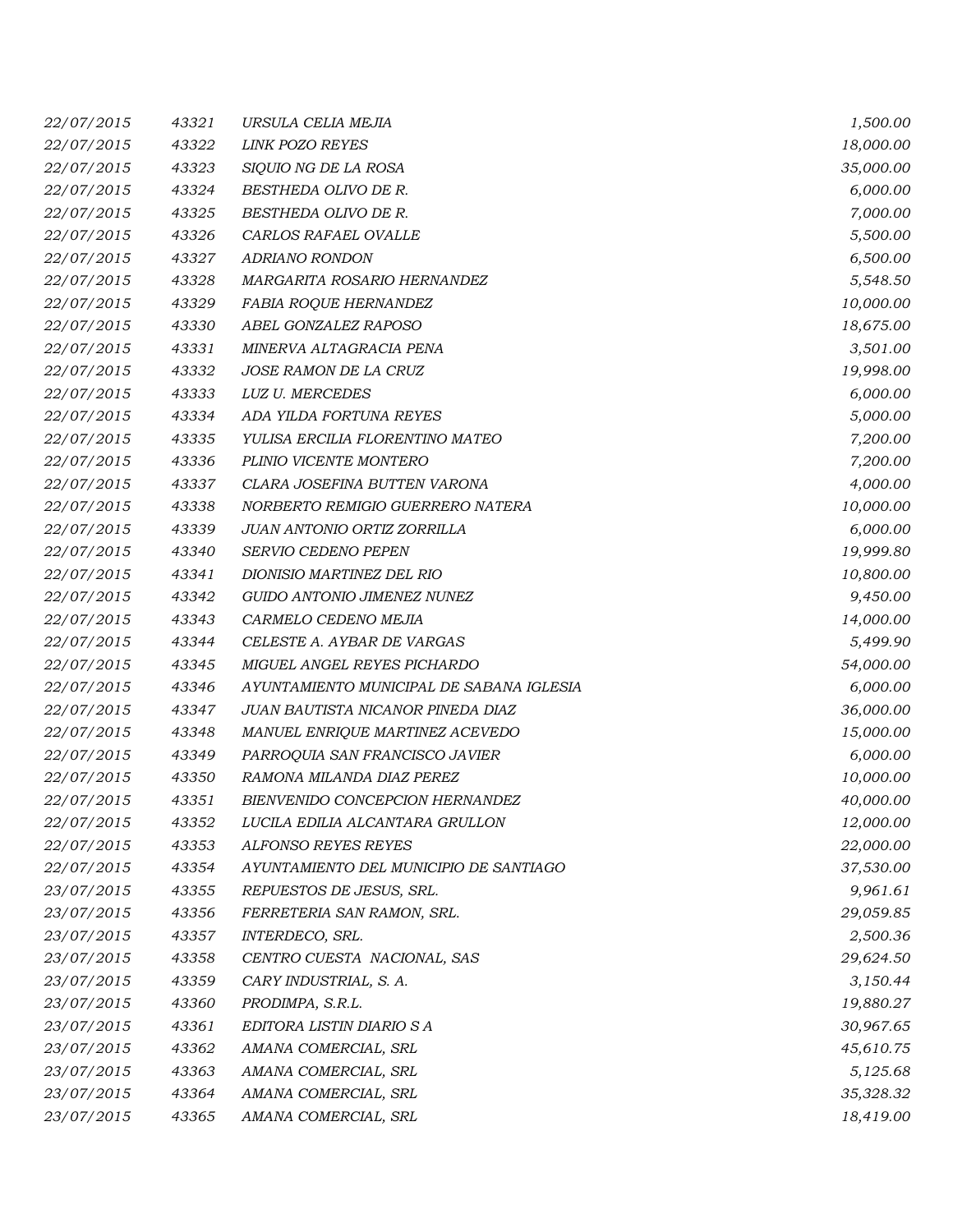| 23/07/2015 | 43366 | <b>BLUE COMERCIAL, SRL</b>                    | 40,962.50    |
|------------|-------|-----------------------------------------------|--------------|
| 23/07/2015 | 43367 | DISTRIBUIDORA Y SERVICIOS DIVERSOS DISOPE SRL | 7,864.80     |
| 23/07/2015 | 43368 | DISTRIBUIDORA Y SERVICIOS DIVERSOS DISOPE SRL | 1,205.12     |
| 23/07/2015 | 43369 | SANTO DOMINGO MOTORS COMPANY, S. A.           | 4,619.14     |
| 23/07/2015 | 43370 | SANTO DOMINGO MOTORS COMPANY, S. A.           | 18,385.91    |
| 23/07/2015 | 43371 | SANTO DOMINGO MOTORS COMPANY, S. A.           | 14,023.39    |
| 23/07/2015 | 43372 | F&G OFFICE SOLUTION SRL                       | 39,663.00    |
| 23/07/2015 | 43373 | FERRETERIA POPULAR, SRL                       | 21,503.90    |
| 23/07/2015 | 43374 | P & V MOVIL COMERCIAL, SRL                    | 2,079.20     |
| 23/07/2015 | 43375 | <b>CEDUCOMPP SRL</b>                          | 18,305.89    |
| 23/07/2015 | 43376 | INGENIERIA CIVIL Y ELECTROMECANICA SRL        | 63,088.67    |
| 23/07/2015 | 43377 | INGENIERIA CIVIL Y ELECTROMECANICA SRL        | 1,235,757.88 |
| 23/07/2015 | 43378 | COLLECTION CONSTRUCTION SRL                   | 42,343.97    |
| 23/07/2015 | 43379 | COLLECTION CONSTRUCTION SRL                   | 512,234.75   |
| 23/07/2015 | 43380 | COLLECTION CONSTRUCTION SRL                   | 530,500.43   |
| 23/07/2015 | 43381 | COLLECTION CONSTRUCTION SRL                   | 30,527.47    |
| 23/07/2015 | 43382 | DELTA COMERCIAL, S. A.                        | 3,953,151.78 |
| 23/07/2015 | 43383 | ALBAS NIRIS FELIZ FELIZ                       | 16,150.00    |
| 23/07/2015 | 43384 | SANTA MARTHA VILLAR BAEZ                      | 9,729.40     |
| 23/07/2015 | 43385 | TRIGI TRAVEL SRL                              | 63,377.55    |
| 23/07/2015 | 43386 | RESTAURANT EL PATIO FAMILIAR ZAPATA, SRL      | 42,601.00    |
| 23/07/2015 | 43387 | ELKIN ESCARLIN BAEZ GENAO                     | 6,887.50     |
| 23/07/2015 | 43388 | RUTH DELANEA MEDINA DE LEON                   | 23,476.27    |
| 23/07/2015 | 43389 | YSABEL BERNAVIDES                             | 6,206.36     |
| 23/07/2015 | 43390 | <b>RUHT ESTHER ORTIZ ACOSTA</b>               | 34,003.76    |
| 23/07/2015 | 43391 | ISAMAR ESPINOSA URBAEZ                        | 28,721.76    |
| 23/07/2015 | 43392 | BERTHA F. CUEVAS LABOURT                      | 5,726.08     |
| 23/07/2015 | 43393 | ALBA OLIVA CASTANO GARCIA                     | 26,315.97    |
| 24/07/2015 | 43394 | ELKIN ESCARLIN BAEZ GENAO                     | 12,112.50    |
| 24/07/2015 | 43395 | <b>LOGOMOTION SRL</b>                         | 99,440.00    |
| 24/07/2015 | 43396 | ARIEL A. VOLQUEZ MATOS                        | 1,750.00     |
| 24/07/2015 | 43397 | RAMON ANT. LOPEZ PAULA                        | 28,661.50    |
| 24/07/2015 | 43398 | YAURYS V. ALCANTARA BURGOS                    | 47,547.50    |
| 24/07/2015 | 43399 | LUZ E. REYES DE CASTRO                        | 49,343.00    |
| 24/07/2015 | 43400 | ROBERT E. CANDELARIO VENTURA                  | 25,004.00    |
| 24/07/2015 | 43401 | ALFA NOEMI ROSA                               | 31,654.00    |
| 24/07/2015 | 43402 | ROBERTO ANT. DUARTE VARGAS                    | 9,775.50     |
| 24/07/2015 | 43403 | JACQUELIN FCA. REYES OLIVIER                  | 26,600.00    |
| 24/07/2015 | 43404 | MIGUEL A. GRULLAR RAMOS                       | 18,221.00    |
| 24/07/2015 | 43405 | JOSE ANT. HENRIQUEZ VARGAS                    | 6,384.00     |
| 24/07/2015 | 43406 | LUIS ML. MATIAS SUAREZ                        | 13,566.00    |
| 24/07/2015 | 43407 | WILLY ROSARIO PAULINO                         | 12,103.00    |
| 24/07/2015 | 43408 | JULIO C. DE LA CRUZ MARIA                     | 5,187.00     |
| 24/07/2015 | 43409 | ESTEBAN MERCEDES HERNANDEZ                    | 13,898.50    |
| 24/07/2015 | 43410 | LEURY L. PEREZ CORNIEL                        | 19,418.00    |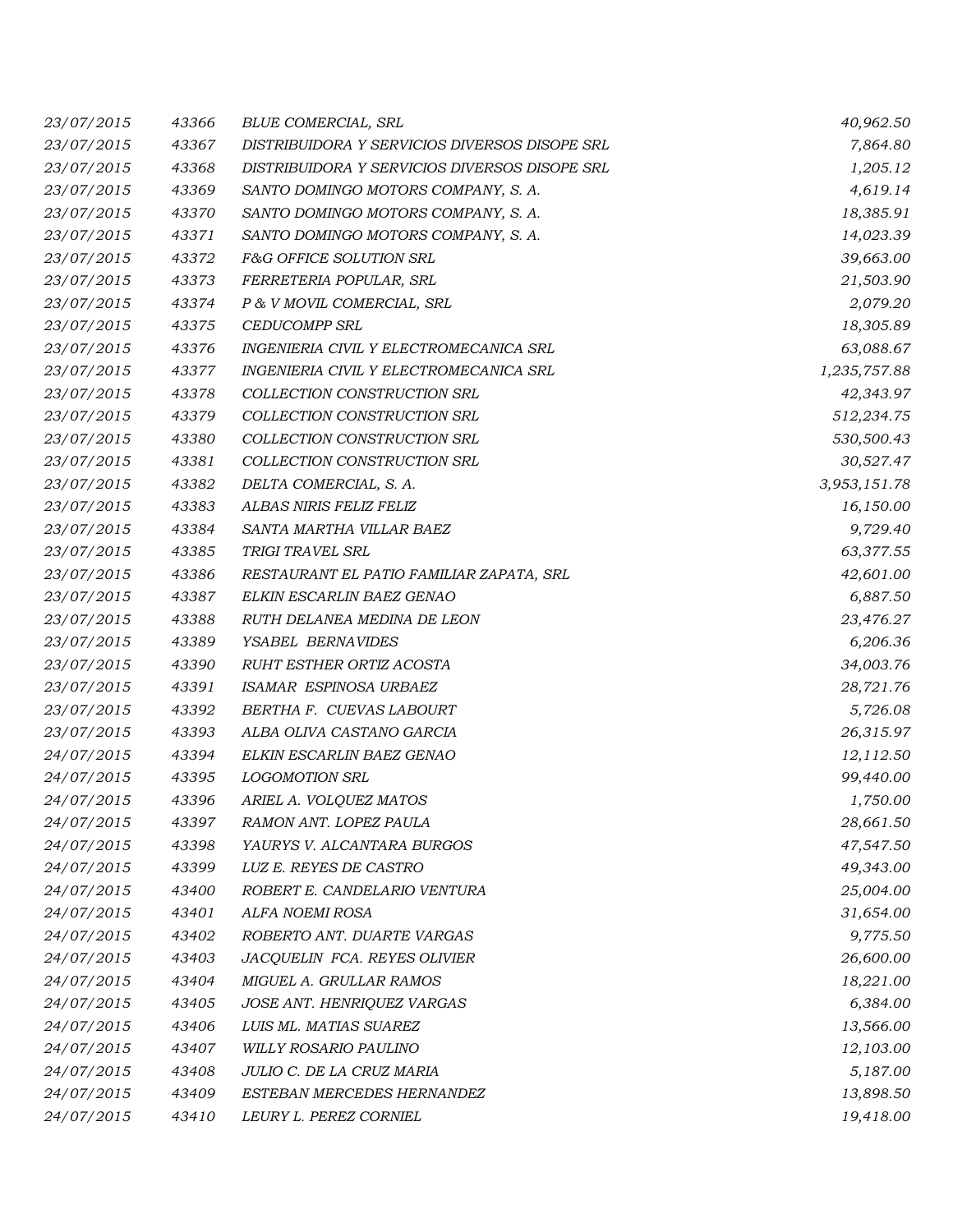| 24/07/2015 | 43411 | <b>KELVIN PIMENTEL</b>                                     | 18,287.50     |
|------------|-------|------------------------------------------------------------|---------------|
| 24/07/2015 | 43412 | <b>BRAUDILIO MOREL</b>                                     | 8,516.02      |
| 24/07/2015 | 43413 | ADMINISTRADORA DE RIESGOS DE SALUD HUMANO S A              | 367,080.00    |
| 24/07/2015 | 43414 | ADMINISTRADORA DE RIESGOS DE SALUD HUMANO S A              | 13,328,280.55 |
| 24/07/2015 | 43415 | INGENIERIA VIAL ESTRUCTURAL HIDRAULICA ELECTRICA SRL       | 9,105,200.19  |
| 24/07/2015 | 43416 | AYUNTAMIENTO MUNICIPAL DE SAN PEDRO DE MACORIS             | 1,000.00      |
| 24/07/2015 | 43417 | AYUNTAMIENTO MUNICIPAL DE SAN PEDRO DE MACORIS             | 1,000.00      |
| 24/07/2015 | 43418 | AYUNTAMIENTO MUNICIPAL PUERTO PLATA                        | 6,300.00      |
| 24/07/2015 | 43419 | AYUNTAMIENTO DEL DISTRITO NACIONAL                         | 31,251.00     |
| 24/07/2015 | 43420 | GRUPO BACOLET SRL                                          | 13,300.00     |
| 24/07/2015 | 43421 | RAMON ARIEL FERMIN FULCAR                                  | 176,125.00    |
| 24/07/2015 | 43422 | RAFAEL YVAN PICHARDO GARCIA                                | 238,750.00    |
| 24/07/2015 | 43423 | RUTH M. VELAZQUEZ JIMENEZ                                  | 88,789.00     |
| 24/07/2015 | 43424 | TRIGI TRAVEL SRL                                           | 50,769.55     |
| 24/07/2015 | 43425 | ESPECIALIDADES EN CARROCERIAS JG SRL                       | 77,105.36     |
| 28/07/2015 | 43426 | ELKIN ESCARLIN BAEZ GENAO                                  | 11,281.25     |
| 28/07/2015 | 43427 | F&G OFFICE SOLUTION SRL                                    | 30,181.34     |
| 28/07/2015 | 43428 | DARLIS ALT. EUSEBIO VASQUEZ                                | 1,916.06      |
| 28/07/2015 | 43429 | MARIA C. PENA ZAPATA                                       | 9,449.88      |
| 28/07/2015 | 43430 | OSCAR E. OZUNA BODDEN                                      | 170,723.95    |
| 28/07/2015 | 43431 | ERICK JOAQUIN PUJOLS PIMENTEL                              | 214,848.20    |
| 28/07/2015 | 43432 | <b>MARTIN REYES VICENTE</b>                                | 30,946.50     |
| 28/07/2015 | 43433 | 2P TECHNOLOGY, SRL                                         | 1,039.60      |
| 28/07/2015 | 43434 | OMEGA TECH, S. A.                                          | 92,061.49     |
| 28/07/2015 | 43435 | <b>DECOBLINDS SRL</b>                                      | 9,216.63      |
| 28/07/2015 | 43436 | PERSEUS COMERCIAL, SRL                                     | 39,196.24     |
| 28/07/2015 | 43437 | SEGUROS BANRESERVAS, S. A.                                 | 3,642.72      |
| 28/07/2015 | 43438 | <b>GRUAS AVILES SRL</b>                                    | 39,060.00     |
| 28/07/2015 | 43439 | EXODO SOLUCIONES, SRL.                                     | 70,455.50     |
| 28/07/2015 | 43440 | TRACE INTERNATIONAL, SRL                                   | 29,068.77     |
| 28/07/2015 | 43441 | AYUNTAMIENTO MUNICIPAL JARABACOA                           | 200.00        |
| 28/07/2015 | 43442 | ROSEDY TOURS SRL                                           | 64,271.08     |
| 28/07/2015 | 43443 | RUTH DELANEA MEDINA DE LEON                                | 28,789.83     |
| 28/07/2015 | 43444 | CORPORACION DE ACUEDUCTO Y ALCANTARILLADO DE SANTIAGO (COF | 215,054.00    |
| 28/07/2015 | 43445 | SANTA MARTHA VILLAR BAEZ                                   | 31,055.43     |
| 28/07/2015 | 43446 | EDENORTE DOMINICANA, S. A.                                 | 613,487.02    |
| 28/07/2015 | 43447 | RHINA MONTILLA BRITO                                       | 1,750.00      |
| 28/07/2015 | 43448 | JOSEFINA NOEMI DIAZ MARTE                                  | 15,300.00     |
| 28/07/2015 | 43449 | YESSIRY F. VICTORIANO JOA                                  | 13,250.00     |
| 28/07/2015 | 43450 | SILVIA M. EUSEBIO ARIAS                                    | 7,651.22      |
| 29/07/2015 | 43451 | RUTH DELANEA MEDINA DE LEON                                | 26,374.57     |
| 29/07/2015 | 43452 | RUTH DELANEA MEDINA DE LEON                                | 29,079.66     |
| 29/07/2015 | 43453 | RUTH DELANEA MEDINA DE LEON                                | 29,272.88     |
| 29/07/2015 | 43454 | YESSIRY F. VICTORIANO JOA                                  | 22,750.00     |
| 29/07/2015 | 43455 | RAMON ANTONIO ANDUJAR BELTRE                               | 9,880.00      |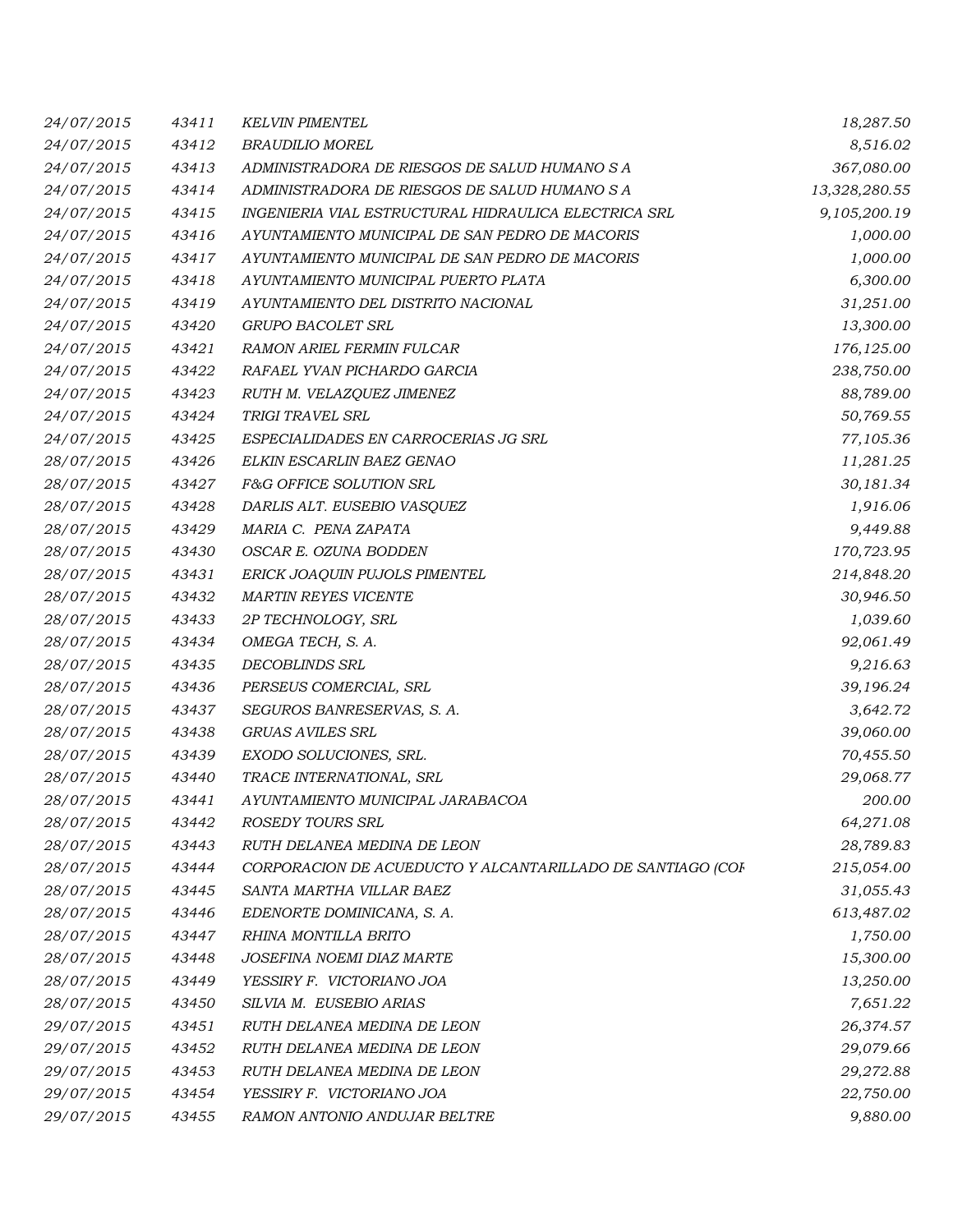| 29/07/2015 | 43456 | SANTO DOMINGO MOTORS COMPANY, S. A.                        | 56,579.08    |
|------------|-------|------------------------------------------------------------|--------------|
| 29/07/2015 | 43457 | DISTRIBUIDORA Y SERVICIOS DIVERSOS DISOPE SRL              | 33,087.00    |
| 29/07/2015 | 43458 | P & V MOVIL COMERCIAL, SRL                                 | 10,328.20    |
| 29/07/2015 | 43459 | DAF TRADING SRL                                            | 28,347.27    |
| 29/07/2015 | 43460 | P & V MOVIL COMERCIAL, SRL                                 | 15,187.20    |
| 29/07/2015 | 43461 | GLOBAL OFFICE JL. SRL.                                     | 601,881.68   |
| 29/07/2015 | 43462 | ESPECIALIDADES EN CARROCERIAS JG SRL                       | 8,522.75     |
| 29/07/2015 | 43463 | SEGUROS BANRESERVAS, S. A.                                 | 22,165.99    |
| 29/07/2015 | 43464 | EDITORA LISTIN DIARIO S A                                  | 9,832.50     |
| 29/07/2015 | 43465 | MAXIMO WINNAR PERALTA MELENDEZ                             | 7,315.00     |
| 29/07/2015 | 43466 | W J SERVICE CENTER SRL                                     | 33,984.96    |
| 29/07/2015 | 43467 | CLARIBEL GONZALEZ FERNANDEZ                                | 17,575.00    |
| 29/07/2015 | 43468 | <b>ILESA SRL</b>                                           | 258,444.63   |
| 29/07/2015 | 43469 | MAXIMO WINNAR PERALTA MELENDEZ                             | 6,650.00     |
| 29/07/2015 | 43470 | ESTACION ISLA ESTADIO, SRL                                 | 729.49       |
| 29/07/2015 | 43471 | RECURSOS HUMANOS SOLIS GARZA & ASOCIADOS SRL               | 67,325.21    |
| 29/07/2015 | 43472 | SYNTES S R L                                               | 35,838.93    |
| 29/07/2015 | 43473 | CORPORACION DEL ACUEDUCTO Y ALCANTARILLADO DE LA VEGA (COR | 16,591.00    |
| 29/07/2015 | 43474 | RUTH DELANEA MEDINA DE LEON                                | 21,544.07    |
| 29/07/2015 | 43475 | FERRETERIA AMERICANA, SAS                                  | 6,377.78     |
| 29/07/2015 | 43476 | FERRETERIA AMERICANA, SAS                                  | 1,849.45     |
| 29/07/2015 | 43477 | KETYS M. UCETA RODRIGUEZ                                   | 5,504.12     |
| 30/07/2015 | 43478 | OFFIPACK SRL                                               | 27,074.80    |
| 30/07/2015 | 43479 | F&G OFFICE SOLUTION SRL                                    | 20,916.30    |
| 30/07/2015 | 43480 | REFRIPARTES, S. A.                                         | 137,898.19   |
| 30/07/2015 | 43481 | REFRICENTRO LOS PRADOS, SRL.                               | 18,539.66    |
| 30/07/2015 | 43482 | COMERCIAL SANTANA, SRL.                                    | 48,816.00    |
| 30/07/2015 | 43483 | MOZ AUDIOVISUAL SRL                                        | 6,379.98     |
| 30/07/2015 | 43484 | DELTA COMERCIAL, S. A.                                     | 3,953,151.78 |
| 30/07/2015 | 43485 | ADMINISTRADORA DE RIESGOS DE SALUD HUMANO S A              | 1,193,390.00 |
| 30/07/2015 | 43486 | COLECTOR DE IMPUESTOS INTERNOS                             | 5,071.52     |
| 30/07/2015 | 43487 | <b>COLECTOR DE IMPUESTOS INTERNOS</b>                      | 11,157.86    |
| 30/07/2015 | 43488 | MILAGROS DEL AMOR ESTEVEZ                                  | 1,027.85     |
| 30/07/2015 | 43489 | OMAR SANTANA MARTINEZ                                      | 12,600.00    |
| 30/07/2015 | 43490 | FELIX VALENCIA                                             | 5,728.00     |
| 30/07/2015 | 43491 | ROSA E. GUZMAN JOSE                                        | 26,462.36    |
| 30/07/2015 | 43492 | KEILA M. GOMEZ FANITH                                      | 5,290.00     |
| 30/07/2015 | 43493 | CLARIS R. POLANCO ROQUE                                    | 14,468.00    |
| 30/07/2015 | 43494 | IBELISE DEL C. DE J. RAMIREZ PEREZ                         | 4,396.86     |
| 31/07/2015 | 43495 | MARALEX TRADING, SRL                                       | 155,634.82   |
| 31/07/2015 | 43496 | GRUPO R C SRL                                              | 3,282.71     |
| 31/07/2015 | 43497 | FREDIS DE JESUS REYES AGUERO                               | 15,840.00    |
| 31/07/2015 | 43498 | CONSOLIDOM SRL                                             | 187,004.40   |
| 31/07/2015 | 43499 | LUIS GONZALO GUZMAN CONCEPCION                             | 5,747.50     |
| 31/07/2015 | 43500 | DELTA COMERCIAL, S. A.                                     | 53,472.37    |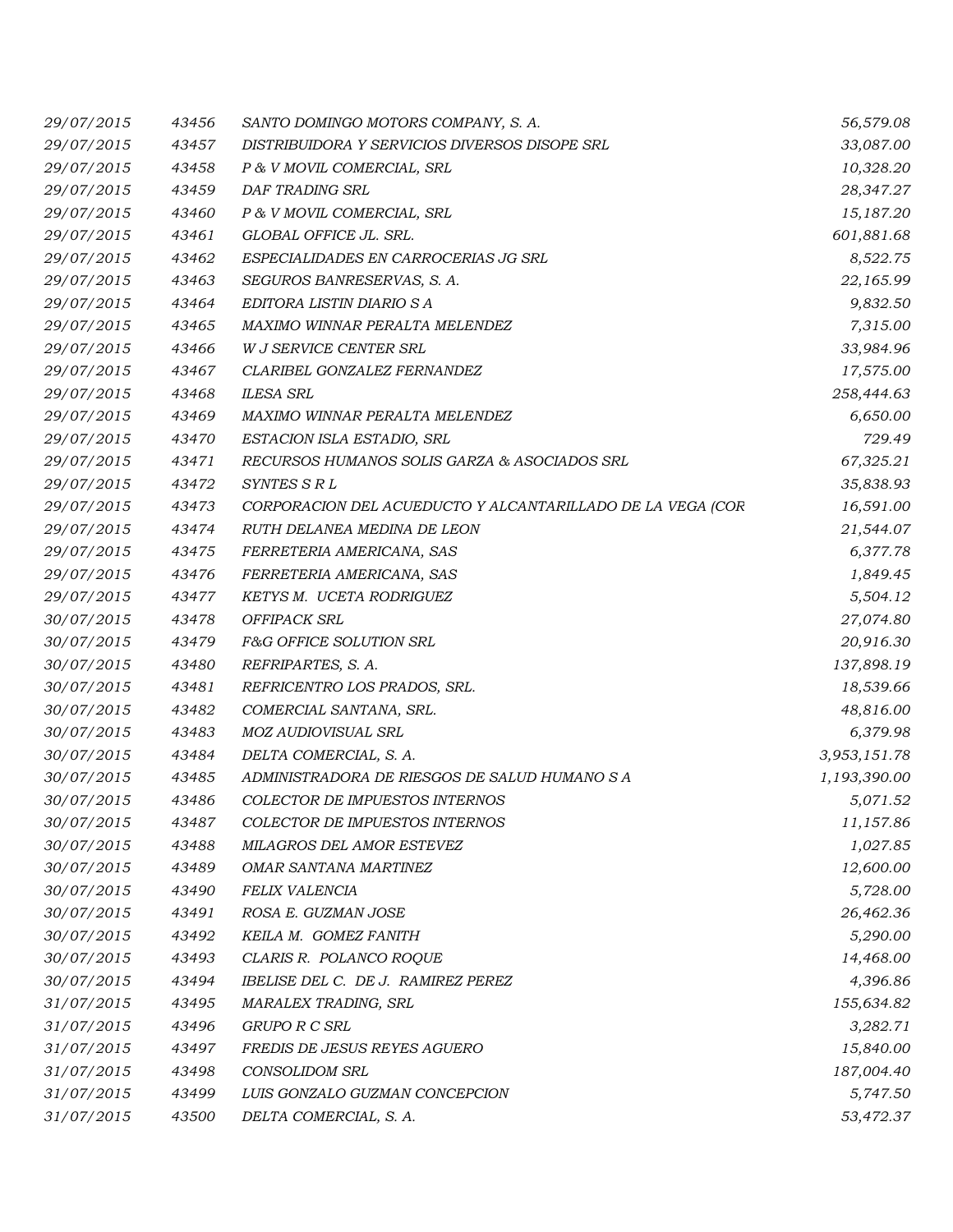| 31/07/2015 | 43501 | SYNTES SRL                                    | 9,215.29   |
|------------|-------|-----------------------------------------------|------------|
| 31/07/2015 | 43502 | ALFRESCO SRL                                  | 77,122.50  |
| 31/07/2015 | 43503 | COMBUSTIBLE Y DERIVADOS DEL NORTE SRL         | 3,420.00   |
| 31/07/2015 | 43504 | ROSANNA MARGARITA REYES ALCANTARA             | 8,502.50   |
| 31/07/2015 | 43505 | GRUPO R C SRL                                 | 5,152.03   |
| 31/07/2015 | 43506 | SANTA MARTHA VILLAR BAEZ                      | 2,555.20   |
| 31/07/2015 | 43507 | SANTA MARTHA VILLAR BAEZ                      | 7,567.30   |
| 31/07/2015 | 43508 | SANTO DOMINGO MOTORS COMPANY, S. A.           | 4,673.31   |
| 31/07/2015 | 43509 | MARIA DEL CARMEN DE LOS SANTOS                | 6,412.50   |
| 31/07/2015 | 43510 | ESTACION ISLA ESTADIO, SRL                    | 26,362.45  |
| 31/07/2015 | 43511 | ESTACION ISLA ESTADIO, SRL                    | 95.76      |
| 31/07/2015 | 43512 | OCTAVIO EMILIO FIESTA SRL                     | 18,537.67  |
| 31/07/2015 | 43513 | REPUESTOS DE JESUS, SRL.                      | 19,164.64  |
| 31/07/2015 | 43514 | DECOBLINDS SRL                                | 3,638.67   |
| 31/07/2015 | 43515 | <b>DECOBLINDS SRL</b>                         | 14,446.79  |
| 31/07/2015 | 43516 | SOLUCIONES MULTIPLES XOLUPLESK SRL            | 79,303.40  |
| 31/07/2015 | 43517 | COLLECTION CONSTRUCTION SRL                   | 149,004.87 |
| 31/07/2015 | 43518 | CONSTRUCTORA CARRASQUERO SRL                  | 946,009.61 |
| 31/07/2015 | 43519 | IMPORTADORA DOPEL, SRL.                       | 1,107.40   |
| 31/07/2015 | 43520 | MUEBLES OMAR, S. A.                           | 72,133.55  |
| 31/07/2015 | 43521 | ELECTRICOS R & A, SRL                         | 9,922.75   |
| 31/07/2015 | 43522 | DISTRIBUIDORA Y SERVICIOS DIVERSOS DISOPE SRL | 16,385.00  |
| 31/07/2015 | 43523 | SUPLIDORES ELECTRICOS GARCIA SURIEL S. R. L.  | 181,688.74 |
| 31/07/2015 | 43524 | CLIP INTERNACIONAL SRL                        | 90,490.40  |
| 31/07/2015 | 43525 | TRACE INTERNATIONAL, SRL                      | 42,135.59  |
| 31/07/2015 | 43526 | TRACE INTERNATIONAL, SRL                      | 84,271.19  |
| 31/07/2015 | 43527 | AMANA COMERCIAL, SRL                          | 56,618.33  |
| 31/07/2015 | 43528 | AMANA COMERCIAL, SRL                          | 90,470.87  |
| 31/07/2015 | 43529 | IMPORTADORA DOPEL, SRL.                       | 34,465.00  |
| 31/07/2015 | 43530 | PADRON OFFICE SUPPLY SRL                      | 94,230.51  |
| 31/07/2015 | 43531 | CARMINIA CAMINERO SOSA                        | 750.00     |
| 31/07/2015 | 43532 | <i>JAZMIN VARELA ASTACIO</i>                  | 2,225.34   |
| 31/07/2015 | 43533 | OMAR SANTANA MARTINEZ                         | 13,300.00  |
| 31/07/2015 | 43534 | FRANCISCO ANT. ARIAS SANCHEZ                  | 26,875.00  |
| 31/07/2015 | 43535 | VICTOR MANUEL PEREZ FRAGOSO                   | 26,178.09  |
| 31/07/2015 | 43536 | CAMILO SEGURA PINA                            | 5,200.00   |
| 31/07/2015 | 43537 | ROSAURA M. LORENZO GARABITOS                  | 7,700.00   |
| 31/07/2015 | 43538 | CAMILO SEGURA PINA                            | 10,910.00  |
| 31/07/2015 | 43539 | CESAR DARIO NUNEZ MARTINEZ                    | 16,800.00  |
| 31/07/2015 | 43540 | ROBINSON ANT. RODRIGUEZ JAQUEZ                | 3,515.20   |
| 31/07/2015 | 43541 | ROBINSON ANT. RODRIGUEZ JAQUEZ                | 3,492.21   |
| 31/07/2015 | 43542 | JHOANNY E. CASTILLO CALDERON                  | 4,754.00   |
| 31/07/2015 | 43543 | ROSMERY RODRIGUEZ TAVERAS                     | 39,304.57  |
| 31/07/2015 | 43544 | ALEXANDER DE JS. ROSARIO PENA                 | 266.00     |
| 31/07/2015 | 43545 | ANDERSON TAVARES ANGUSTIA                     | 1,396.50   |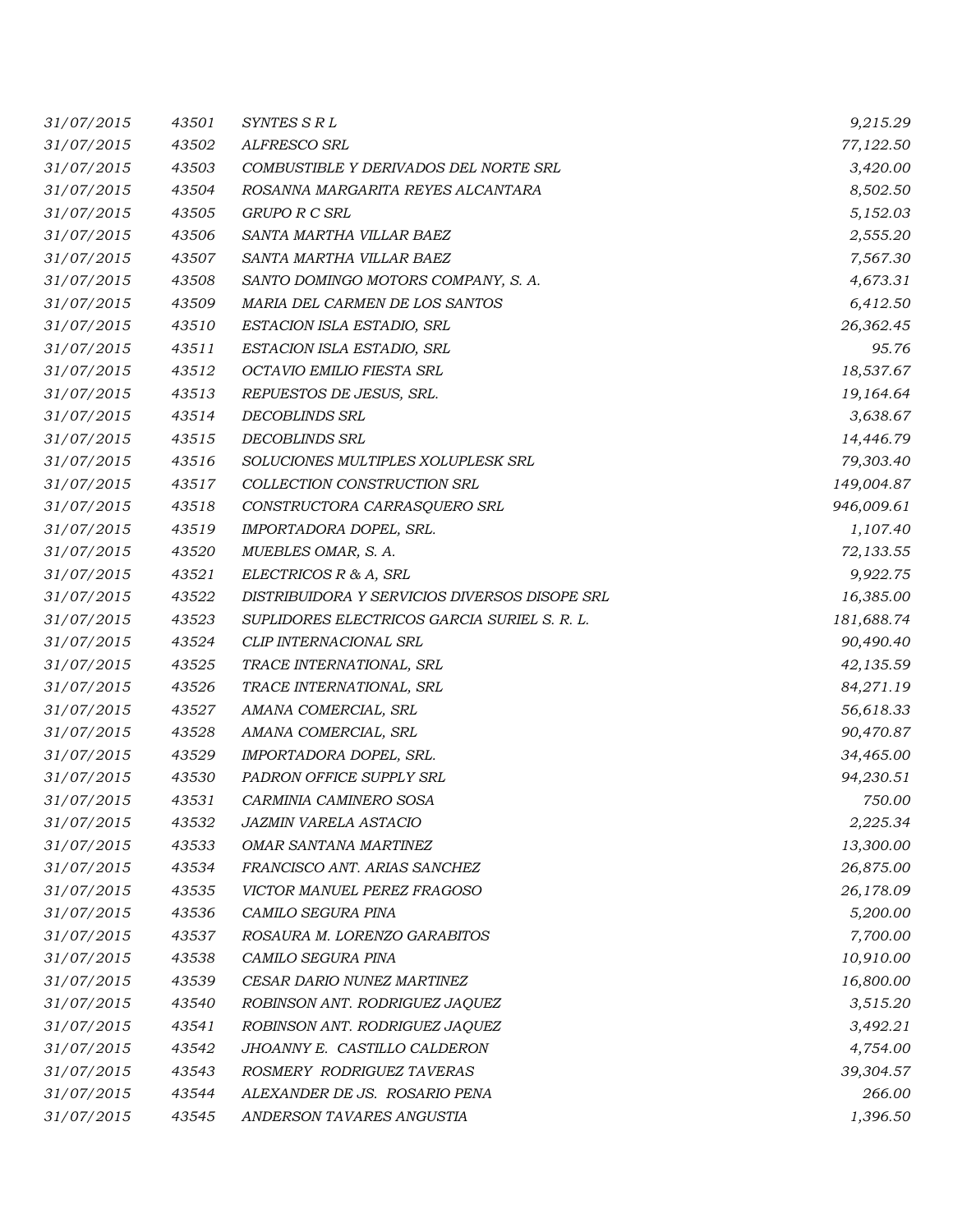| 31/07/2015 | 43546 | ERASMO NARCISO BELISAIRE        | 3,125.50  |
|------------|-------|---------------------------------|-----------|
| 31/07/2015 | 43547 | WILLIAMS BELTRE GONZALEZ        | 1,529.50  |
| 31/07/2015 | 43548 | YERMANA G. OZUNA ROSSO          | 1,862.00  |
| 31/07/2015 | 43549 | JONATHAN N. GOMEZ RIVAS         | 1,596.00  |
| 31/07/2015 | 43550 | WILSON ANT. RODRIGUEZ RAMIREZ   | 199.50    |
| 31/07/2015 | 43551 | YANGEL G. ROSA PAREDES          | 2,926.00  |
| 31/07/2015 | 43552 | SANTO A. PAULA MATEO            | 798.00    |
| 31/07/2015 | 43553 | SIXTO DE JS. HERRERA CHAVEZ     | 1,130.50  |
| 31/07/2015 | 43554 | SENCION JIMENEZ ROSADO          | 997.50    |
| 31/07/2015 | 43555 | RICARDO ANT. REINOSO DE JESUS   | 1,130.50  |
| 31/07/2015 | 43556 | JUNIOR ANT. PINEDA GARCIA       | 1,130.50  |
| 31/07/2015 | 43557 | VICENTE JIMENEZ MEJIA           | 1,130.50  |
| 31/07/2015 | 43558 | SAMUEL DEL CARMEN GIL           | 399.00    |
| 31/07/2015 | 43559 | STALIN A. FELIZ OVALLE          | 1,197.00  |
| 31/07/2015 | 43560 | RAFAEL E. MENDEZ SALDANA        | 997.50    |
| 31/07/2015 | 43561 | FRANKLYM VASQUEZ ARREDONDO      | 3,657.50  |
| 31/07/2015 | 43562 | STALIN A. FELIZ OVALLE          | 1,662.50  |
| 31/07/2015 | 43563 | VICTOR D. SANTOS DE JESUS       | 1,463.00  |
| 31/07/2015 | 43564 | REYNALDO LOPEZ ESPAILLAT        | 11,105.50 |
| 31/07/2015 | 43565 | CORPORINO ENCARNACION PINA      | 3,724.00  |
| 31/07/2015 | 43566 | ANGELES J. SANCHEZ JIMENEZ      | 7,780.50  |
| 31/07/2015 | 43567 | GUSTAVO A. CHAVEZ MARTE         | 8,113.00  |
| 31/07/2015 | 43568 | FRANCISCO DOMINGUEZ DIFO        | 665.00    |
| 31/07/2015 | 43569 | FAUSTO JS. PEREZ MEDRANO        | 798.00    |
| 31/07/2015 | 43570 | FRANKLYM VASQUEZ ARREDONDO      | 3,059.00  |
| 31/07/2015 | 43571 | MANUEL E. BATISTA RODRIGUEZ     | 1,396.50  |
| 31/07/2015 | 43572 | JUNIOR ANT. PINEDA GARCIA       | 798.00    |
| 31/07/2015 | 43573 | MAXIMO ANT. VALENZUELA CALDERON | 465.50    |
| 31/07/2015 | 43574 | NELSON G. BURGOS MOREL          | 798.00    |
| 31/07/2015 | 43575 | JONATHAN M. NUNEZ               | 1,130.50  |
| 31/07/2015 | 43576 | JUAN ALB. ROSARIO GOMEZ         | 3,657.50  |
| 31/07/2015 | 43577 | RAMON CRUCETA LEONARDO          | 1,197.00  |
| 31/07/2015 | 43578 | RAFAEL MARTINEZ LARA            | 1,396.50  |
| 31/07/2015 | 43579 | <b>MIGUEL MUESES PORTORREAL</b> | 199.50    |
| 31/07/2015 | 43580 | WILTON A. PEREZ PLACENCIA       | 931.00    |
| 31/07/2015 | 43581 | MAXIMO ANT. VALENZUELA CALDERON | 1,529.50  |
| 31/07/2015 | 43582 | VICTOR E. FRANCISCO NOVA        | 1,928.50  |
| 31/07/2015 | 43583 | VOLKI CRUZ MATOS                | 465.50    |
| 31/07/2015 | 43584 | JUAN MARTINEZ HEREDIA           | 399.00    |
| 31/07/2015 | 43585 | MARITZA GERMAN PADUA            | 2,992.50  |
| 31/07/2015 | 43586 | <b>JULIVEICA MARTE ROMERO</b>   | 3,125.50  |
| 31/07/2015 | 43587 | MANUEL E. BATISTA RODRIGUEZ     | 399.00    |
| 31/07/2015 | 43588 | NELSON M. ROMAN INFANTE         | 2,527.00  |
| 31/07/2015 | 43589 | JUAN LORENZO GONZALEZ           | 2,394.00  |
| 31/07/2015 | 43590 | MOISSE CORDERO VALDEZ           | 2,593.50  |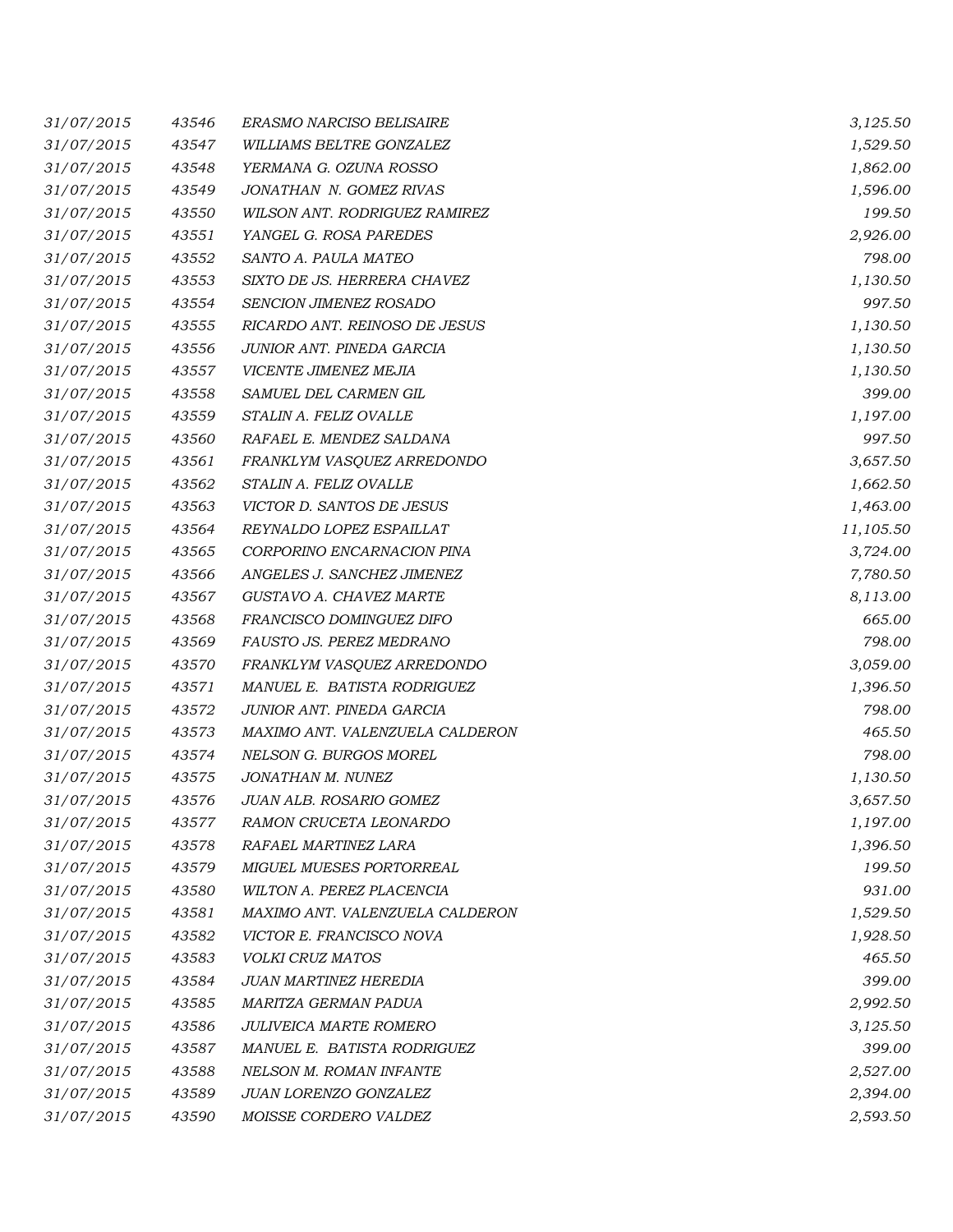| 31/07/2015 | 43591 | JOSE ANT. MINAYA JASPE         | 1,197.00  |
|------------|-------|--------------------------------|-----------|
| 31/07/2015 | 43592 | FRANKLIN M. SANCHEZ            | 1,795.50  |
| 31/07/2015 | 43593 | DANY DE LA CRUZ                | 1,596.00  |
| 31/07/2015 | 43594 | HUGO BUTEN CANDELARIO          | 1,330.00  |
| 31/07/2015 | 43595 | CESAR ROQUE ROSARIO            | 3,857.00  |
| 31/07/2015 | 43596 | DIGNO A. BALBI PUJOLS          | 3,258.50  |
| 31/07/2015 | 43597 | STIVERSON EUSEBIO ABAD         | 1,064.00  |
| 31/07/2015 | 43598 | <b>IVAN MARTE GUZMAN</b>       | 1,795.50  |
| 31/07/2015 | 43599 | CESAR R. ROSARIO ROSARIO       | 1,463.00  |
| 31/07/2015 | 43600 | MANUEL J. CARBUCCIA CAMINERO   | 1,662.50  |
| 31/07/2015 | 43601 | AQUILES J. PUJOLS M.           | 3,192.00  |
| 31/07/2015 | 43602 | MARTIN F. CESPEDES ACOSTA      | 864.50    |
| 31/07/2015 | 43603 | YEAN C. J. GOMEZ SANCHEZ       | 3,125.50  |
| 31/07/2015 | 43604 | JORGE G. CASTILLO MARTINEZ     | 3,391.50  |
| 31/07/2015 | 43605 | ELIGIO ROJAS GONZALEZ          | 3,192.00  |
| 31/07/2015 | 43606 | <b>RAMON E. MADURO</b>         | 5,719.00  |
| 31/07/2015 | 43607 | JOSE A. MOLINA                 | 11,039.00 |
| 31/07/2015 | 43608 | ISMAEL PERALTA CID             | 10,174.50 |
| 31/07/2015 | 43609 | MARITZA GERMAN PADUA           | 4,588.50  |
| 31/07/2015 | 43610 | SIXTO DE JS. HERRERA CHAVEZ    | 1,928.50  |
| 31/07/2015 | 43611 | JUAN C. DE LEON GUILLEN        | 1,729.00  |
| 31/07/2015 | 43612 | JOSE A. ALCANTARA VALENTIN     | 532.00    |
| 31/07/2015 | 43613 | JUAN ML. DEL ORBE MORA         | 13,632.50 |
| 31/07/2015 | 43614 | GEORGE FELIX ALMONTE D.        | 4,854.50  |
| 31/07/2015 | 43615 | FELIX A. VARGAS FERNANDEZ      | 12,768.00 |
| 31/07/2015 | 43616 | RAFAEL MARTINEZ LARA           | 931.00    |
| 31/07/2015 | 43617 | HILDA ALT. PIMENTEL ROSSO      | 598.50    |
| 31/07/2015 | 43618 | VICENTE JIMENEZ MEJIA          | 332.50    |
| 31/07/2015 | 43619 | HILTON W. ABREU CABRERA        | 2,261.00  |
| 31/07/2015 | 43620 | <b>JUAN MARTINEZ HEREDIA</b>   | 1,197.00  |
| 31/07/2015 | 43621 | DANIEL A. MORROBEL             | 1,330.00  |
| 31/07/2015 | 43622 | EUGENIO PIMENTEL CALZADO       | 798.00    |
| 31/07/2015 | 43623 | IGNACIO ALB. MARRERO SANTANA   | 1,729.00  |
| 31/07/2015 | 43624 | DOMINGO A. TORRES ABREU        | 665.00    |
| 31/07/2015 | 43625 | RICARDO A. REINOSO DE JESUS    | 731.50    |
| 31/07/2015 | 43626 | VICTOR E. FRANCISCO NOVA       | 997.50    |
| 31/07/2015 | 43627 | JOSE M. GUERRERO ABREU         | 731.50    |
| 31/07/2015 | 43628 | <b>RAMON S. MARMOL PAULINO</b> | 2,261.00  |
| 31/07/2015 | 43629 | <i>JORDY HERRERA CASTILLO</i>  | 399.00    |
| 31/07/2015 | 43630 | JONATHAN N. GOMEZ RIVAS        | 1,396.50  |
| 31/07/2015 | 43631 | JORGE GABRIEL CASTILLO M.      | 1,995.00  |
| 31/07/2015 | 43632 | KELVIN ROSARIO DEL ROSARIO     | 1,263.50  |
| 31/07/2015 | 43633 | CORPORINO ENCARNACION PINA     | 1,396.50  |
| 31/07/2015 | 43634 | ASDRUBAL EMILIO HERNANDEZ      | 399.00    |
| 31/07/2015 | 43635 | LUIS B. DUVERNAI MARTI         | 1,130.50  |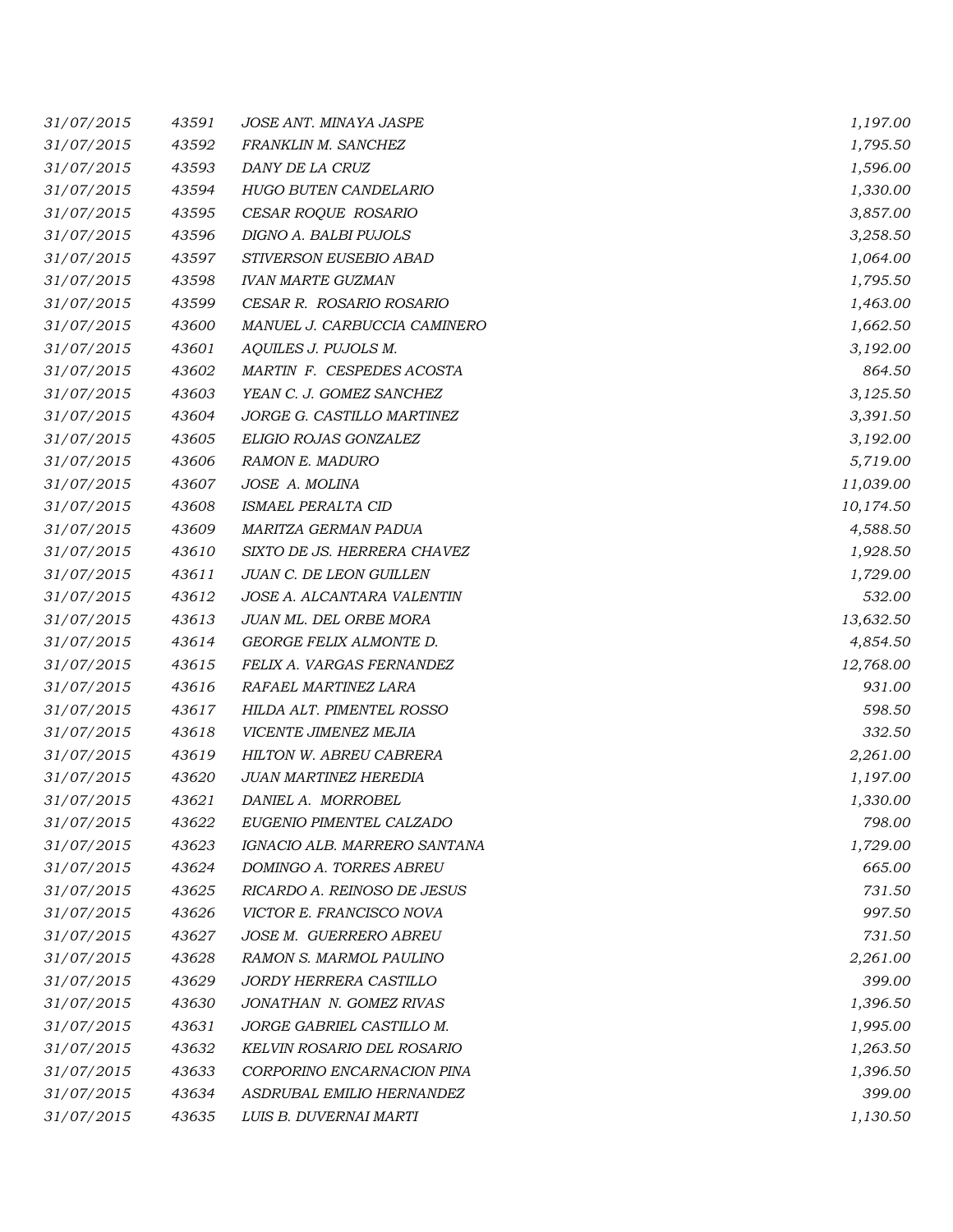| 31/07/2015 | 43636 | <i>WANDER DANIEL ACOSTA POZO</i>   | 1,263.50  |
|------------|-------|------------------------------------|-----------|
| 31/07/2015 | 43637 | SIXTO DE JS. HERRERA CHAVEZ        | 931.00    |
| 31/07/2015 | 43638 | MANUEL E. BATISTA RODRIGUEZ        | 1,263.50  |
| 31/07/2015 | 43639 | CARLOS ALB. REYES PORTORREAL       | 1,596.00  |
| 31/07/2015 | 43640 | ELVIN MATEO PEREZ                  | 1,064.00  |
| 31/07/2015 | 43641 | FRANCISCO ANT. GERALDO MONTERO     | 2,726.50  |
| 31/07/2015 | 43642 | DANY DE LA CRUZ VENTURA            | 1,862.00  |
| 31/07/2015 | 43643 | <b>MIGUEL TEJADA BELTRAN</b>       | 3,790.50  |
| 31/07/2015 | 43644 | <b>KELVIN ROSARIO DEL ROSARIO</b>  | 3,657.50  |
| 31/07/2015 | 43645 | GREGORY D. DE LA CRUZ RAMIREZ      | 3,125.50  |
| 31/07/2015 | 43646 | JUAN FCO. PICHARDO ACOSTA          | 864.50    |
| 31/07/2015 | 43647 | <b>JESUS A. LIRIANO PENA</b>       | 2,061.50  |
| 31/07/2015 | 43648 | JOSE R. ROSARIO ANTIGUA            | 598.50    |
| 31/07/2015 | 43649 | JESUS M. DEL ROSARIO ALMANZAR      | 1,995.00  |
| 31/07/2015 | 43650 | <b>JUAN R. RODRIGUEZ</b>           | 731.50    |
| 31/07/2015 | 43651 | <b>JESUS R. JIMENEZ MIESES</b>     | 1,995.00  |
| 31/07/2015 | 43652 | JOSE O. MARTE RINCON               | 1,330.00  |
| 31/07/2015 | 43653 | JULIO C. RAMIREZ G.                | 2,394.00  |
| 31/07/2015 | 43654 | <b>JOEL ROSSO</b>                  | 399.00    |
| 31/07/2015 | 43655 | <b>JOSE A. ALCANTARA VALENTIN</b>  | 731.50    |
| 31/07/2015 | 43656 | CRISTIAN DE JESUS MORROBEL POLANCO | 2,128.00  |
| 31/07/2015 | 43657 | JULIO ALB. MONTES DE OCA SANTIAGO  | 731.50    |
| 31/07/2015 | 43658 | PABLO A. VALDEZ A.                 | 1,729.00  |
| 31/07/2015 | 43659 | YONATHAN R. VEGA PALMA             | 2,194.50  |
| 31/07/2015 | 43660 | ALVARE FORTUNA UBRI                | 2,527.00  |
| 31/07/2015 | 43661 | <b>JULIO ROSA VARELA</b>           | 10,507.00 |
| 31/07/2015 | 43662 | ISAIAS BAUTISTA SANCHEZ            | 1,130.50  |
| 31/07/2015 | 43663 | FRANKLIN M. SANCHEZ GUERRERO       | 1,729.00  |
| 31/07/2015 | 43664 | <b>ISMAEL CUEVAS FERRERAS</b>      | 1,064.00  |
| 31/07/2015 | 43665 | <b>HUGO BUTEN CANDELARIO</b>       | 997.50    |
| 31/07/2015 | 43666 | ONIEL MONTERO DE OLEO              | 266.00    |
| 31/07/2015 | 43667 | CRISTIAN DE JESUS MORROBEL POLANCO | 598.50    |
| 31/07/2015 | 43668 | VADIG Q. RESTITUYO DIAZ            | 1,263.50  |
| 31/07/2015 | 43669 | JUAN ALB. ROSARIO GOMEZ            | 2,793.00  |
| 31/07/2015 | 43670 | OLMEDO CANDELARIO ROSADO           | 14,630.00 |
| 31/07/2015 | 43671 | FRANCISCO N. CEPEDA GRULLON        | 6,251.00  |
| 31/07/2015 | 43672 | RAFAEL R. MELO GONZALEZ            | 2,327.50  |
| 31/07/2015 | 43673 | ANGEL ML. LIMA GUZMAN              | 1,064.00  |
| 31/07/2015 | 43674 | JOSE AMAURY ROSARIO ORTIZ          | 2,992.50  |
| 31/07/2015 | 43675 | JUAN C. DE LEON GUILLEN            | 1,330.00  |
| 31/07/2015 | 43676 | OSCAR A. GUZMAN CABRERA            | 1,263.50  |
| 31/07/2015 | 43677 | ISMAEL CUEVAS FERRERAS             | 1,795.50  |
| 31/07/2015 | 43678 | ANULFO LUCIANO VALENZUELA          | 731.50    |
| 31/07/2015 | 43679 | JOSE V. CASTILLO SANTOS            | 3,059.00  |
| 31/07/2015 | 43680 | ERASMO NARCISO BELISAIRE           | 2,194.50  |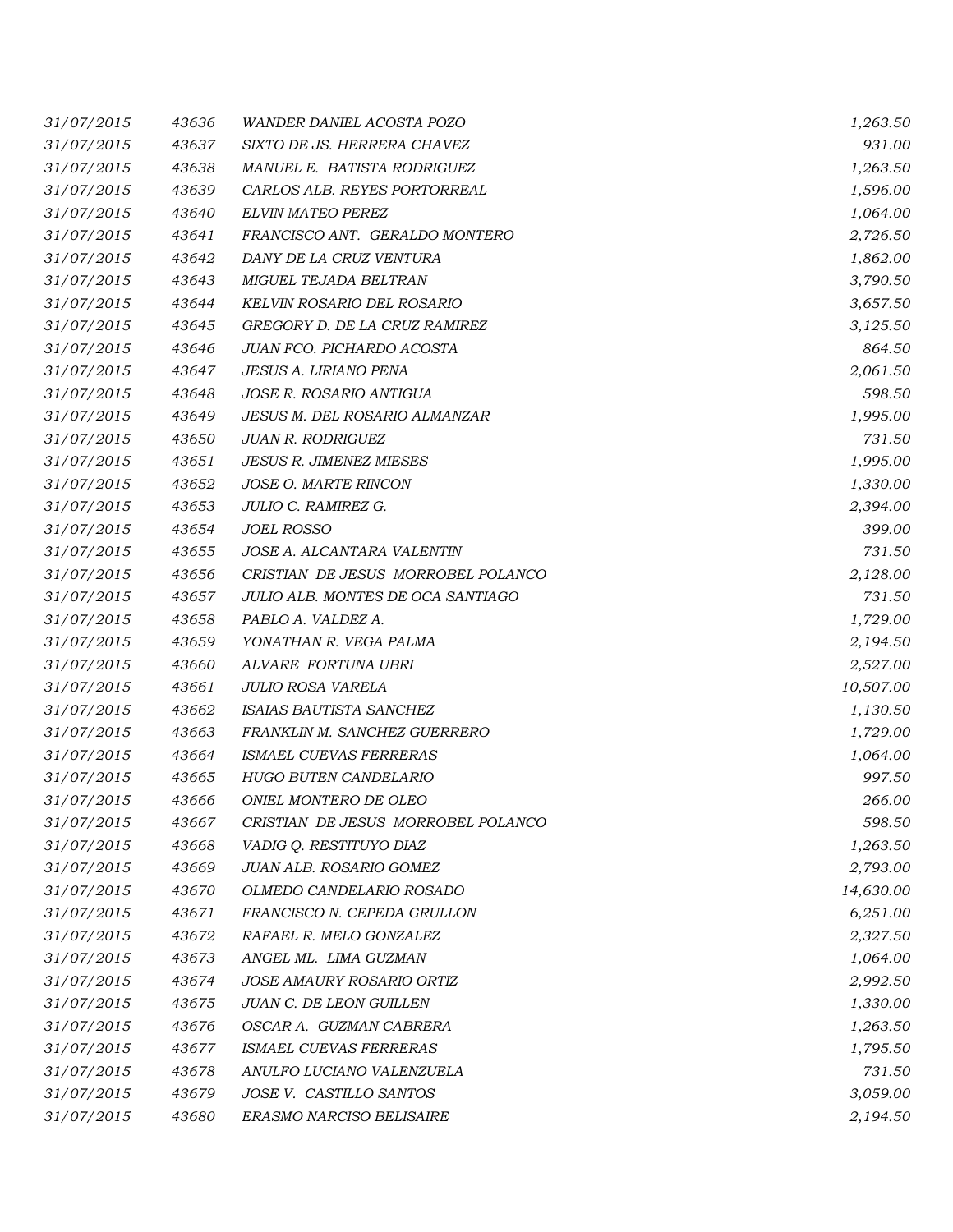| 31/07/2015 | 43681 | <b>MIGUEL TEJADA BELTRAN</b>       | 3,258.50   |
|------------|-------|------------------------------------|------------|
| 31/07/2015 | 43682 | YEAN C. J. GOMEZ SANCHEZ           | 2,394.00   |
| 31/07/2015 | 43683 | NICOLAS CASTRO URENA               | 1,862.00   |
| 31/07/2015 | 43684 | NEUMATICOS SANTANA, SRL            | 24,706.88  |
| 31/07/2015 | 43685 | MITOPALO POWER, SRL.               | 50,575.41  |
| 31/07/2015 | 43686 | PADRON OFFICE SUPPLY SRL           | 3,068.20   |
| 31/07/2015 | 43687 | OFITRONICS, SRL                    | 22,487.00  |
| 31/07/2015 | 43688 | ESTACION PRIMAVERA LA VEGA, SRL    | 7,460.82   |
| 31/07/2015 | 43689 | <b>JOHNNY DIONISIO VERAS ROJAS</b> | 5,419.75   |
| 31/07/2015 | 43690 | ALFRESCO SRL                       | 67,630.50  |
| 31/07/2015 | 43691 | CONSOLIDOM SRL                     | 179,212.55 |
| 31/07/2015 | 43692 | EDITORA LISTIN DIARIO S A          | 6,412.50   |
| 31/07/2015 | 43693 | OCTAVIO A. MATA UPIA               | 74,900.00  |
| 31/07/2015 | 43694 | ERICK MANUEL QUINONEZ GARCIA       | 47,281.50  |
| 31/07/2015 | 43695 | <b>JOSE RODRIGUEZ CHAHIN</b>       | 15,694.00  |
| 31/07/2015 | 43696 | RENE PORTORREAL SANTANA            | 465.50     |
| 31/07/2015 | 43697 | PLINIO FRANCO                      | 1,330.00   |
| 31/07/2015 | 43698 | <b>GABRIEL BATISTA MERCEDES</b>    | 731.50     |
| 31/07/2015 | 43699 | SANTIAGO CUBILETE SANCHEZ          | 1,064.00   |
| 31/07/2015 | 43700 | CIRILIO MARTE GUZMAN               | 1,197.00   |
| 31/07/2015 | 43701 | WILTON A. PEREZ PLACENCIA          | 1,463.00   |
| 31/07/2015 | 43702 | SAMUEL DEL CARMEN GIL              | 997.50     |
| 31/07/2015 | 43703 | <b>JOSE R. ROSARIO ANTIGUA</b>     | 931.00     |
| 31/07/2015 | 43704 | EZEQUIEL A. DE LOS SANTOS SANCHEZ  | 798.00     |
| 31/07/2015 | 43705 | <b>QUEFRIN REYES VALDEZ</b>        | 798.00     |
| 31/07/2015 | 43706 | JUNIOR MANUEL RAMIREZ PEGUERO      | 4,256.00   |
| 31/07/2015 | 43707 | CESAR F. FRIAS RIVERA              | 1,928.50   |
| 31/07/2015 | 43708 | MIGUEL A. CARABALLO ESPINOSA       | 266.00     |
| 31/07/2015 | 43709 | ALEXIS MARTINEZ VALDEZ             | 1,330.00   |
| 31/07/2015 | 43710 | ANDERSON TAVARES ANGUSTIA          | 997.50     |
| 31/07/2015 | 43711 | VICTOR R. BARETT CASTILLO          | 931.00     |
| 31/07/2015 | 43712 | AQUILES J. PUJOLS M.               | 3,923.50   |
| 31/07/2015 | 43713 | JUNIOR ALVAREZ TRINIDAD            | 2,194.50   |
| 31/07/2015 | 43714 | SANTO A. PAULA MATEO               | 1,995.00   |
| 31/07/2015 | 43715 | JOSE R. MARIA DIAZ                 | 3,059.00   |
| 31/07/2015 | 43716 | MARCOS E. LEDESMA                  | 931.00     |
| 31/07/2015 | 43717 | WILTON A. PEREZ PLACENCIA          | 1,862.00   |
| 31/07/2015 | 43718 | VICENTE JIMENEZ MEJIA              | 931.00     |
| 31/07/2015 | 43719 | VOLKI CRUZ MATOS                   | 665.00     |
| 31/07/2015 | 43720 | VICTOR D. SANTOS DE JESUS          | 3,857.00   |
| 31/07/2015 | 43721 | NELSON R. ENCARNACION PINEDA       | 731.50     |
| 31/07/2015 | 43722 | FEDERICO ANT. BAEZ TOLEDO          | 731.50     |
| 31/07/2015 | 43723 | <b>JOSE SORIANO</b>                | 1,662.50   |
| 31/07/2015 | 43724 | MIGUEL ALMONTE ABREU               | 1,263.50   |
| 31/07/2015 | 43725 | SATURNINA FRANCO GARCIA            | 2,261.00   |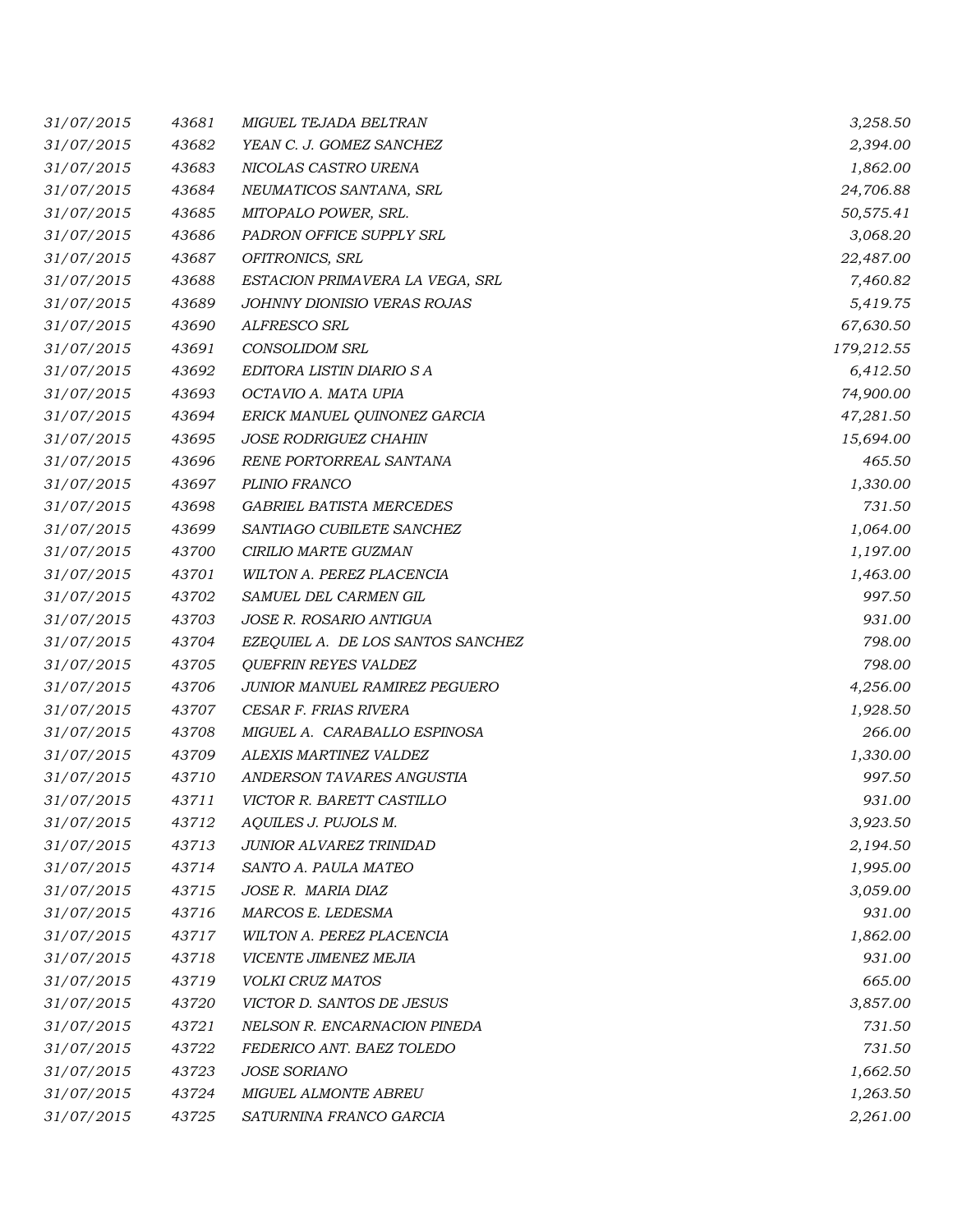| 31/07/2015 | 43726 | NICOLAS CASTRO URENA                                       | 2,394.00   |
|------------|-------|------------------------------------------------------------|------------|
| 31/07/2015 | 43727 | RAFAEL ANT. LUNA CASTANOS                                  | 7,049.00   |
| 31/07/2015 | 43728 | RICHAR BAUTISTA ARIAS                                      | 2,593.50   |
| 31/07/2015 | 43729 | ROBINSON M. ACOSTA TAVERAS                                 | 3,657.50   |
| 31/07/2015 | 43730 | WILLIAMS BELTRE GONZALEZ                                   | 1,330.00   |
| 31/07/2015 | 43731 | YANGEL G. ROSA PAREDES                                     | 2,593.50   |
| 31/07/2015 | 43732 | YERY L. RUIZ GONZALEZ                                      | 1,596.00   |
| 31/07/2015 | 43733 | JORGE L. MENDEZ PELAEZ                                     | 665.00     |
| 31/07/2015 | 43734 | FEDERICO ANT. BAEZ TOLEDO                                  | 532.00     |
| 31/07/2015 | 43735 | FRANCISCO ANT. GERALDO MONTERO                             | 2,128.00   |
| 31/07/2015 | 43736 | FERMIN E. ROMERO PICHARDO                                  | 3,923.50   |
| 31/07/2015 | 43737 | MANUEL E. VICENTE RAMIREZ                                  | 1,529.50   |
| 31/07/2015 | 43738 | <b>IVAN MARTE GUZMAN</b>                                   | 399.00     |
| 31/07/2015 | 43739 | SATURNINA FRANCO GARCIA                                    | 1,330.00   |
| 31/07/2015 | 43740 | <b>JOSE R. ROSARIO ANTIGUA</b>                             | 3,258.50   |
| 31/07/2015 | 43741 | JUNIOR ANT. PINEDA GARCIA                                  | 931.00     |
| 31/07/2015 | 43742 | JONATHAN N. RODRIGUEZ PENA                                 | 1,197.00   |
| 31/07/2015 | 43743 | EUGENIO PIMENTEL CALZADO                                   | 7,581.00   |
| 31/07/2015 | 43744 | LUIS R. CARMONA MENDEZ                                     | 665.00     |
| 31/07/2015 | 43745 | LIRIA POZO LORENZO                                         | 1,064.00   |
| 31/07/2015 | 43746 | JUAN C. DE LEON GUILLEN                                    | 1,396.50   |
| 31/07/2015 | 43747 | LEDUIS MENDEZ MEDINA                                       | 1,463.00   |
| 31/07/2015 | 43748 | PLINIO FRANCO                                              | 3,125.50   |
| 31/07/2015 | 43749 | JONATHAN M. NUNEZ                                          | 532.00     |
| 31/07/2015 | 43750 | KELVIN R. JIMENEZ TEJEDA                                   | 731.50     |
| 31/07/2015 | 43751 | GERMAN ALCANTARA DE LA ROSA                                | 2,194.50   |
| 31/07/2015 | 43752 | ALEXIS BENZAN SANTANA                                      | 665.00     |
| 31/07/2015 | 43753 | DADVINIK DAMAR ARIAS VASQUEZ                               | 1,130.50   |
| 31/07/2015 | 43754 | JONATHAN MARCOS NUNEZ                                      | 798.00     |
| 31/07/2015 | 43755 | ADALBERTO VENTURA VENTURA                                  | 21,479.50  |
| 31/07/2015 | 43756 | ELVIN E. ESTEVEZ GRULLON                                   | 9,110.50   |
| 31/07/2015 | 43757 | LEONARDO CAMILO CAMILO                                     | 9,020.44   |
| 31/07/2015 | 43758 | ROSANNA MARGARITA REYES ALCANTARA                          | 9,357.50   |
| 31/07/2015 | 43759 | SANTA MARTHA VILLAR BAEZ                                   | 31,743.38  |
| 31/07/2015 | 43760 | <b>AUTO SUPER FRIO M&amp;S EIRL</b>                        | 49,517.52  |
| 31/07/2015 | 43761 | EXODO SOLUCIONES, SRL.                                     | 57,582.26  |
| 31/07/2015 | 43762 | D MAGGIE, SRL                                              | 24,994.07  |
| 31/07/2015 | 43763 | ESTACION DE SERVICIO JAVIER SRL                            | 6,704.62   |
| 31/07/2015 | 43764 | OFICINA PARA EL REORDENAMIENTO DEL TRANSPORTE              | 142,600.00 |
| 31/07/2015 | 43765 | AYUNTAMIENTO MUNICIPAL DE SAN PEDRO DE MACORIS             | 1,000.00   |
| 31/07/2015 | 43766 | MARIA DEL CARMEN DE LOS SANTOS                             | 71,050.50  |
| 31/07/2015 | 43767 | SANTO DOMINGO MOTORS COMPANY, S. A.                        | 42,121.75  |
| 31/07/2015 | 43768 | SITIO GOURMET SRL                                          | 162,578.75 |
| 31/07/2015 | 43769 | SANTA MARTHA VILLAR BAEZ                                   | 8,648.35   |
| 31/07/2015 | 43770 | CORPORACION DE ACUEDUCTO Y ALCANTARILLADO DE SANTIAGO (COF | 42,704.00  |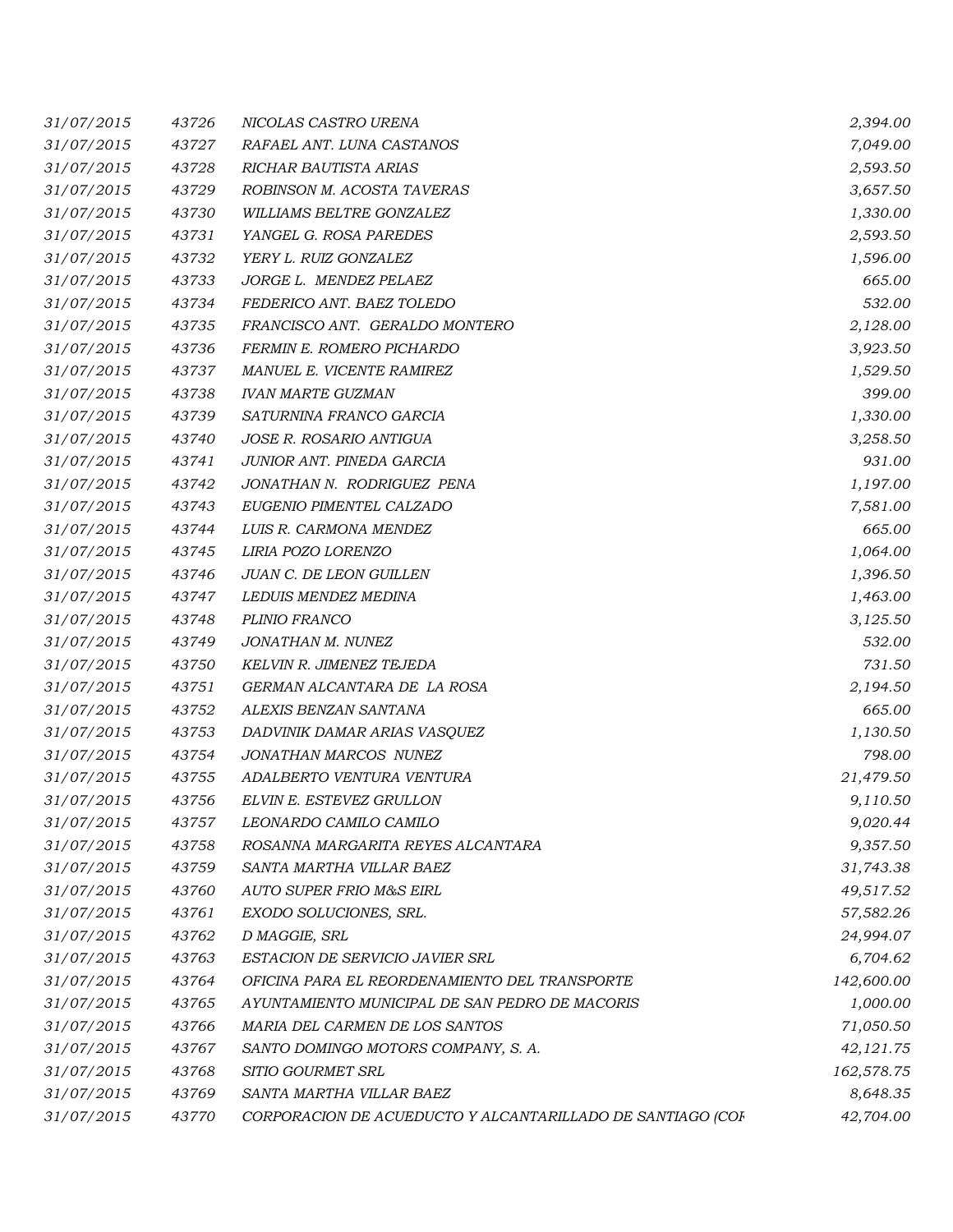| 31/07/2015 | 43771 | AYUNTAMIENTO MUNICIPAL DE SAN PEDRO DE MACORIS | 1,000.00   |
|------------|-------|------------------------------------------------|------------|
| 31/07/2015 | 43772 | GR GROUP SERVICES SRL                          | 9,721.83   |
| 31/07/2015 | 43773 | RAMON ANTONIO ANDUJAR BELTRE                   | 6,293.75   |
| 31/07/2015 | 43774 | CONFECCIONES DIVERSAS ZI SRL                   | 61,090.62  |
| 31/07/2015 | 43775 | <b>HECTOR A. DENO FIGUEREO</b>                 | 92,394.54  |
| 31/07/2015 | 43776 | <b>MARTIN REYES VICENTE</b>                    | 27,103.00  |
| 31/07/2015 | 43777 | WILKA LETICIA QUIROZ FLORENCIO                 | 70,800.00  |
| 31/07/2015 | 43778 | COLLECTION CONSTRUCTION SRL                    | 78,546.78  |
| 31/07/2015 | 43779 | 2P TECHNOLOGY, SRL                             | 112,331.72 |
| 31/07/2015 | 43780 | <b>CEDUCOMPP SRL</b>                           | 131,294.76 |
| 31/07/2015 | 43781 | SANTO DOMINGO MOTORS COMPANY, S. A.            | 5,470.53   |
| 31/07/2015 | 43782 | REFRIPARTES, S. A.                             | 132,225.32 |
| 31/07/2015 | 43783 | SOLO CARLOS GOURMET, SRL                       | 5,691.00   |
| 31/07/2015 | 43784 | OMEGA TECH, S. A.                              | 214,318.86 |
| 31/07/2015 | 43785 | GLOBAL OFFICE JL. SRL.                         | 10,967.78  |
| 31/07/2015 | 43786 | GRUPO EMPRESARIAL VIMONT, SRL                  | 10,329.60  |
| 31/07/2015 | 43787 | DECOBLINDS SRL                                 | 9,502.45   |
| 31/07/2015 | 43788 | <b>DECOBLINDS SRL</b>                          | 5,859.59   |
| 31/07/2015 | 43789 | CENTRO CUESTA NACIONAL, SAS                    | 10,888.22  |
| 31/07/2015 | 43790 | ELIZABETH M. VALENCIA ALCALA                   | 30,158.00  |
| 31/07/2015 | 43791 | CARMINIA CAMINERO SOSA                         | 2,750.00   |
| 31/07/2015 | 43792 | KENIA ISABEL SANTANA SOSA                      | 1,500.00   |
| 31/07/2015 | 43793 | FRANCISCO ANT. JEREZ MENA                      | 5,000.00   |
| 31/07/2015 | 43794 | DARLIS ALT. EUSEBIO VASQUEZ                    | 4,327.10   |
| 31/07/2015 | 43795 | BELSEDY D. HERNANDEZ DE LA NUEZ                | 40,000.00  |
| 31/07/2015 | 43796 | ALFREDO FLORIAN BENZAN                         | 1,130.50   |
| 31/07/2015 | 43797 | JOSE L. PORTES DEL CARMEN                      | 864.50     |
| 31/07/2015 | 43798 | <b>JOSE SORIANO</b>                            | 798.00     |
| 31/07/2015 | 43799 | PABLO R. MONTILLA NUNEZ                        | 532.00     |
| 31/07/2015 | 43800 | JOSE R. FERRER ROSARIO                         | 997.50     |
| 31/07/2015 | 43801 | MANUEL J. CARBUCCIA CAMINERO                   | 1,396.50   |
| 31/07/2015 | 43802 | MARYBEL MEJIA ESPINAL                          | 33,250.00  |
| 31/07/2015 | 43803 | GRISEL PEREZ OZUNA                             | 1,653.00   |
| 31/07/2015 | 43804 | MARIA I. DEL ROSARIO RAMIREZ                   | 56,450.00  |
| 31/07/2015 | 43805 | <b>IVAN J. RODRIGUEZ ALONZO</b>                | 6,333.91   |
| 31/07/2015 | 43806 | ROSA ALT. DE AZA HERRERA                       | 7,314.68   |
| 31/07/2015 | 43807 | POLLO FELIZ SRL                                | 4,022.03   |
| 31/07/2015 | 43808 | RUTH DELANEA MEDINA DE LEON                    | 26,664.41  |
| 31/07/2015 | 43809 | DELGISA ALT. ESPINO ABUD                       | 2,390.00   |
| 31/07/2015 | 43810 | NILDA ALT. VASQUEZ VASQUEZ                     | 6,423.99   |
| 31/07/2015 | 43811 | KEILA M. GOMEZ FANITH                          | 4,619.00   |
| 31/07/2015 | 43812 | RAMONA VALLEJO PAYANO                          | 6,817.53   |
| 31/07/2015 | 43813 | <b>LOGOMOTION SRL</b>                          | 50,850.00  |
| 31/07/2015 | 43814 | FRANCIS A. LEGUISAMON REYES                    | 220,200.00 |
| 31/07/2015 | 43815 | LIBRADO ANT. TEJEDA CASTILLO                   | 28,500.00  |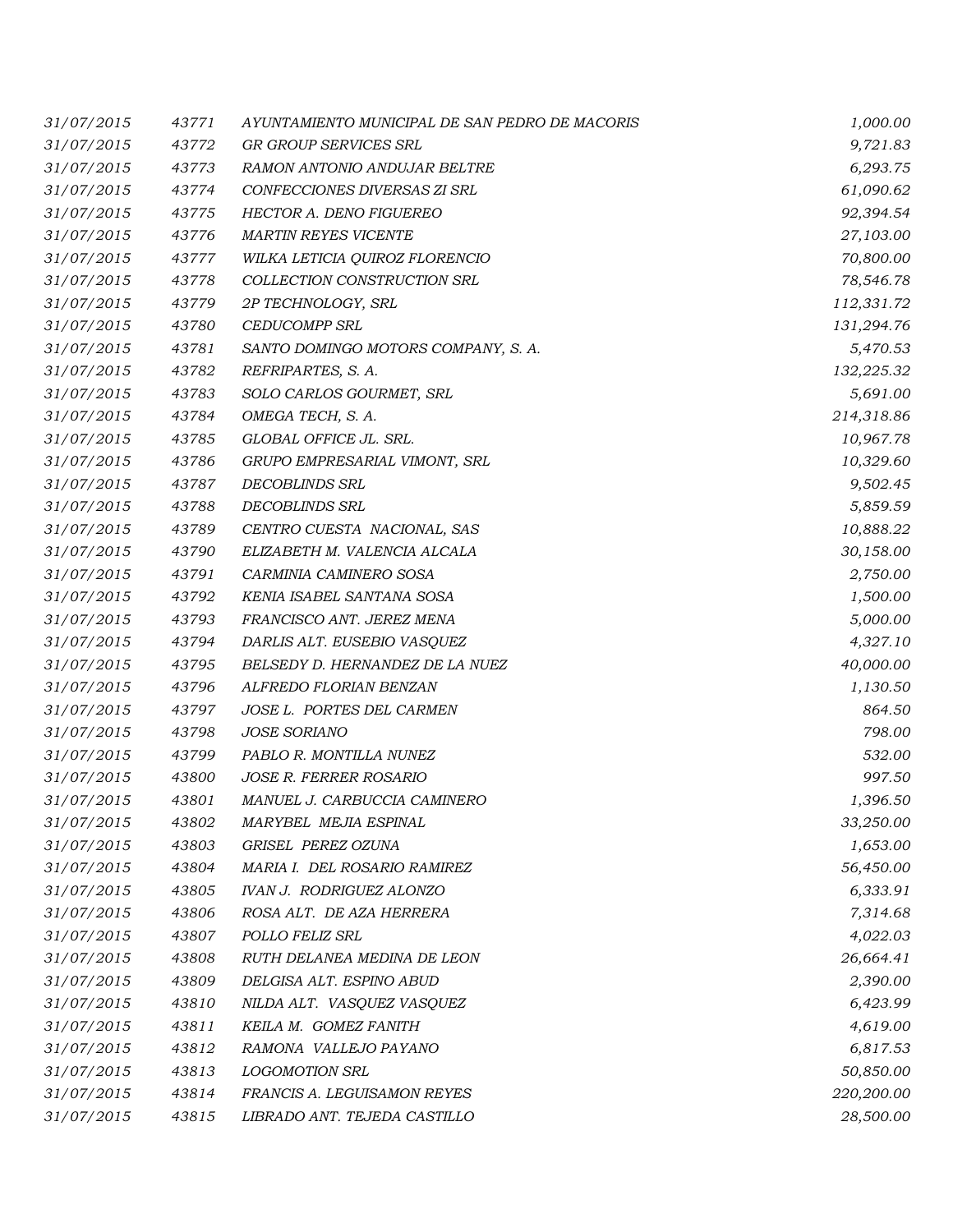| 31/07/2015 | 43816 | <b>ROSTAN SRL</b>                                         | 1,230,830.67 |
|------------|-------|-----------------------------------------------------------|--------------|
| 31/07/2015 | 43817 | CLAUDIO ORTIZ OLIVO                                       | 554,141.50   |
| 31/07/2015 | 43818 | INSTITUTO DE ESTUDIOS PARA LA PAZ Y LA COOP. R.D.         | 20,000.00    |
| 31/07/2015 | 43819 | W J SERVICE CENTER SRL                                    | 47,799.73    |
| 31/07/2015 | 43820 | ROSANNA MARGARITA REYES ALCANTARA                         | 12,587.50    |
| 31/07/2015 | 43821 | CORPORACION DE ACUEDUCTO Y ALCANTARILLADO DE PUERTO PLATA | 5,654.00     |
| 31/07/2015 | 43822 | SANTO DOMINGO MOTORS COMPANY, S. A.                       | 5,470.53     |
| 31/07/2015 | 43823 | <b>GRUPO R C SRL</b>                                      | 1,637.54     |
| 31/07/2015 | 43824 | FERRETERIA AMERICANA, SAS                                 | 4,715.72     |
| 31/07/2015 | 43825 | REFRIPARTES, S. A.                                        | 167,816.49   |
| 31/07/2015 | 43826 | P Y M FERRETERIA SRL                                      | 26,733.00    |
| 31/07/2015 | 43827 | GLOBAL OFFICE JL. SRL.                                    | 58,236.24    |
| 31/07/2015 | 43828 | HILARIO MALAQUIAS, SRL.                                   | 19,266.50    |
| 31/07/2015 | 43829 | OMEGA TECH, S. A.                                         | 62,537.86    |
| 31/07/2015 | 43830 | MITOPALO POWER, SRL.                                      | 57,060.48    |
| 31/07/2015 | 43831 | HERMOSILLO COMERCIAL SRL                                  | 122,098.76   |
| 31/07/2015 | 43832 | INDUSTRIAS BANILEJAS, SAS                                 | 96,542.41    |
| 31/07/2015 | 43833 | <b>CONSOLIDOM SRL</b>                                     | 311,674.00   |
| 31/07/2015 | 43834 | GRUPO GRM, SRL.                                           | 62,936.48    |
| 31/07/2015 | 43835 | CENTRO CUESTA NACIONAL, SAS                               | 75,691.02    |
| 31/07/2015 | 43836 | CENTRO CUESTA NACIONAL, SAS                               | 54,579.27    |
| 31/07/2015 | 43837 | JOSEFINA BURGOS FAJARDO                                   | 3,890.00     |
| 31/07/2015 | 43838 | MARLENNY CRUZ GARCIA                                      | 16,114.55    |
| 31/07/2015 | 43839 | SARA M. MORILLO HERNANDEZ                                 | 3,287.12     |
| 31/07/2015 | 43840 | JOSEIDY J. ROSARIO REYNOSO                                | 14,400.00    |
| 31/07/2015 | 43841 | CARLOS M. METIVIER MEJIA                                  | 864.50       |
| 31/07/2015 | 43842 | EZEQUIEL RODRIGUEZ MENA                                   | 1,596.00     |
| 31/07/2015 | 43843 | ANGELES J. SANCHEZ JIMENEZ                                | 731.50       |
| 31/07/2015 | 43844 | MAXIMO A. VALENZUELA CALDERON                             | 2,261.00     |
| 31/07/2015 | 43845 | JEIFRY L. ESTEVEZ BURET                                   | 332.50       |
| 31/07/2015 | 43846 | JORGE L. MENDEZ PELAEZ                                    | 332.50       |
| 31/07/2015 | 43847 | JULIO ALB. MONTES DE OCA S.                               | 532.00       |
| 31/07/2015 | 43848 | <b>JOSE SORIANO</b>                                       | 332.50       |
| 31/07/2015 | 43849 | MAXIMO S. VELOZ JAVIER                                    | 532.00       |
| 31/07/2015 | 43850 | YANAIRA VALENZUELA AQUINO                                 | 1,330.00     |
| 31/07/2015 | 43851 | PEDRO E. DE LA CRUZ MOREL                                 | 4,322.50     |
| 31/07/2015 | 43852 | CARMELO MERETTE MATIAS                                    | 1,330.00     |
| 31/07/2015 | 43853 | ISMAEL PERALTA CID                                        | 2,261.00     |
| 31/07/2015 | 43854 | WALDY F. ACOSTA ACOSTA                                    | 10,108.00    |
| 31/07/2015 | 43855 | <b>KELVIN DUARTE</b>                                      | 332.50       |
| 31/07/2015 | 43856 | JUAN BAEZ DE LA ROSA                                      | 2,660.00     |
| 31/07/2015 | 43857 | GRAVIEL ARCANGEL CRUZ BENZAN                              | 2,926.00     |
| 31/07/2015 | 43858 | <b>IVAN A. GARCIA FERNANDEZ</b>                           | 4,056.50     |
| 31/07/2015 | 43859 | MARTIN GONZALEZ HICIANO                                   | 4,655.00     |
| 31/07/2015 | 43860 | MAURO D. DE LOS SANTOS DE LA ROSA                         | 4,322.50     |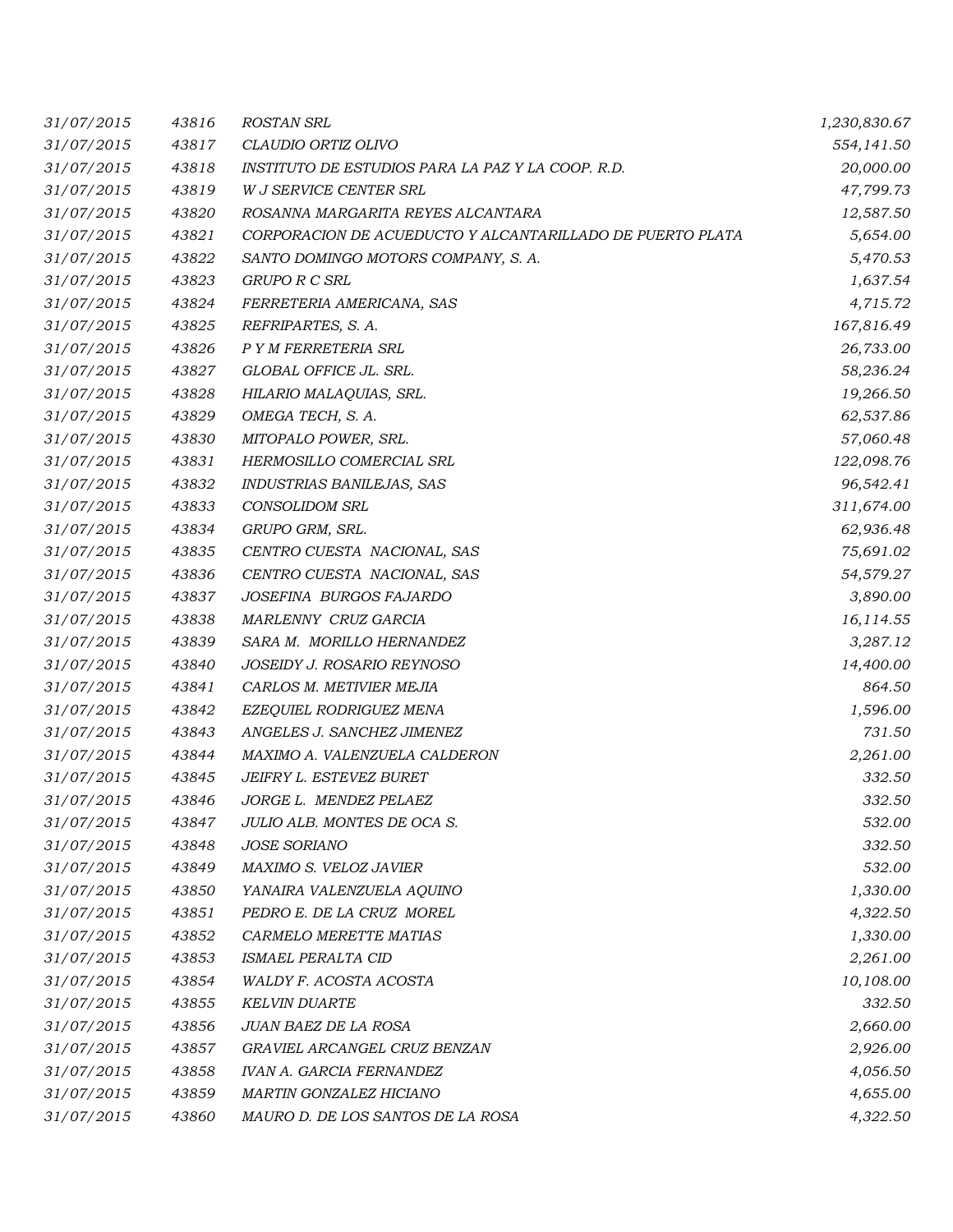| 31/07/2015 | 43861 | RAFAEL R. MELO GONZALEZ           | 4,788.00   |
|------------|-------|-----------------------------------|------------|
| 31/07/2015 | 43862 | EDWARD VELOZ FLORENZAN            | 4,522.00   |
| 31/07/2015 | 43863 | GUSTAVO A. TAPIA MENDOZA          | 4,322.50   |
| 31/07/2015 | 43864 | ENMANUEL E. RAPOSO MATEO          | 3,458.00   |
| 31/07/2015 | 43865 | MANUEL DE LA CRUZ CALDERON        | 332.50     |
| 31/07/2015 | 43866 | RAMON MEDINA BATISTA              | 1,064.00   |
| 31/07/2015 | 43867 | CRISTIAN DE JS. MORROBEL POLANCO  | 2,261.00   |
| 31/07/2015 | 43868 | JEIFRY LORENTS ESTEVEZ B.         | 1,197.00   |
| 31/07/2015 | 43869 | VICTOR ZAPATA SANCHEZ             | 1,995.00   |
| 31/07/2015 | 43870 | JUAN E. MARTINEZ BRUJAN           | 1,862.00   |
| 31/07/2015 | 43871 | RAFAEL ANT. LUNA CASTANOS         | 2,992.50   |
| 31/07/2015 | 43872 | ALEXANDER DE JS. ROSARIO PENA     | 532.00     |
| 31/07/2015 | 43873 | LUIS E. VALDEZ DE LA ROSA         | 465.50     |
| 31/07/2015 | 43874 | SEBASTIAN I. FLORES MICHEL        | 1,130.50   |
| 31/07/2015 | 43875 | JEFFI ANT. MERCEDES               | 1,130.50   |
| 31/07/2015 | 43876 | FRANKLYM VASQUEZ ARREDONDO        | 4,123.00   |
| 31/07/2015 | 43877 | HILDA ALT. PIMENTEL ROSSO         | 1,596.00   |
| 31/07/2015 | 43878 | JESUS A. LIRIANO PENA             | 1,795.50   |
| 31/07/2015 | 43879 | HILTON W. ABREU CABRERA           | 931.00     |
| 31/07/2015 | 43880 | <b>JOSE ENMANUEL RUIZ</b>         | 1,130.50   |
| 31/07/2015 | 43881 | JUAN R. CUSTODIO SORIANO          | 2,460.50   |
| 31/07/2015 | 43882 | JAVIER FCO. GARCIA LABOUR         | 2,061.50   |
| 31/07/2015 | 43883 | STIVERSON EUSEBIO ABAD            | 2,327.50   |
| 31/07/2015 | 43884 | FRANCISCO DOMINGUEZ DIFO          | 798.00     |
| 31/07/2015 | 43885 | <b>GEYOEL JIMENEZ MIESES</b>      | 399.00     |
| 31/07/2015 | 43886 | GERMAN ALCANTARA DE LA ROSA       | 3,790.50   |
| 31/07/2015 | 43887 | IGNACIO ALB. MARRERO SANTANA      | 2,327.50   |
| 31/07/2015 | 43888 | EZEQUIEL A. DE LOS SANTOS SANCHEZ | 465.50     |
| 31/07/2015 | 43889 | <b>JACINTO ALEVANTE MENDOZA</b>   | 598.50     |
| 31/07/2015 | 43890 | ANGEL ML. LIMA GUZMAN             | 1,197.00   |
| 31/07/2015 | 43891 | EZEQUIEL RODRIGUEZ MENA           | 1,729.00   |
| 31/07/2015 | 43892 | AWILDO GARCIA VARGAS              | 3,790.50   |
| 31/07/2015 | 43893 | ERNESTO A. RAMOS LUNA             | 532.00     |
| 31/07/2015 | 43894 | DANIEL A. MORROBEL                | 1,130.50   |
| 31/07/2015 | 43895 | DADVINIK DAMAR ARIAS VASQUEZ      | 1,130.50   |
| 31/07/2015 | 43896 | FRANCISCO E. DE LOS ROSARIO REYES | 0.00       |
| 31/07/2015 | 43897 | ROSMERY RODRIGUEZ TAVERAS         | 38,668.94  |
| 31/07/2015 | 43898 | FRANCISCO E. DEL ROSARIO REYES    | 1,596.00   |
| 31/07/2015 | 43899 | EVELIN ALT. GERMOSEN ROJAS        | 5,904.86   |
| 31/07/2015 | 43900 | JOSEFINA A. HERNANDEZ ABREU       | 2,330.03   |
| 31/07/2015 | 43901 | RUHT ESTHER ORTIZ ACOSTA          | 0.00       |
| 31/07/2015 | 43902 | RUHT ESTHER ORTIZ ACOSTA          | 43,000.00  |
| 31/07/2015 | 43903 | RAMONA ALT. MOREL CRUZ            | 5,111.00   |
| 31/07/2015 | 43904 | AMADA NADIA DEVARES SANCHEZ       | 387,931.07 |
| 31/07/2015 | 43905 | AMADA NADIA DEVARES SANCHEZ       | 305,172.82 |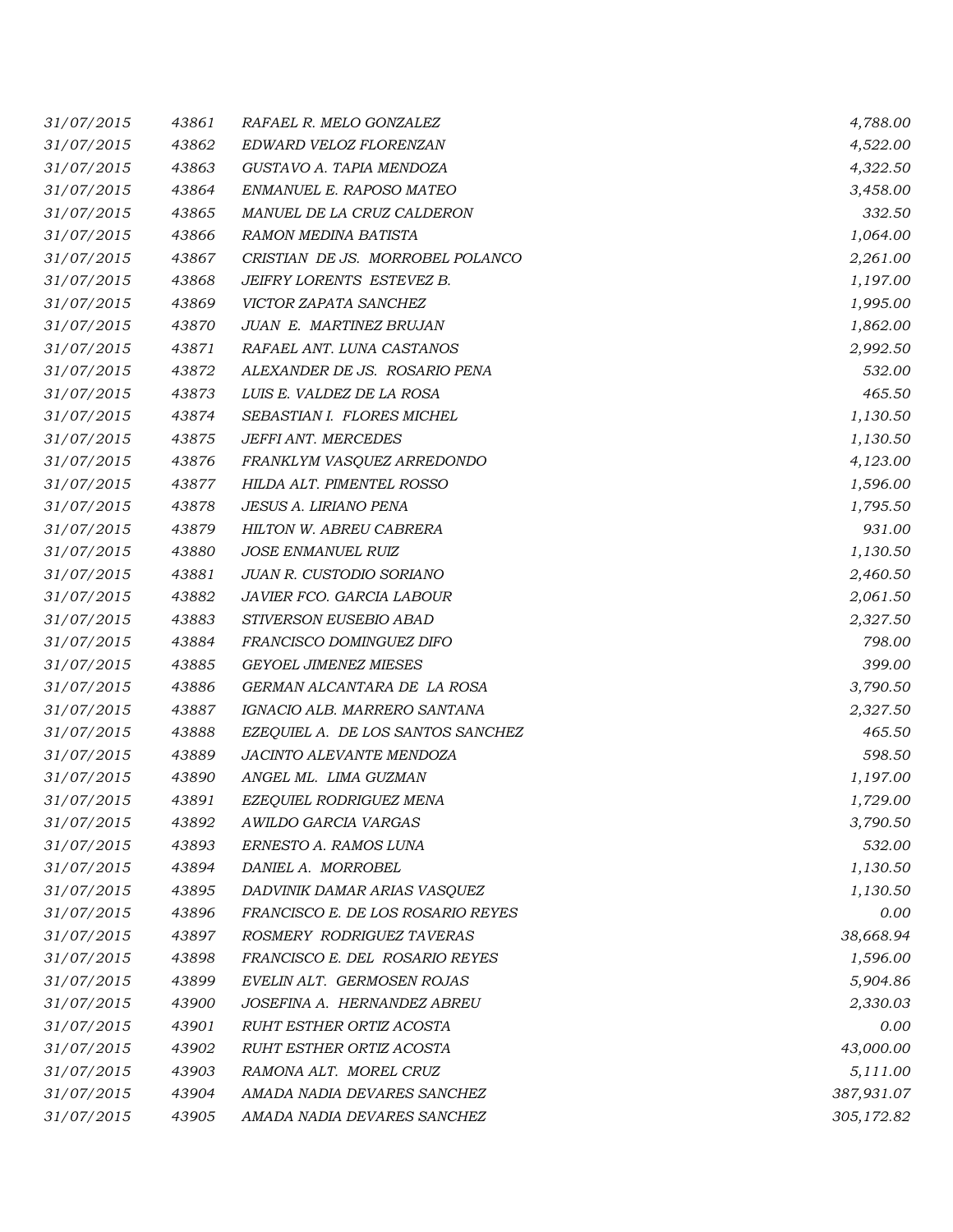| TOTAL RD\$ |       |                                | 102,972,314.04 |
|------------|-------|--------------------------------|----------------|
| 31/07/2015 | 43909 | COLECTOR DE IMPUESTOS INTERNOS | 3,720,871.17   |
| 31/07/2015 | 43908 | COLECTOR DE IMPUESTOS INTERNOS | 1,588,786.69   |
| 31/07/2015 | 43907 | CODIA                          | 13,690.39      |
| 31/07/2015 | 43906 | COLECTOR DE IMPUESTOS INTERNOS | 136,903.88     |

# *ANEXO 05*

### *RELACION DE TRANSFERENCIAS DEBITOS MES DE JULIO 2015*

| <b>FECHA</b> | NUM.           | <b>DESCRIPCION</b>                                   | <b>VALOR RD\$</b> |
|--------------|----------------|------------------------------------------------------|-------------------|
| 13/07/2015   | 200            | PROYECTO FORTALECIMIETNO INSTITUCIONAL DEL C. P. J.  | 1,318.94          |
| 20/07/2015   | 201            | CONSEJO DEL PODER JUDICIAL                           | 277, 276, 794. 78 |
| 17/07/2015   | 202            | SOSTENES A. ALARCON MONEGRO                          | 15,600.00         |
| 21/07/2015   | 203            | CONSEJO DEL PODER JUDICIAL (ALGUACILES)              | 239,330.00        |
| 21/07/2015   | 204            | PROGRAMA DE CONSOLIDACION DE LA JURISD. INMOBILIARIA | 1,718,500.00      |
| 21/07/2015   | 205            | PROGRAMA DE CONSOLIDACION DE LA JURISD. INM.         | 1,668,000.00      |
| 21/07/2015   | 206            | ESCUELA NACIONAL DE LA JUDICATURA                    | 10,750,000.00     |
| 21/07/2015   | 207            | CONSEJO DEL PODER JUDICIAL (EMPLEADOS)               | 349,400.00        |
| 21/07/2015   | 208            | CONSEJO DEL PODER JUDICIAL                           | 154,502.99        |
| 21/07/2015   | 209            | CONSEJO DEL PODER JUDICIAL (JCES. Y CONSEJEROS)      | 17,454,767.10     |
| 21/07/2015   | 210            | CONSEJO DEL PODER JUDICIAL (SERV. JUDICIALES)        | 10,346,875.00     |
| 21/07/2015   | 211            | CONSEJO DEL PODER JUDICIAL (FUNC. Y EMPLS.-)         | 4,078,280.85      |
| 24/07/2015   | 212            | CONSEJO DEL PODER JUDICIAL (SERV. DEL P.J.)          | 10,000,000.00     |
| 22/07/2015   | 213            | CONSEJO DEL PODER JUDICIAL (PERSONAL CONTRALORIA)    | 207,000.00        |
| 29/07/2015   | 214            | ARLENYS E. RAMON GARCIA                              | 15,000.00         |
| 29/07/2015   | 215            | CONSEJO DEL PODER JUDICIAL (EX-JCES. Y EMPLS.)       | 44,900.18         |
| 29/07/2015   | 216            | CONSEJO DEL PODER JUDICIAL (ALGUACILES)              | 211,722.14        |
| 29/07/2015   | 217            | CONSEJO DEL PODER JUDICIAL (ALGUACILES)              | 68,918.48         |
| 29/07/2015   | 218            | CONSEJO DEL PODER JUDICIAL                           | 36,561.06         |
| 29/07/2015   | 219            | CONSEJO DEL PODER JUDICIAL                           | 300.00            |
| 31/07/2015   | 220            | CONSEJO DEL PODER JUDICIAL (SERV. DEL P. JUD)        | 10,000,000.00     |
| 31/07/2015   | 221            | CONSEJO DEL PODER JUDICIAL (SERV. DEL P. JUD)        | 5,460,000.00      |
|              | 350,097,771.52 |                                                      |                   |

### *ANEXO 06*

### *RELACION NOTAS DE DEBITOS MES DE JULIO 2015*

*FECHA NUM. DESCRIPCION VALOR RD\$ 31/07/2015 118 MANEJO DE CUENTAS Y RETENCION DE ESTADO DE CUENTAS 295.00*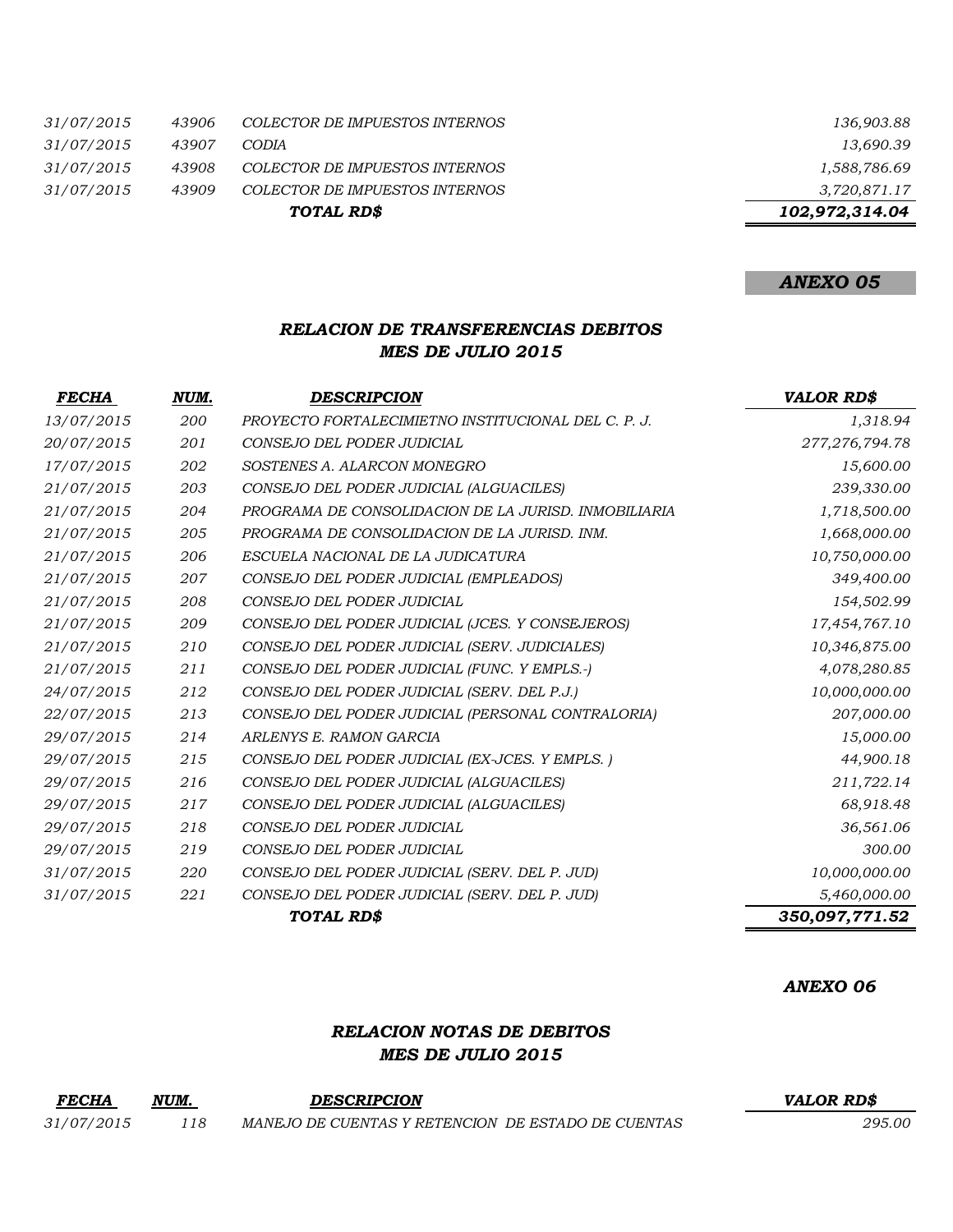|     |                                                         | 25,285,297.93 |
|-----|---------------------------------------------------------|---------------|
| 123 | CARGO POR SUSPENSION DE PAGO                            | 125.00        |
| 122 | COMISION DE 0.15% DGII DEL MES DE JULIO/2015            | 281,205.93    |
| 121 | <i>VARIACION EN PRIMA POR VENTA DE DIVISAS</i>          | 2,622.00      |
| 120 | APERTURA DE CERTIFICADO FINANCIERO # 822680             | 25,000,000.00 |
| 119 | COMISION DE CHEOUES CERTIFICADOS # 42704, 42821 Y 42901 | 1,050.00      |
|     |                                                         | TOTAL RD\$    |